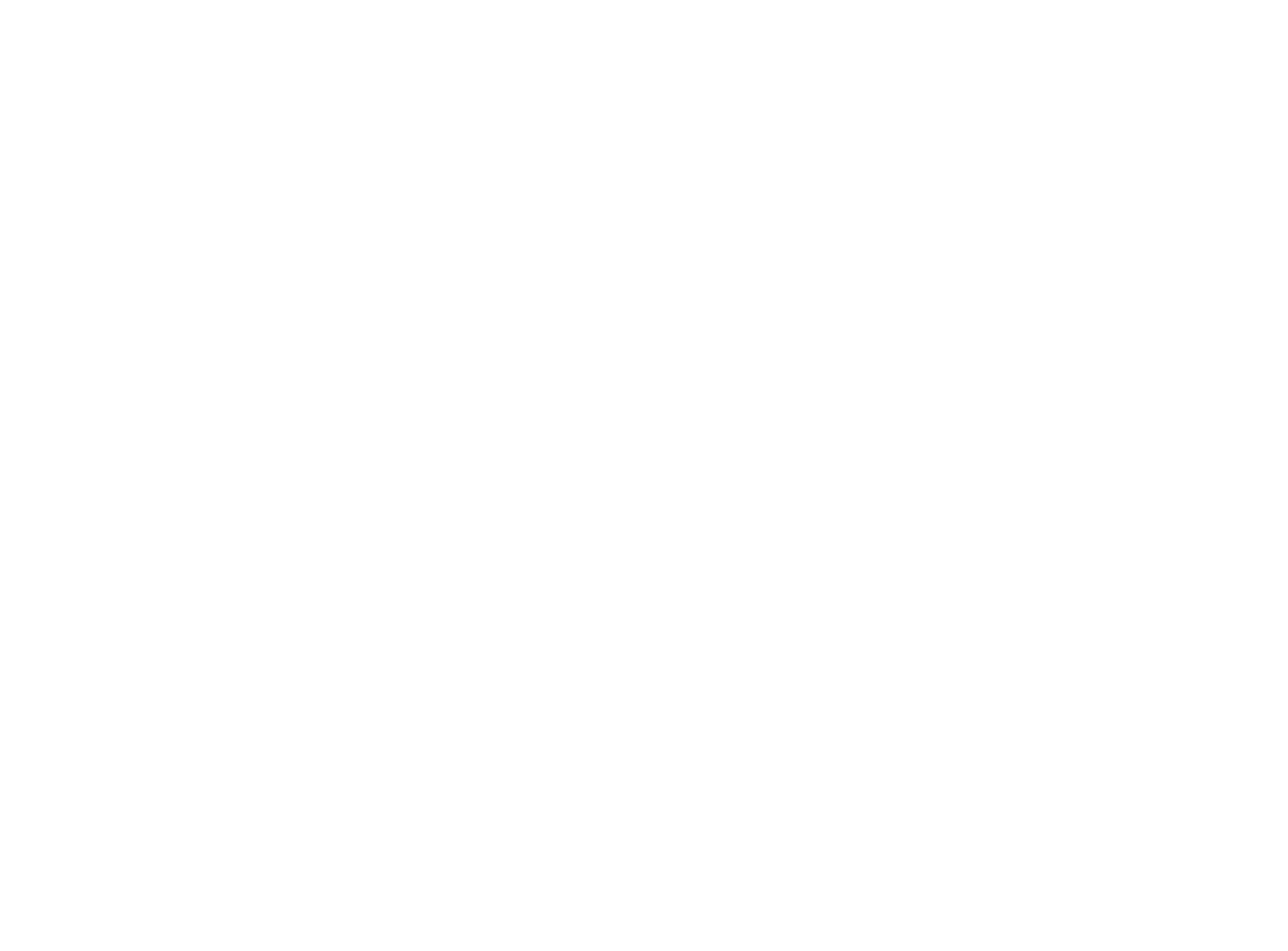### CONSEJO PROVINCIAL DE EDUCACION Fecha de Emision:06/12/2021 JUNTA DE CLASIFICACION DE EDUCACION PRIMARIA Hora de Emision: 13:59:38

## ========================================================== Cargo : MAESTRO DE A¥O **MAGR**

## LISTADO DEFINITIVO DE DOCENTES INSCRIPTOS FUERA DE LA LOCALIDAD A¥O 2022.-

==========================================================

| NŞ<br>Ord. | Legaj o               | Apellido y Nombre                              |     | <b>T</b> Puntos<br>Gral. | Local i dad<br>Solicitada          | Domicilio                                            | Local i dad del<br>Domicilio          | Tel efono                 |
|------------|-----------------------|------------------------------------------------|-----|--------------------------|------------------------------------|------------------------------------------------------|---------------------------------------|---------------------------|
|            | T 28                  | SOTO SEPULVEDA JESSIKA H. 9                    |     |                          | 55.99 LAS HERAS                    | ASTRA CABILDO 249                                    | $C.$ OLIVIA - $C.$ SECO               | 2975137907                |
|            | 4000                  | GOMEZ ALBA ELENA                               | - 9 |                          | 54.20 LAS HERAS                    | DOCENTE CASA N 24                                    | PI CO TRUNCADO                        | 2974925284                |
|            | T 65                  | MANSILLA MARIA DE LOS A                        |     |                          | 53.26 LAS HERAS                    | ROTARY XXIII CALLE DAVID JEWETT 1926                 | $C.$ OLIVIA - $C.$ SECO               | 154054440                 |
|            | T 57                  | GEREZ SILVIA SUSANA                            |     |                          | 52.78 LAS HERAS                    | SARGENTO BENITEZ N 180                               | $C.$ OLIVIA - $C.$ SECO               | 4858296                   |
|            | T 35                  | BALMACEDA ALFREDO RAUL                         |     |                          | 51.83 LAS HERAS                    | B DOCENTE CASA N 3                                   | PI CO TRUNCADO                        | 2974267522                |
|            | TAD 4                 | SALOMON REINA VICTORIA                         | -9  |                          | 51.59 LAS HERAS                    | RIO TURBIO 98                                        | RIO GALLEGOS                          | 424035                    |
|            | T 43                  | CARRIZO ELDA DEOLINDA                          |     |                          | 51.30 LAS HERAS                    | B CEFERINO NAMUNCURA AUSTRALIA 735                   | $C.$ OLIVIA - $C.$ SECO               | 154301773                 |
| 8          | T 85                  | CESPEDES CARINA DE LOS A 9                     |     |                          | 50.89 LAS HERAS                    | PJE SCALABRINI ORTIZ N 130 - B 400 VIV PICO TRUNCADO |                                       | 2966335574                |
| 9          | T 56                  | CODAZZI MARINA VIRGINIA                        |     |                          | 50.22 LAS HERAS                    | BELGRANO 1218                                        | PUERTO DESEADO                        | 4870487                   |
| 10         | T 79                  | LOPEZ JAVI ER                                  |     |                          | 49.86 LAS HERAS                    | B ROTARY 23 ITALIA 2157                              | $C.$ OLIVIA - $C.$ SECO               | 154121854                 |
| 11         | 9900                  | DAMIAN ANA MARIA                               |     |                          | 49.51 LAS HERAS                    | EVA PERON 50                                         | PI CO TRUNCADO                        | 2975081340                |
| 12         | T 76                  | MAI DANA RODRI GUEZ CLAUDIO 9                  |     |                          | 49.51 LAS HERAS                    | B JARDIN LAS LILAS N 2056                            | $C.$ OLIVIA - $C.$ SECO               | 2975942651                |
| 13         | T 80                  | ROSALES JUAN CARLOS                            |     |                          | 49.15 LAS HERAS                    | LOS IMIGRANTES 1535                                  | EL CALAFATE                           | 491086                    |
| 14         | T 14                  | LUNA SILVIA LILIANA                            |     |                          | 49.12 LAS HERAS                    | B MUTUAL DUPLEX N 2                                  | $C.$ OLIVIA - $C.$ SECO               | 29745147369               |
| 15         | T 74                  | GOMEZ GRACIELA DEL VALLE                       |     |                          | 48.93 LAS HERAS                    | ESPERANZA PATAGONICA 1502                            | C. OLIVIA - C. SECO                   | 4859043                   |
| 16         | T 69                  | FIGUEREDO MARIELA ROSANA                       |     |                          | 48.82 LAS HERAS                    | TORIBIO RUEDA 1518                                   | $C.$ OLIVIA - $C.$ SECO               | 4855374                   |
| 17         | T 79                  | GLAGNORLO GABRIELA FERNAN 9                    |     |                          | 48.33 LAS HERAS                    | MEXICO 850 B MIRADOR                                 | $C.$ OLIVIA - $C.$ SECO               | 4859375                   |
| 18<br>19   | T 35                  | RUZ SANDRA ELIZABETH                           |     |                          | 48.28 LAS HERAS                    | B MOSCONI CASA N 52                                  | PI CO TRUNCADO                        | 4990747                   |
| 20         | 29<br>T <sub>21</sub> | GORDILLO CELIA CRISTINA<br>MAROTTE HUGO DANIEL |     |                          | 48.25 LAS HERAS<br>48.25 LAS HERAS | POLONIA 1117<br>CALLE ROCA N<br>250                  | $C.$ OLIVIA - C. SECO<br>KOLUEL KAYKE | 2974423930<br>29664993835 |
| 21         | T 88                  | CASAS ROSANA EVANGELINA                        |     |                          | 48.18 LAS HERAS                    | ROTARY 23 CASA 839                                   | C. OLIVIA - C. SECO                   | 154213143                 |
| 22         | T 65                  | SEGUNDO HECTOR JORGE                           | 9   |                          | 48.17 LAS HERAS                    | VISTA HERMOSA MASCARELLO 1772                        | $C.$ OLIVIA - $C.$ SECO               | 154084836                 |
| 23         | T 43                  | TORRES MARIELA SUSANA                          | -9  |                          | 48.09 LAS HERAS                    | LOS ALERCES N 641 B<br>JOSE KOLTUN                   | $C.$ OLIVIA - $C.$ SECO               | 155920491                 |
| 24         | T <sub>5</sub>        | ESPINOSA PAULA VI VI ANA                       |     |                          | 48.07 LAS HERAS                    | ING PORTELA 1664                                     | PUERTO DESEADO                        | 155926121                 |
| 25         | T 14                  | BARRI ENTOS KARI NA I SABEL                    |     |                          | 47.86 LAS HERAS                    | PORTUGAL 1119                                        | $C.$ OLIVIA - C. SECO                 | 297485571                 |
|            |                       |                                                |     |                          |                                    |                                                      |                                       |                           |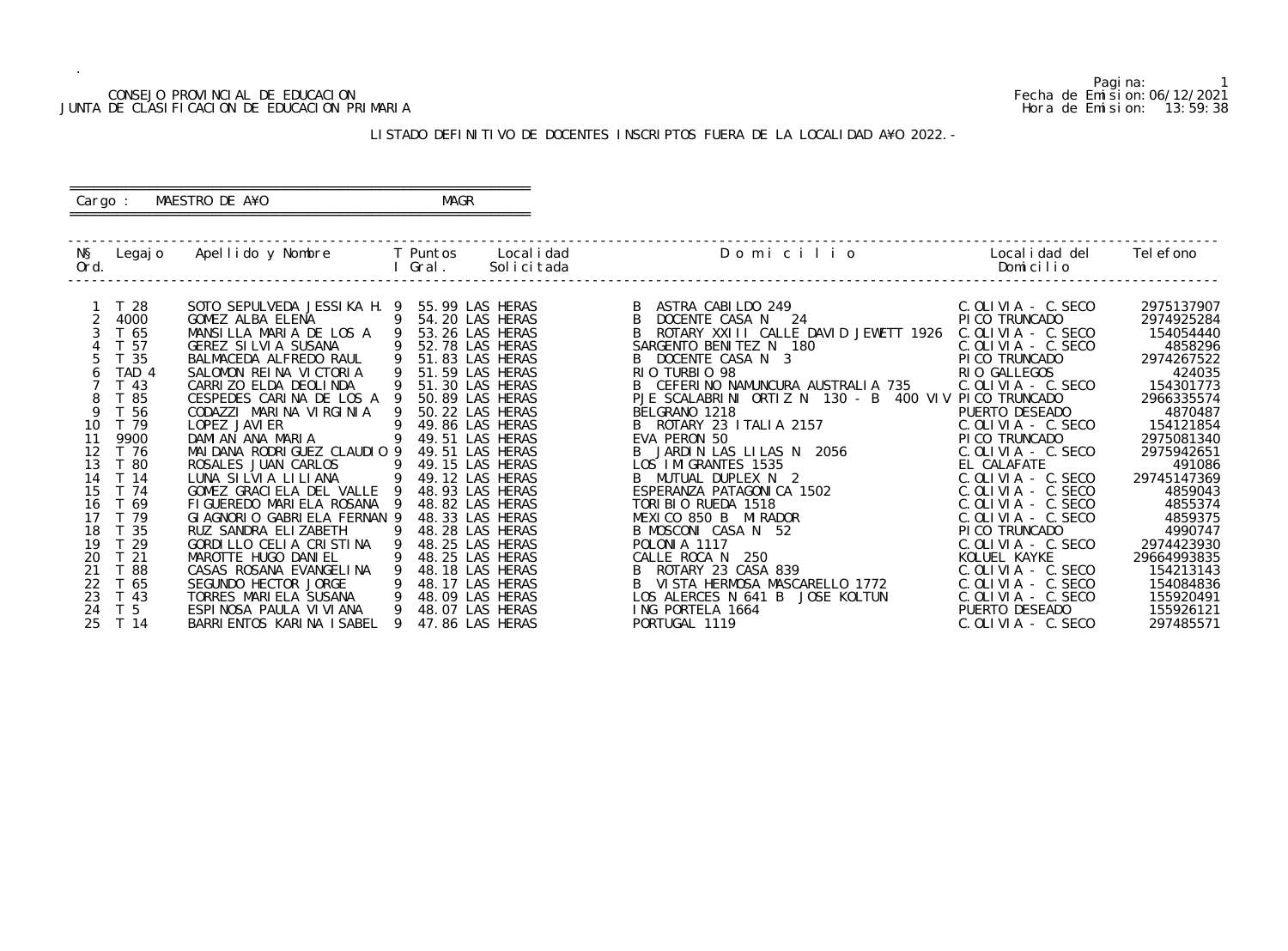## CONSEJO PROVINCIAL DE EDUCACION Fecha de Emision:06/12/2021 JUNTA DE CLASIFICACION DE EDUCACION PRIMARIA Hora de Emision: 13:59:39

## ========================================================== Cargo : MAESTRO DE A¥O **MAGR**

## LISTADO DEFINITIVO DE DOCENTES INSCRIPTOS FUERA DE LA LOCALIDAD A¥O 2022.-

==========================================================

| NŞ<br>Legaj o<br>Ord.             | Apellido y Nombre                                            | T Puntos<br>Gral. | Local i dad<br>Solicitada          | Domicilio                                            | Local i dad del<br>Domicilio                       | Tel efono               |
|-----------------------------------|--------------------------------------------------------------|-------------------|------------------------------------|------------------------------------------------------|----------------------------------------------------|-------------------------|
| T 82<br>26<br>T 35<br>27          | SEPULVEDA PAOLA BEATRIZ<br>BARROSO CLAUDI A CARINA<br>9      |                   | 47.66 LAS HERAS<br>47.57 LAS HERAS | B 2 ABRIL ESCALERA 21 DEPTO F<br>LAGO PUEYRRED N 315 | $C.$ OLIVIA - $C.$ SECO<br>PI CO TRUNCADO          | 4858069<br>2974134891   |
| 28<br>T <sub>29</sub>             | PAEZ CARINA DEL VALLE                                        |                   | 47.48 LAS HERAS                    | AVDA PAPA FRANCISCO 418                              | $C.$ OLIVIA - $C.$ SECO                            | 2974241250              |
| 29<br>TAD <sub>2</sub>            | ALCAYAGA JULIO ARIEL                                         |                   | 47.38 LAS HERAS                    | PORTUGAL 1119                                        | $C.$ OLIVIA - $C.$ SECO                            | 4855473                 |
| 30<br>T 40                        | ARABEL DARIO MARCELO                                         |                   | 47.37 LAS HERAS                    | LAGO PUEYRRED N 315                                  | PI CO TRUNCADO                                     | 4999528                 |
| 31<br>T 83                        | MANCILLA ANA ESTHER                                          |                   | 47.25 LAS HERAS                    | JUAN B JUSTO N 776                                   | RIO GALLEGOS                                       | 444429                  |
| 32<br>29                          | CASTRO ROXANA ANDREA                                         |                   | 47.24 LAS HERAS                    | B JARDIN SAUCE 257                                   | $C.$ OLIVIA - $C.$ SECO                            | 297409108               |
| 33<br>T 69                        | GODOY MARIA PAULINA                                          |                   | 47.15 LAS HERAS                    | AV DEL TRABAJO 1562                                  | $C.$ OLIVIA - $C.$ SECO                            | 4859025                 |
| 34<br>T 44                        | ANTI PANI CRISTIAN HERIBER 9                                 |                   | 47.08 LAS HERAS                    | FRENCH N 164                                         | RIO GALLEGOS                                       | 2966646718              |
| 35<br>TN8546                      | DEL CASTILLO VERONICA ALE 9                                  |                   | 47.05 LAS HERAS                    | LAGUNA DEL DESIERTO 466                              | PERITO MORENO                                      | 154439084               |
| 36<br>T 29                        | PEREZ NATALIA MARIA                                          |                   | 46.90 LAS HERAS                    | JAUREGUI 1745                                        | $C.$ OLIVIA - C. SECO                              | 3815008039              |
| T 52<br>37                        | VARGAS CARLOS ALBERTO                                        |                   | 46.71 LAS HERAS                    | 13 DE DICIEMBRE N<br>537                             | PI CO TRUNCADO                                     | 155930750               |
| 38<br>T 57<br><b>TAD 16</b><br>39 | BARRI ONUEVO ADRI ANA PAOLA 9<br>GONZALEZ LUIS ANTONIO<br>-9 |                   | 46.54 LAS HERAS<br>46.53 LAS HERAS | B ROTARY 23 CASA N 274<br>HERNAN PI JATO 1325        | $C.$ OLIVIA - $C.$ SECO<br>$C.$ OLIVIA - $C.$ SECO | 154391355<br>2974619440 |
| T 69<br>40                        | CAMPILLAY VALERIA A                                          |                   | 46.51 LAS HERAS                    | REPUBLICA DOMINICANA 523                             | $C.$ OLIVIA - $C.$ SECO                            | 4856218                 |
| T 17<br>41                        | GALLARDO CAROLINA BEATRIZ 9                                  |                   | 46.43 LAS HERAS                    | ARSENIO MELO 231                                     | LOS ANTI GUOS                                      | 2963411172              |
| T <sub>9</sub><br>42              | ORELLANA JUAN ANGEL JOSE 9                                   |                   | 46.30 LAS HERAS                    | LUIS ANTONIO AGUILAR 670                             | EL CALAFATE                                        | 2966402516              |
| 43<br>T 40                        | PAEZ CAROLA ETHEL                                            |                   | 46.17 LAS HERAS                    | SAAVEDRA 207                                         | PI CO TRUNCADO                                     | 4991627                 |
| 88<br>44                          | MARECO RAMONA NATI VI DAD                                    |                   | 46.14 LAS HERAS                    | KULTUM 580 CALLE LEBENSHON                           | $C.$ OLIVIA - $C.$ SECO                            | 154279106               |
| 29<br>45                          | SUASO CARLOS DOMINGO                                         |                   | 46.03 LAS HERAS                    | B 17 DE OCTUBRE RIO GRANDE N<br>2167                 | $C.$ OLIVIA - $C.$ SECO                            | 2974259548              |
| T 17<br>46                        | FELTES FABIO FERNAN                                          |                   | 45.63 LAS HERAS                    | CONCEJAL MORTON 279                                  | LOS ANTI GUOS                                      | 154941821               |
| T 88<br>47                        | LUNA CARLOS MARCELO                                          |                   | 45.50 LAS HERAS                    | PORTUGAL N 1732                                      | $C.$ OLIVIA - C. SECO                              | 2975059344              |
| 5628<br>48                        | OTTI NO WALDO JUAN                                           |                   | 45.49 LAS HERAS                    | MARGARITA SOTO 1233                                  | RIO GALLEGOS                                       | 2966466425              |
| T 59<br>49                        | GAUNA CARMEN ALICIA                                          |                   | 45.48 LAS HERAS                    | PJE LOS ALAMOS 85                                    | EL CHALTEN                                         | 493259                  |
| 50<br>8545                        | GIMENEZ NATALIA PAMELA IT 9                                  |                   | 45.40 LAS HERAS                    | ALAMEDA 336                                          | LOS ANTI GUOS                                      | 2976232014              |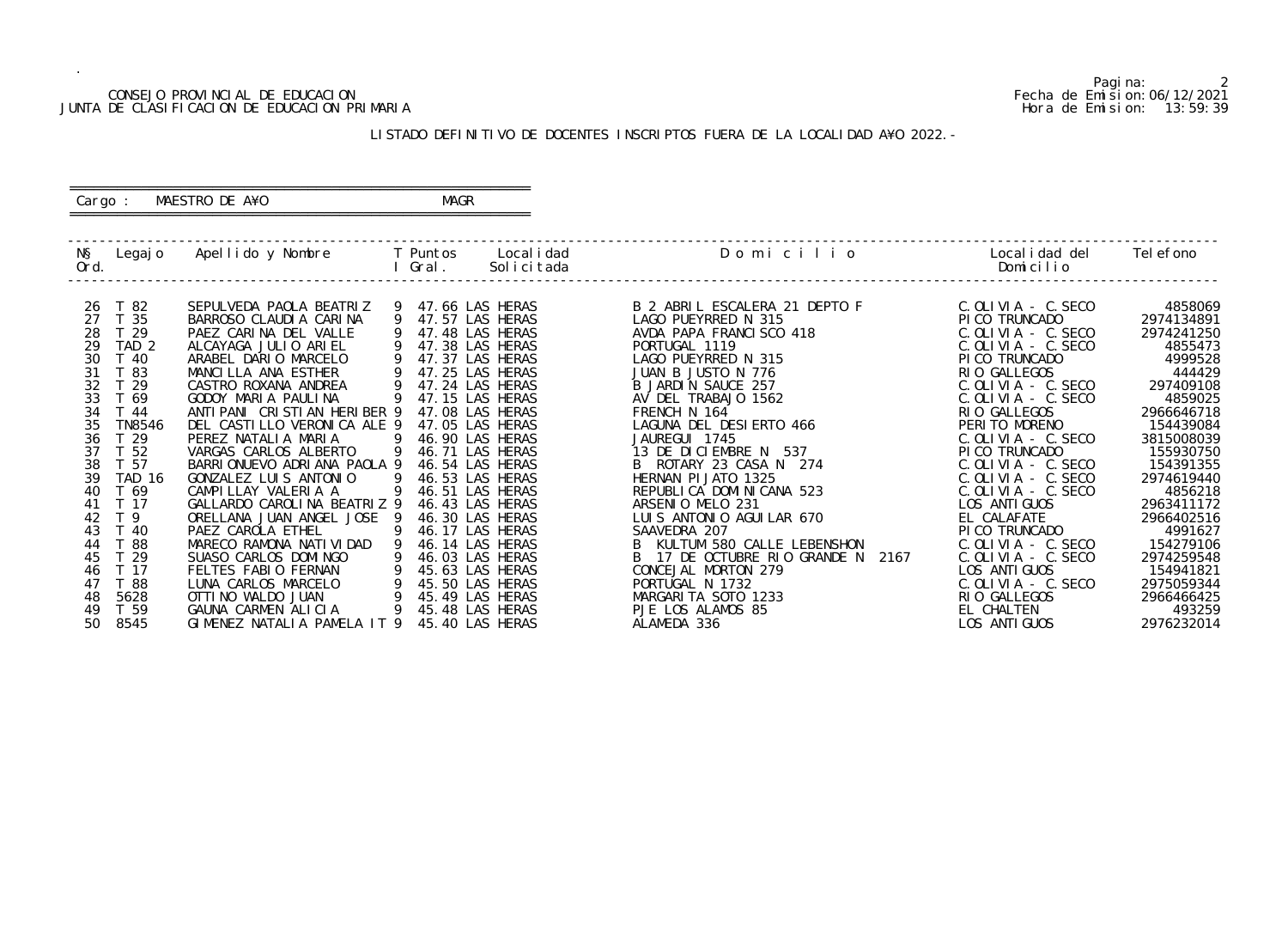## CONSEJO PROVINCIAL DE EDUCACION Fecha de Emision:06/12/2021 JUNTA DE CLASIFICACION DE EDUCACION PRIMARIA Hora de Emision: 13:59:39

## ========================================================== Cargo : MAESTRO DE A¥O **MAGR**

## LISTADO DEFINITIVO DE DOCENTES INSCRIPTOS FUERA DE LA LOCALIDAD A¥O 2022.-

==========================================================

| NŞ<br>Ord. | Legaj o         | Apellido y Nombre            |   | T Puntos<br>Gral. | Local i dad<br>Solicitada | Domicilio                     | Local i dad del<br>Domicilio | Tel efono  |
|------------|-----------------|------------------------------|---|-------------------|---------------------------|-------------------------------|------------------------------|------------|
|            |                 |                              |   |                   |                           |                               |                              |            |
| -51        | T 40            | COLIBORO MONICA MERCEDES 9   |   |                   | 45.24 LAS HERAS           | MOYANO 732                    | PI CO TRUNCADO               | 4994767    |
| 52         | T 79            | DI AZ CAROLINA RAQUEL        |   |                   | 45.22 LAS HERAS           | B ROTARY XXIII SAN LUIS 2207  | $C.$ OLIVIA - $C.$ SECO      | 154188890  |
| 53         | T 57            | ROMERO MARIANA NOEMI         |   |                   | 45.22 LAS HERAS           | ROTARY 23 CASA 163            | $C.$ OLIVIA - $C.$ SECO      | 154222913  |
| 54         | T 52            | STUDER MARIO OSCAR           |   |                   | 45.15 LAS HERAS           | <b>MITRE N 849</b>            | PI CO TRUNCADO               | 4991542    |
| 55         | T 52            | QUI ROGA MYRI AM ESTER       |   |                   | 45.06 LAS HERAS           | RIVERA 647                    | PI CO TRUNCADO               | 154118200  |
| 56         | 5168            | MAI DANA RODRI GUEZ MARI EL  |   |                   | 45.00 LAS HERAS           | HERNAN PUJATO 1325            | $C.$ OLIVIA - $C.$ SECO      | 2974619440 |
| 57         | TAD 5           | ARGUMOZA ANGELA BEATRIZ      |   |                   | 44.79 LAS HERAS           | B DOCENTE CASA N 3            | PICO TRUNCADO                | 4990729    |
| 58         | T 17            | LANDRIEL MARCOS O.           |   |                   | 44.72 LAS HERAS           | VICTOR MENDEZ 831             | LOS ANTI GUOS                | 2963411251 |
| 59         | T 14            | REALES GRACIELA DEL C        | 9 |                   | 44.71 LAS HERAS           | MARTA CROWE 482               | $C.$ OLIVIA - $C.$ SECO      | 154706485  |
| 60         | T 74            | CEBALLOS LIDIA DEL ROSARI 9  |   |                   | 44.67 LAS HERAS           | FABIAN DEL HOYO N 521         | $C.$ OLIVIA - C. SECO        | 4856535    |
| 61         | T 56            | ZAMBON RAMON IGNACIO         |   |                   | 44.61 LAS HERAS           | LAS HERAS 858                 | PUERTO DESEADO               | 4872529    |
| 62         | TAD 16          | ALCAYAGA JORGE GERMAN        |   |                   | 44.55 LAS HERAS           | PORTUGAL N   1119             | $C.$ OLIVIA - $C.$ SECO      | 2974111950 |
| 63         | T <sub>52</sub> | PAI LLAMAN SUSANA NOEMI      |   |                   | 44.45 LAS HERAS           | B 400 - CASA N 347            | PI CO TRUNCADO               | 2974038190 |
| 64         | T <sub>35</sub> | HERBAS PABLO EMILIANO        |   |                   | 44.29 LAS HERAS           | ROCA OESTE 667                | PI CO TRUNCADO               | 2974093447 |
| 65         | T 52            | SOSA MARIA EUGENIA           |   |                   | 44.23 LAS HERAS           | PUEYRREDON 408                | PI CO TRUNCADO               | 4992751    |
| 66         | 8862            | PAVON YANINA ESTER           |   |                   | 44.08 LAS HERAS           | LAGO POSADAS 830              | PI CO TRUNCADO               | 2974740517 |
| 67         | 8760            | FIGUEROA MARIA ALEJANDRA     |   |                   | 43.76 LAS HERAS           | HEROES DE MALVINAS 350        | PI CO TRUNCADO               | 2974743865 |
| 68         | 7703            | CASTILLO VI VI ANA BEATRIZ   |   |                   | 43.60 LAS HERAS           | SAN MARTIN SUR 74             | LOS ANTI GUOS                | 2963411560 |
| 69         | 0211            | BARREI RO ALFREDO RAFAEL     |   |                   | 43.58 LAS HERAS           | LAS VIOLETAS N 2015           | $C.$ OLIVIA - $C.$ SECO      | 2974040759 |
| 70         | T 35            | SANTI BA¥EZ GONZALEZ ALICI 9 |   |                   | 43.57 LAS HERAS           | SAAVEDRA N 1235               | PI CO TRUNCADO               | 2974602694 |
| 71         | T 43            | MOLINA SILVIA ROXANA         |   |                   | 43.51 LAS HERAS           | B GUEMES BEAVOLR              | $C.$ OLIVIA - $C.$ SECO      | 154291016  |
| 72         | T <sub>29</sub> | ANDRADE ANDREA MABEL         | 9 |                   | 43.49 LAS HERAS           | B JOSE KOLTUN CHACABUCO N 517 | $C.$ OLIVIA - $C.$ SECO      | 2974174551 |
| 73         | T <sub>43</sub> | SOSA LUCIANA ANTONELLA       | 9 |                   | 43.45 LAS HERAS           | B GOB GREGORES ESC. 40 3 D    | $C.$ OLIVIA - $C.$ SECO      | 154703868  |
| 74         | 10814           | MALDONADO DAI ANA JANET      | 9 |                   | 43.44 LAS HERAS           | QUEBRACHO 2006                | $C.$ OLIVIA - $C.$ SECO      | 2975156963 |
| 75         | 6711            | DELGADO GRISELDA MYRIAM      |   |                   | 43.27 LAS HERAS           | ALBERTO TONINETTI 1066        | RIO GALLEGOS                 | 2966623744 |
|            |                 |                              |   |                   |                           |                               |                              |            |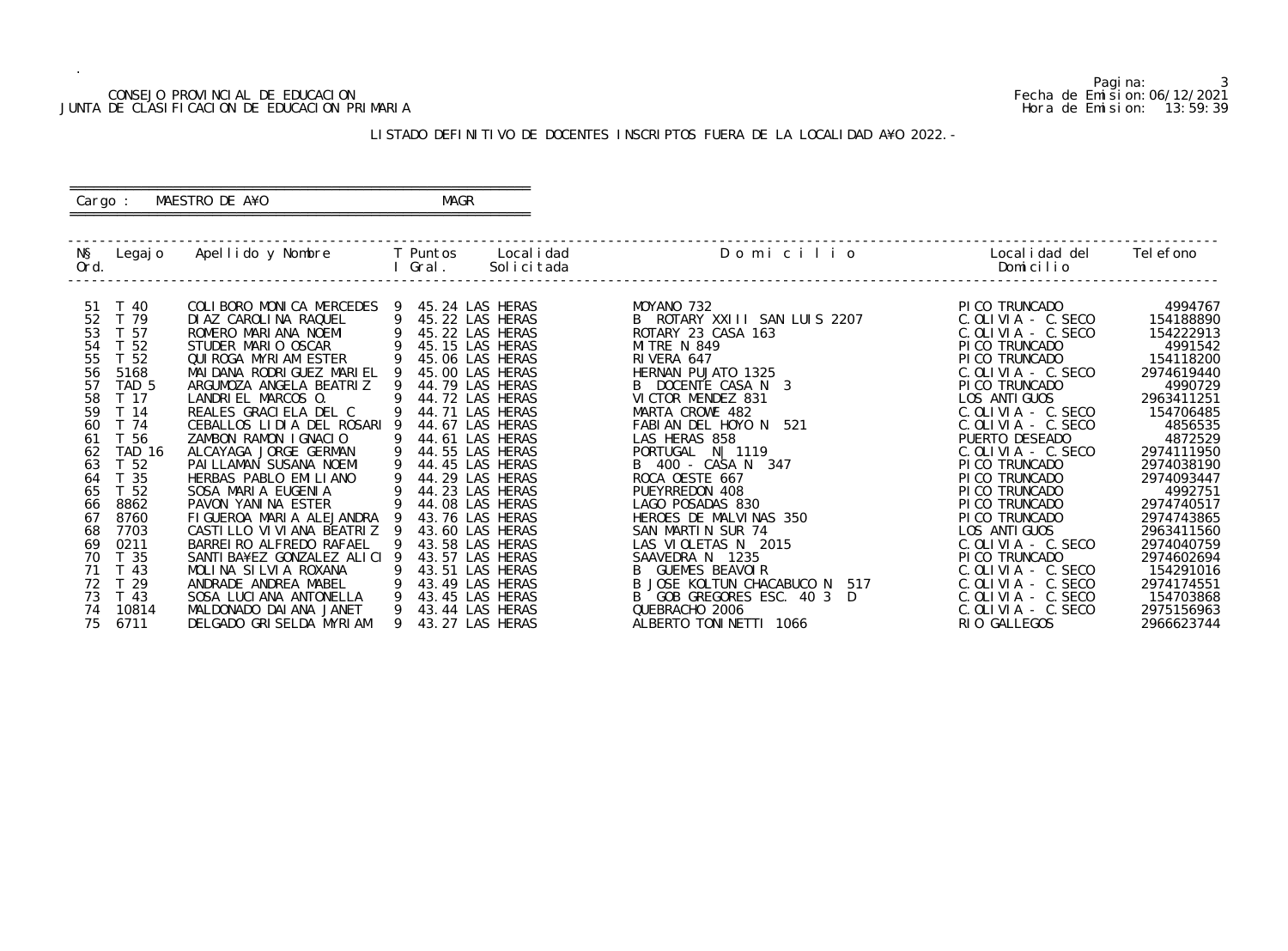## CONSEJO PROVINCIAL DE EDUCACION Fecha de Emision:06/12/2021 JUNTA DE CLASIFICACION DE EDUCACION PRIMARIA Hora de Emision: 13:59:40

## ========================================================== Cargo : MAESTRO DE A¥O **MAGR**

## LISTADO DEFINITIVO DE DOCENTES INSCRIPTOS FUERA DE LA LOCALIDAD A¥O 2022.-

==========================================================

| NŞ<br>Ord.                                                                                                                             |                                                                                                                                                                                                                        | Legajo Apellido y Nombre     T Puntos   Localidad                                                                                                                                                                                                                                                                                                                                                                                                                                                                                                                                                 |                                                           | I Gral. | Solicitada                                                                                                                                                                                                                                                                                                                                                                                                                                        | Domicilio                                                                                                                                                                                                                                                                                                                                                                                                                                                                                                                                | Localidad del<br>Domicilio                                                                                                                                                                                                                                                                                                                                                                                                                                                                                         | Tel efono                                                                                                                                                                                                                                                                                                          |
|----------------------------------------------------------------------------------------------------------------------------------------|------------------------------------------------------------------------------------------------------------------------------------------------------------------------------------------------------------------------|---------------------------------------------------------------------------------------------------------------------------------------------------------------------------------------------------------------------------------------------------------------------------------------------------------------------------------------------------------------------------------------------------------------------------------------------------------------------------------------------------------------------------------------------------------------------------------------------------|-----------------------------------------------------------|---------|---------------------------------------------------------------------------------------------------------------------------------------------------------------------------------------------------------------------------------------------------------------------------------------------------------------------------------------------------------------------------------------------------------------------------------------------------|------------------------------------------------------------------------------------------------------------------------------------------------------------------------------------------------------------------------------------------------------------------------------------------------------------------------------------------------------------------------------------------------------------------------------------------------------------------------------------------------------------------------------------------|--------------------------------------------------------------------------------------------------------------------------------------------------------------------------------------------------------------------------------------------------------------------------------------------------------------------------------------------------------------------------------------------------------------------------------------------------------------------------------------------------------------------|--------------------------------------------------------------------------------------------------------------------------------------------------------------------------------------------------------------------------------------------------------------------------------------------------------------------|
| 76<br>77<br>78<br>79<br>80<br>81<br>82<br>83<br>84<br>85<br>86<br>87<br>88<br>89<br>90<br>91<br>92<br>93<br>94<br>95<br>96<br>97<br>98 | 289<br>T 52<br>T 17<br>T 83<br>TAD <sub>5</sub><br>T <sub>28</sub><br>T 69<br>T 57<br>T 8<br>6934<br>T 82<br>5419<br>T 79<br>TAD <sub>2</sub><br>3833<br>T 17<br>7503<br>10248<br>7636<br>5463<br>T 88<br>T 36<br>9353 | TEJADA JORGE EDUARDO<br>LAYUS HECTOR MARCELO<br>STANG MARTA NOEMI<br>ROCHA PAOLA DEBORA<br>ARGUMOZA VANESA ALEJANDRA 9<br>SORIA MARCELA ALEJANDRA<br>ESCOBAR MAYELA MELISA<br>CAPOVI LLA SANDRA I VANA<br>ORME¥O JORGE NICOLAS<br>PEREZ NATALIA VERONICA<br>CARRIZO NATALIA VALERIA<br>GUEVARA MARCELA DEL VALLE 9<br>CENTENO CARINA ANDREA<br>ARENA GUSTAVO ROLANDO<br>ADAMINI GERALDINE<br>MORAL LANDARIA EMETERIO<br>STI VANELLO FLAVI A JORGELI 9<br>DELGADO ANDREA DEL CARMEN 9<br>LEIVA ROSANA INES<br>PELOZO MAGNO<br>MONTIEL CINTIA CAROLINA<br>ALVAREZ SELEDONIO<br>SERVIN NILDA DAMIANA | -9<br>9<br>- 9<br>- 9<br>-9<br>- 9<br>9<br>$\overline{9}$ |         | 43.03 LAS HERAS<br>42.90 LAS HERAS<br>42.87 LAS HERAS<br>42.80 LAS HERAS<br>42.68 LAS HERAS<br>42.64 LAS HERAS<br>42.61 LAS HERAS<br>42.50 LAS HERAS<br>42.49 LAS HERAS<br>42.18 LAS HERAS<br>42.11 LAS HERAS<br>42.08 LAS HERAS<br>42.03 LAS HERAS<br>41.85 LAS HERAS<br>41.82 LAS HERAS<br>41.72 LAS HERAS<br>41.69 LAS HERAS<br>41.65 LAS HERAS<br>41.60 LAS HERAS<br>41.57 LAS HERAS<br>41.53 LAS HERAS<br>41.52 LAS HERAS<br>41.47 LAS HERAS | LAGUNA DEL DESIERTO 466<br>RI VADAVI A 350<br>CONCEJAL MORTON 279<br>ZAPIOLA 226 DPTO 4<br>B DOCENTE CASA 3<br>CALLE MOUESCA 1816<br>MALVINAS ARGENTINAS 1049<br>MARIANO MORENO 1397<br>PERITO MORENO N 1044<br>TUCUMAN OESTE 218<br>B SAN CAYETANO CASA 127<br>B GUEMES 1632<br>LISANDRO DE LA TORRE 1544<br>AVDA REPUBLICA N 1316<br>PJE PADIN CAMI¥A 805<br>ARSENIO MELO N 231<br>EVA PERON 113<br>GUEMES N 112<br>MAI PU 1545<br>TEHUELCHE N 546<br>B ROTARY ENTRE RIOS 2333 CASA 373<br>PTE PERON 726<br>ROBERT TECWIN ROBERTS 1930 | PERITO MORENO<br>PI CO TRUNCADO<br>LOS ANTI GUOS<br>RIO GALLEGOS<br>PI CO TRUNCADO<br>$C.$ OLIVIA - $C.$ SECO<br>$C.$ OLIVIA - $C.$ SECO<br>$C.$ OLIVIA - $C.$ SECO<br>PI CO TRUNCADO<br>PI CO TRUNCADO<br>$C.$ OLIVIA - $C.$ SECO<br>$C.$ OLIVIA - $C.$ SECO<br>$C.$ OLIVIA - $C.$ SECO<br>$C.$ OLIVIA - $C.$ SECO<br>RIO GALLEGOS<br>LOS ANTI GUOS<br>$C.$ OLIVIA - $C.$ SECO<br>PI CO TRUNCADO<br>$C.$ OLIVIA - C. SECO<br>LOS ANTI GUOS<br>$C.$ OLIVIA - $C.$ SECO<br>$C.$ OLIVIA - $C.$ SECO<br>PERITO MORENO | 2644826516<br>2975288274<br>156232157<br>15320928<br>4990729<br>2974289629<br>154291016<br>154208909<br>2975058853<br>2974237551<br>2974191105<br>2974320606<br>1565202985<br>155063291<br>2966585644<br>297403029<br>154169646<br>2974306436<br>2974057815<br>156255263<br>2975148173<br>2974947557<br>2966328577 |
| 99<br>100                                                                                                                              | 265<br>9269                                                                                                                                                                                                            | RAMIREZ ISABEL SATURNINA 9<br>BRITO ELSA DANIELA                                                                                                                                                                                                                                                                                                                                                                                                                                                                                                                                                  |                                                           |         | 41.27 LAS HERAS<br>9 41.22 LAS HERAS                                                                                                                                                                                                                                                                                                                                                                                                              | CHACRA 22 MZA 38 LOTE 8<br>PJE LAGO QUI ROGA DPTO 48                                                                                                                                                                                                                                                                                                                                                                                                                                                                                     | $C.$ OLIVIA - $C.$ SECO<br>RIO GALLEGOS                                                                                                                                                                                                                                                                                                                                                                                                                                                                            | 15323933<br>2966650599                                                                                                                                                                                                                                                                                             |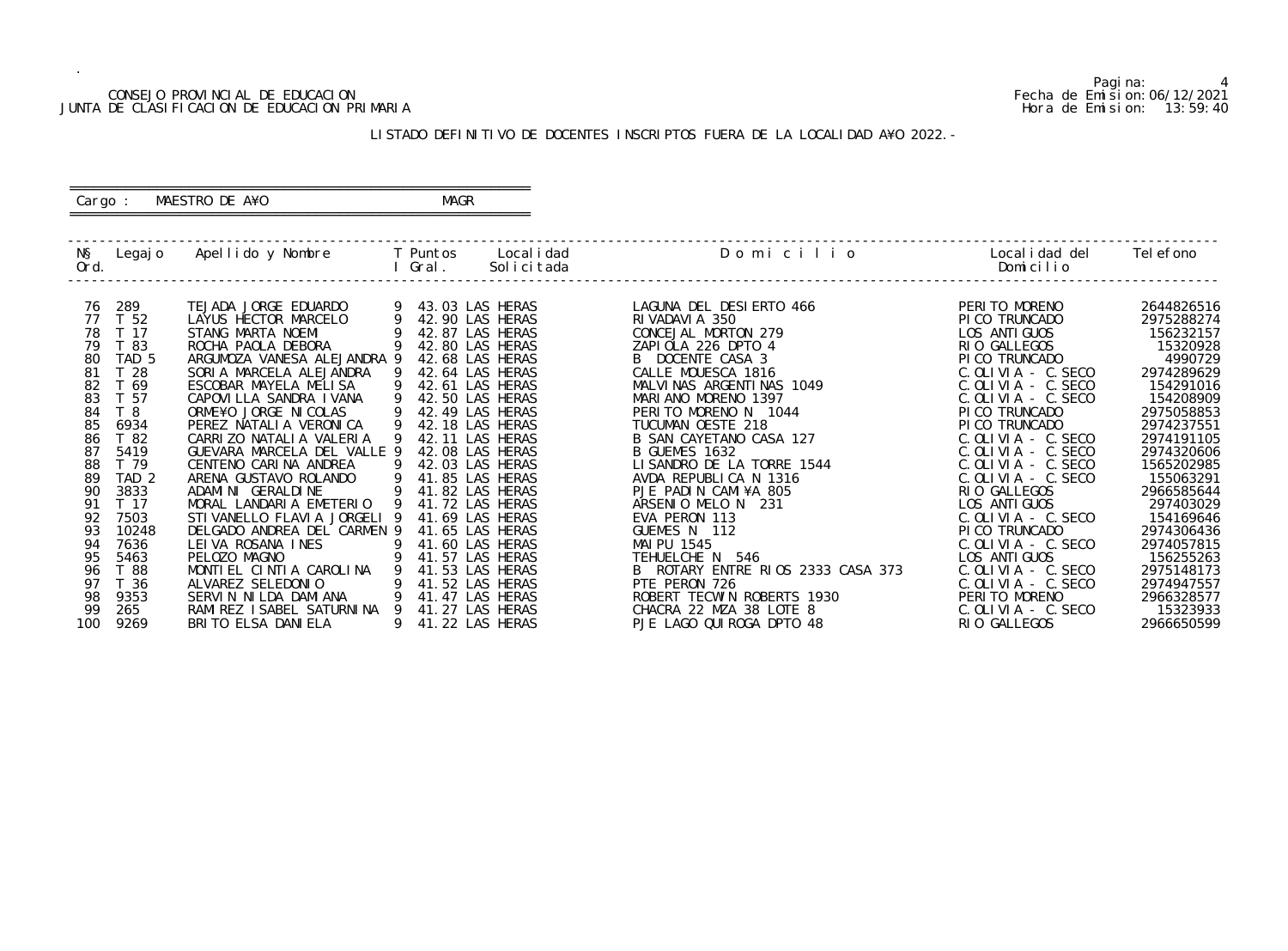### CONSEJO PROVINCIAL DE EDUCACION Fecha de Emision:06/12/2021 JUNTA DE CLASIFICACION DE EDUCACION PRIMARIA Hora de Emision: 13:59:40

 ========================================================== Cargo : MAESTRO DE A¥O **MAGR** 

## LISTADO DEFINITIVO DE DOCENTES INSCRIPTOS FUERA DE LA LOCALIDAD A¥O 2022.-

==========================================================

| NŞ<br>Ord. | Legaj o         | Apellido y Nombre             |     | T Puntos<br>Gral. | Local i dad<br>Solicitada | Domicilio                               | Local i dad del<br>Domicilio | Tel efono   |
|------------|-----------------|-------------------------------|-----|-------------------|---------------------------|-----------------------------------------|------------------------------|-------------|
|            |                 |                               |     |                   |                           |                                         |                              |             |
| 101        | T 65            | ARNEDO OLGA FANNY             | -9  |                   | 9 41.17 LAS HERAS         | DANIEL SANCHEZ 2081                     | $C.$ OLIVIA - $C.$ SECO      | 154127884   |
| 102        | T 66            | RAMIREZ MARIA ALICIA          |     |                   | 41.12 LAS HERAS           | ROSA DE WILSON 1607                     | PUERTO DESEADO               | 4872849     |
| 103        | T 36            | GONZALEZ MIRTA GRACIELA       |     |                   | 40.85 LAS HERAS           | MASCARDI 880                            | $C.$ OLIVIA - $C.$ SECO      | 2974051042  |
| 104        | T 43            | LEDESMA ELISA MAGALI          |     |                   | 40.83 LAS HERAS           | CEFERINO ARDURA N 296                   | $C.$ OLIVIA - C. SECO        | 2974713333  |
| 105        | 5589            | MI LLALONCO SI LVANA ALEJAN 9 |     |                   | 40.79 LAS HERAS           | B J NEWBERY CASA N 7                    | RIO GALLEGOS                 | 2966512329  |
| 106        | T <sub>9</sub>  | HERNANDEZ NATALIA SOLEDAD 9   |     |                   | 40.70 LAS HERAS           | JULIO ROCA 2226                         | EL CALAFATE                  | 2234493142  |
| 107        | T 69            | URREA MARIANA RITA MARIA      | - 9 |                   | 40.67 LAS HERAS           | TI ERRA DEL FUEGO 1954                  | $C.$ OLIVIA - $C.$ SECO      | 154282093   |
| 108        | T 12            | ORME¥O SILVIA ROSANA          |     |                   | 40.63 LAS HERAS           | DON BOSCO N 1987                        | PERITO MORENO                | 2974211334  |
| 109        | 0100            | LOAI ZA MIRIAN BEATRIZ        | 9   |                   | 40.48 LAS HERAS           | JULIO CANTIN 945                        | RIO GALLEGOS                 | 430864      |
| 110        | T. 62           | MASSAD RAMONA MERCEDES        |     |                   | 40.40 LAS HERAS           | TRES LAGOS N 637                        | RIO GALLEGOS                 | 15637993    |
| 111        | 9204            | HORMACHEA ARIEL FEDERICO      |     |                   | 40.35 LAS HERAS           | PRIMEROS POBLADORES 74                  | LOS ANTI GUOS                | 154192567   |
| 112        | T 40            | PEREZ CELESTE FABIANA         |     |                   | 40.32 LAS HERAS           | FRUCTUOSO RIVERA 1325                   | PI CO TRUNCADO               | 155082736   |
| 113        | T 69            | CARI LIDIA GRACIELA           |     |                   | 39.89 LAS HERAS           | <b>ITALIA 2082</b>                      | $C.$ OLIVIA - $C.$ SECO      | 4859338     |
| 114        | T 69            | MENDOZA GRACI ELA MARI SA     |     |                   | 39.65 LAS HERAS           | BARRIO GUEMES. BERNARDINO DEL HOYO 1765 | C. OLIVIA - C. SECO          | 15395515    |
| 115        | T 28            | QUI PI LDOR GABRI EL DARIO    |     |                   | 39.17 LAS HERAS           | CASTELLI 57                             | $C.$ OLIVIA - $C.$ SECO      | 2974944759  |
| 116        | 9035            | ZAPATA NOEMI ELIZABETH        |     |                   | 39.13 LAS HERAS           | BATALLA PTO ARGENTINO 946               | RIO GALLEGOS                 | 15346036    |
| 117        | 9399            | PEREZ AI DA VERONI CA         |     |                   | 39.00 LAS HERAS           | BICENTENARIO II CASA 5                  | RIO GALLEGOS                 | 2966553380  |
| 118        | T <sub>35</sub> | BENITEZ EVARISTA ALICIA       |     |                   | 38.37 LAS HERAS           | SAN MARTIN N 1079                       | PI CO TRUNCADO               | 44299986    |
| 119        | T <sub>28</sub> | SOTOMAYOR MARIA ESTHER        |     |                   | 38.37 LAS HERAS           | BEGHIN 469                              | $C.$ OLIVIA - $C.$ SECO      | 2974437297  |
| 120        | 10685           | LOPEZ LAURA LORENA            |     |                   | 38.22 LAS HERAS           | GOB. GREGORES 154 DPTO 1 B              | $C.$ OLIVIA - $C.$ SECO      | 154579110   |
| 121        | 9426            | MENDOZA FABIANA MARISELA      |     |                   | 38.05 LAS HERAS           | B GUEMES 1420                           | $C.$ OLIVIA - $C.$ SECO      | 2975008721  |
| 122        | T 69            | ORTEGA SANDRA DELFINA         | 9   |                   | 37.96 LAS HERAS           | 9 DE JULIO N 790                        | C. OLIVIA - C. SECO          | 2975067768  |
| 123        | 9612            | GOMEZ NELIDA MARIA            | 9   |                   | 37.85 LAS HERAS           | JAUREGUI 646 B<br>GUEMES                | $C.$ OLIVIA - C. SECO        | 3814658201  |
| 124        | 8319            | ARIAS JOSE MARTIN             | 9   |                   | 37.78 LAS HERAS           | FAGNANO 250                             | $C.$ OLIVIA - C. SECO        | 154943373   |
| 125        | T 14            | MALDONADO MARIO ALEJANDRO 9   |     |                   | 37.76 LAS HERAS           | DON BOSCO 650                           | $C.$ OLIVIA - $C.$ SECO      | 29750696312 |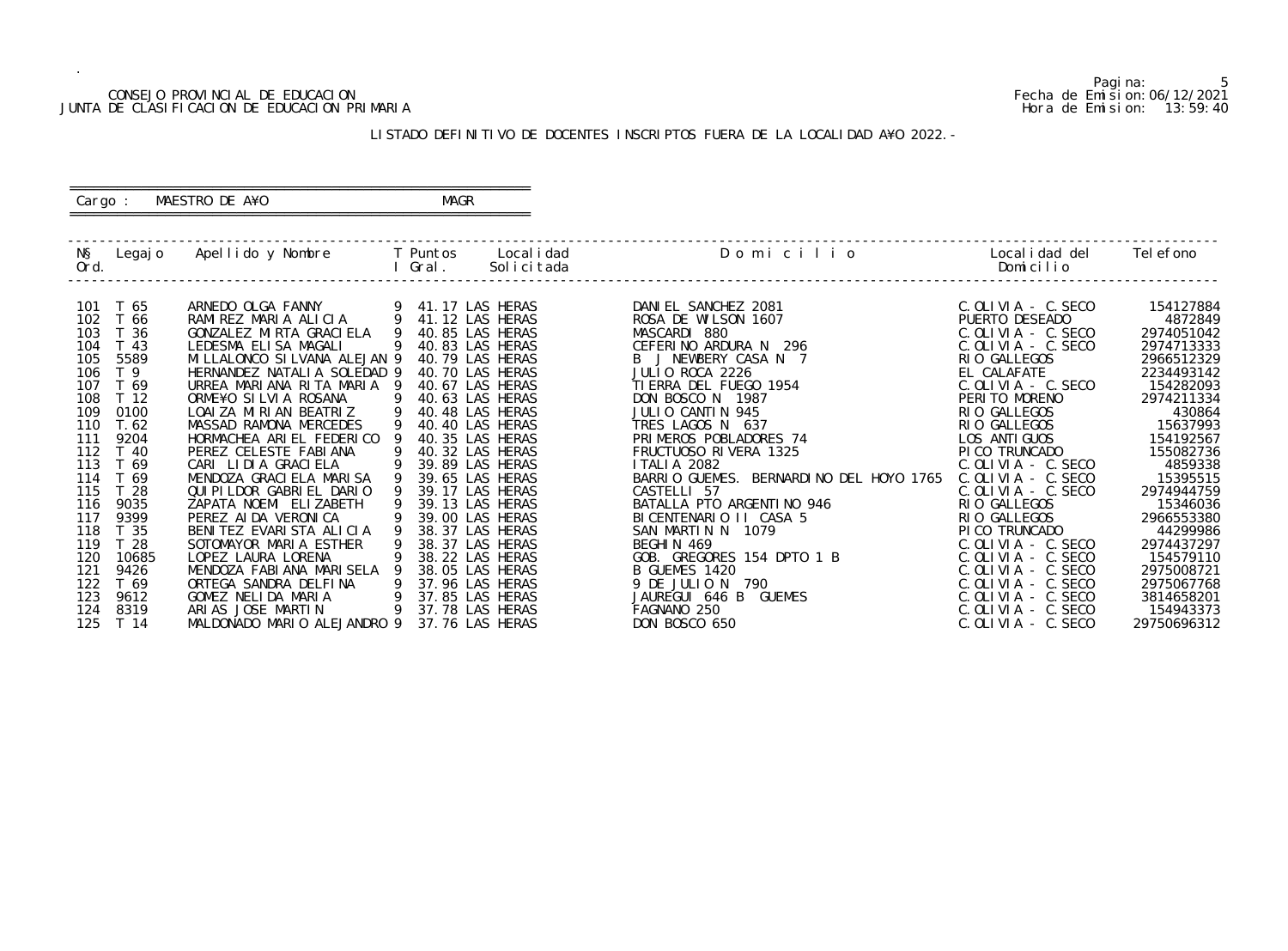## CONSEJO PROVINCIAL DE EDUCACION Fecha de Emision:06/12/2021 JUNTA DE CLASIFICACION DE EDUCACION PRIMARIA Hora de Emision: 13:59:41

## ========================================================== Cargo : MAESTRO DE A¥O **MAGR**

## LISTADO DEFINITIVO DE DOCENTES INSCRIPTOS FUERA DE LA LOCALIDAD A¥O 2022.-

==========================================================

| NŞ<br>Ord. | Legaj o | Apellido y Nombre              |   | T Puntos<br>Gral. | Local i dad<br>Solicitada | Domicilio                          | Local i dad del<br>Domicilio             | Tel efono  |
|------------|---------|--------------------------------|---|-------------------|---------------------------|------------------------------------|------------------------------------------|------------|
| 126        | 7325    | PALACIOS GLADYS MABEL          |   |                   | 37.59 LAS HERAS           | B DOCENTE CASA 4                   | PI CO TRUNCADO                           | 2974238774 |
| 127        | 7904    | SCARPIN SANDRA INES            |   |                   | 37.58 LAS HERAS           | CEPERNIC 260                       | KOLUEL KAYKE                             | 154144268  |
| 128        | 10272   | OBANDO JAVIER ROBERTO          |   |                   | 37.14 LAS HERAS           | B ROTARY 23 - C. 8 DE MARZO N 1735 | $C.$ OLIVIA - $C.$ SECO                  | 2974303629 |
| 129        | 11695   | DURE NANCY ELIZABETH G         |   |                   | 36.74 LAS HERAS           | 13 DE DI CI EMBRE 1055             | PI CO TRUNCADO                           | 3455413558 |
| 130        | 10543   | OJEDA PEDRO REMBERTO           |   |                   | 36.74 LAS HERAS           | COLON 970                          | GOBERNADOR GREGORES                      | 2966274702 |
| 131        | 9951    | CASAS PEDRO SAUL               |   |                   | 36.48 LAS HERAS           | ALTMI RANTE BROWN 420              | $C.$ OLIVIA - $C.$ SECO                  | 3825453046 |
| 132        | 10878   | CONTRERAS ELDA LUCIA           |   |                   | 36.06 LAS HERAS           | MI RAMAR<br>MASCARDI N 1038 - B    | $C.$ OLIVIA - $C.$ SECO                  | 2975286659 |
| 133        | 9870    | PISANO TANIA VANESA ROSAR 9    |   |                   | 35.91 LAS HERAS           | ALFONSIN 933                       | RIO GALLEGOS                             | 2966222212 |
| 134        | 6255    | GALLARDO ESTER SI LVANA        |   |                   | 35.83 LAS HERAS           | CONCEJAL MORTON 269                | LOS ANTI GUOS                            | 15410643   |
| 135        | 9953    | ACOSTA GUSTAVO MARCELO         |   |                   | 35.68 LAS HERAS           | OHI GGI NS 975                     | PERITO MORENO                            | 3974656717 |
| 136        | 10134   | LOPEZ CARLOS DARIO             |   |                   | 35.59 LAS HERAS           | PI EDRA BUENA Y VERNET             | $C.$ OLIVIA - $C.$ SECO                  | 2974115021 |
| 137        | 9333    | GOMEZ LORENA VERONICA          |   |                   | 35.55 LAS HERAS           | TI ERRA DEL FUEGO 183              | $C.$ OLIVIA - $C.$ SECO                  | 155225077  |
| 138        | 11901   | NAVARRO ANDREA KARINA          |   |                   | 35.39 LAS HERAS           | DANIEL CAMERON 1732                | PUERTO SAN JULIAN                        | 2966220093 |
| 139        | T 88    | RAMIREZ MARIELA DEL VALLE 9    |   |                   | 35.37 LAS HERAS           | B MUTUAL YPF CASA N 75             | $C.$ OLIVIA - $C.$ SECO                  | 4850831    |
| 140        | 10117   | COLIVORO CECILIA DE LOURD 9    |   |                   | 35.28 LAS HERAS           | RIVADAVIA 72                       | PI CO TRUNCADO                           | 2974051100 |
| 141        | 9993    | MEDINA MARTA ELENA DEL VA 9    |   |                   | 35.12 LAS HERAS           | <b>MI TRE 856</b>                  | PI CO TRUNCADO                           | 2974058641 |
| 142        | 9969    | SOTOMAYOR GLENDA GI SELA       |   |                   | 34.97 LAS HERAS           | B COSTA DEL SOL. LANDO 2076        | $C.$ OLIVIA - $C.$ SECO                  | 2975415821 |
| 143        | 11926   | VEGA NONQUE MARION TAMARA 9    |   |                   | 34.81 LAS HERAS           | ANTARTIDA ARGENTINA N 1086         | PERITO MORENO                            | 2974354648 |
| 144        | 10767   | ZURITA MARIA DANIELA           |   |                   | 34.73 LAS HERAS           | JOSELIN BARRO 77                   | PI CO TRUNCADO                           | 3854482181 |
| 145        | 9737    | VELARDE SANDRA CRISTINA        |   |                   | 34.66 LAS HERAS           | 9 DE JULIO 1440                    | PERITO MORENO                            | 2966497484 |
| 146        | 9552    | SALDI VI A SANTI BA¥EZ PAMEL 9 |   |                   | 34.60 LAS HERAS           | BøROTARY XXIII 1728                | $C.$ OLIVIA - $C.$ SECO                  | 2974261171 |
| 147        | 0030    | PEREZ ROXANA BEATRIZ           |   |                   | 34.54 LAS HERAS           | CHUBUT 548                         | 28 NOV/ROSP/T. VI EJO                    | 15501537   |
| 148        | 9677    | ABALLAY MARIA JOSEFA           |   |                   | 34.43 LAS HERAS           | BØ MIRAMAR PJE DURAZNILLO 114      | $C.$ OLIVIA - $C.$ SECO                  | 2974162974 |
| 149        | 10205   | RAMIREZ IRINA FLORENCIA        | 9 |                   | 34.36 LAS HERAS           | JOSE HERNANDEZ 1237                | $C.$ OLIVIA - $C.$ SECO<br>PERITO MORENO | 2974344566 |
| 150        | 10860   | URBAN ELIANA MABEL             |   |                   | 34.22 LAS HERAS           | LAGUNA DEL DESIERTO 496            |                                          | 2923434707 |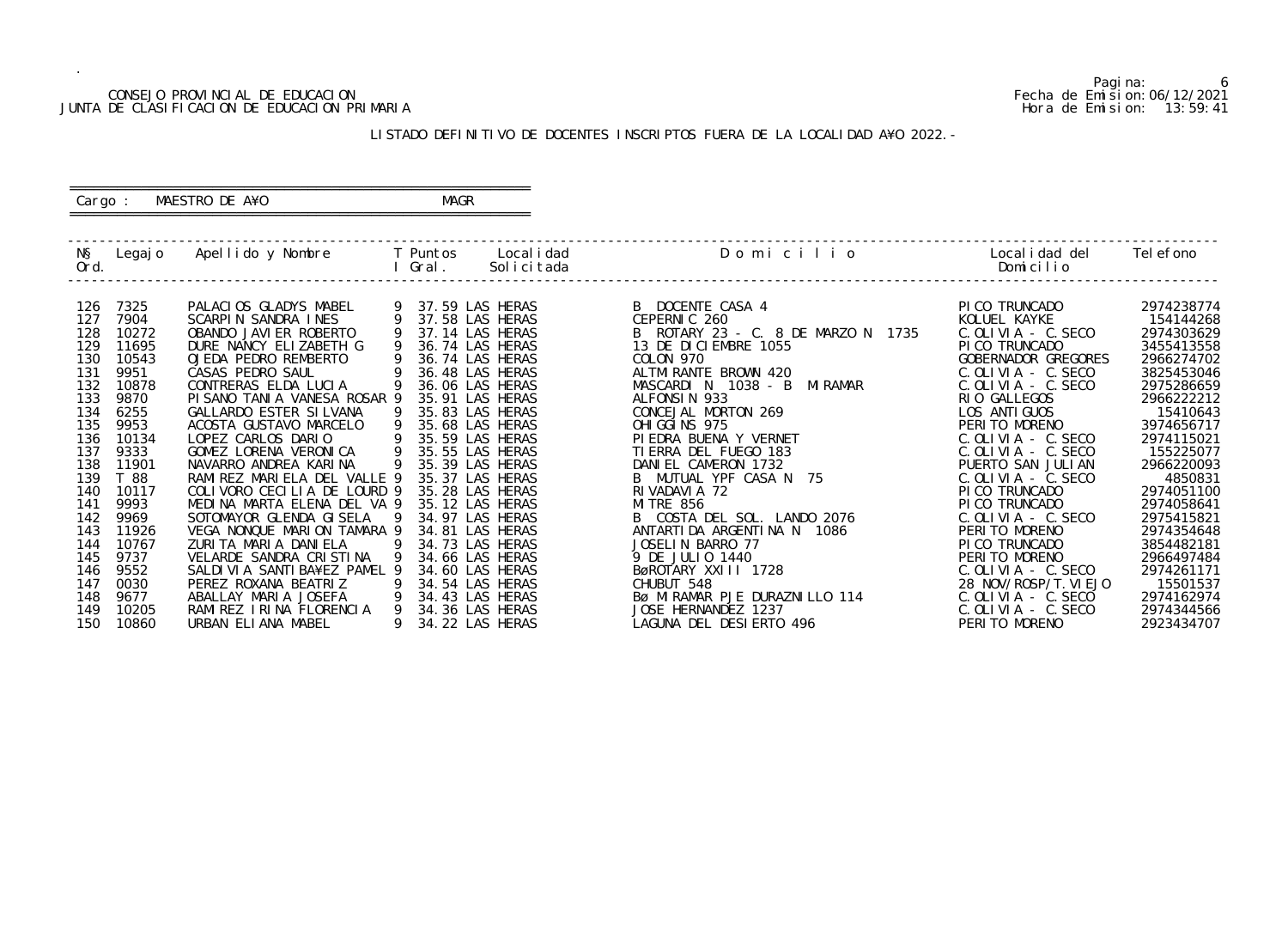## CONSEJO PROVINCIAL DE EDUCACION Fecha de Emision:06/12/2021 JUNTA DE CLASIFICACION DE EDUCACION PRIMARIA Hora de Emision: 13:59:42

 ========================================================== Cargo : MAESTRO DE A¥O **MAGR** 

## LISTADO DEFINITIVO DE DOCENTES INSCRIPTOS FUERA DE LA LOCALIDAD A¥O 2022.-

==========================================================

| NŞ<br>Ord. |               | Legajo Apellido y Nombre                                         |   | <b>Example T</b> Puntos<br>Gral. | Local i dad<br>Solicitada          | Domicilio                                 | Local i dad del<br>Domicilio     | Tel efono                |
|------------|---------------|------------------------------------------------------------------|---|----------------------------------|------------------------------------|-------------------------------------------|----------------------------------|--------------------------|
| 151        | 9615          | FLORES MONICA ROMINA                                             |   |                                  | 33.92 LAS HERAS                    | B ROTAR. MACERAT 2134                     | $C.$ OLIVIA - $C.$ SECO          | 154756944                |
| 152        | 5632          | ESCALANTE MILKA VI VI ANA                                        | 9 |                                  | 33.73 LAS HERAS                    | B 82 VIV. CASA N 53                       | PUERTO DESEADO                   | 154176434                |
| 153        | 10594         | MARTINEZ ALICIA HAYDEE                                           |   |                                  | 33.57 LAS HERAS                    | CERRO TORRE N 1428 - VISTA HERMOSA II     | $C.$ OLIVIA - $C.$ SECO          | 2974178644               |
| 154        | 7875          | CUBILLA NATALIA SOLEDAD                                          |   |                                  | 33.50 LAS HERAS                    | PJE LAGO QUI ROGA 18                      | RIO GALLEGOS                     | 15215417                 |
| 155        | 10861         | RAMI REZ VALERIA GIMENA                                          |   |                                  | 33.40 LAS HERAS                    | TORIBIO RUEDA 1366                        | $C.$ OLIVIA - $C.$ SECO          | 2975488140               |
| 156        | 9078          | MERCADO ADRIANA MELINA                                           |   |                                  | 33.23 LAS HERAS                    | PUEYRREDON 626                            | PUERTO DESEADO                   | 154579822                |
| 157        | 9302          | VI ERA JULI ETA SABRI NA                                         |   |                                  | 33.17 LAS HERAS                    | ISLAS ORCADAS 77                          | RIO GALLEGOS                     | 15412661                 |
| 158        | 9618          | ABALLAY ANDREA IVANA                                             |   |                                  | 33.13 LAS HERAS                    | B KOLTUN - CHACABUCO 623                  | $C.$ OLIVIA - $C.$ SECO          | 2975267549               |
| 159        | 11086         | CASTILLO NANCY VANESA                                            |   |                                  | 32.88 LAS HERAS                    | PJE CACIQUE LIMONA 1574                   | $C.$ OLIVIA - $C.$ SECO          | 2975393158               |
| 160        | 8565          | ZARATE MARIA LEONORA                                             |   |                                  | 32.61 LAS HERAS                    | <b>EGI PTO 924</b>                        | $C.$ OLIVIA - $C.$ SECO          | 2215739849               |
| 161        | 10017         | GARECA MARIELA DEL VALLE                                         |   |                                  | 32.60 LAS HERAS                    | PERITO MORENO 1371                        | $C.$ OLIVIA - $C.$ SECO          | 2974946093               |
| 162        | 9681          | PAZ LIDIA CRISTINA                                               | 9 |                                  | 32.59 LAS HERAS                    | B 3 DE FEBRERO PJE 6 1074                 | $C.$ OLIVIA - $C.$ SECO          | 2974381953               |
| 163        | 9980          | $\overline{9}$<br>CARPIO JOSE DARIO                              |   |                                  | 32.59 LAS HERAS                    | MALVINAS ARG 2344                         | $C.$ OLIVIA - $C.$ SECO          | 2975142491               |
| 164<br>165 | T 40<br>11098 | $\overline{9}$<br>ACOSTA ANGELICA MARIA<br>SI LVA RAFAELA ROXANA |   |                                  | 32.27 LAS HERAS<br>32.18 LAS HERAS | LAGO ARGENTINO N 561<br><b>COLON 1044</b> | PI CO TRUNCADO<br>PUERTO DESEADO | 2974274113<br>2974142590 |
| 166        | 8466          | BORDON GAI TAN MARI ANA RAM 9                                    |   |                                  | 32.17 LAS HERAS                    | AV ANTERTIDA ARGENTINA 20                 | 28 NOV/ROSP/T. VI EJO            | 3804513679               |
| 167        | 10645         | LUNA DE LA VEGA ANA FLORE 9                                      |   |                                  | 31.90 LAS HERAS                    | J. A FERNANDEZ 570                        | $C.$ OLIVIA - $C.$ SECO          | 3804623492               |
| 168        | 12473         | RODRI GUEZ PATRI CI A ANDREA 9                                   |   |                                  | 31.90 LAS HERAS                    | PJE. LAS HERAS 9 BIS B§ PARQUE            | $C.$ OLIVIA - $C.$ SECO          | 2975206213               |
| 169        | 7238          | BUSQUETS GABRIELA FABIANA 9                                      |   |                                  | 31.50 LAS HERAS                    | MOYANO 827                                | PI CO TRUNCADO                   | 2974990320               |
| 170        | 9621          | PORRAS YOMA HECTOR ARMAND 9                                      |   |                                  | 31.46 LAS HERAS                    | ECUADOR 937                               | $C.$ OLIVIA - $C.$ SECO          | 2974724078               |
| 171        | 11162         | GONZALEZ NAZARENO JESUS                                          |   |                                  | 31.37 LAS HERAS                    | CALLE 9 - B SAN BENITO - MZA 62 - L 13    | $C.$ OLIVIA - $C.$ SECO          | 3804671807               |
| 172        | 11273         | FLORES TORRICO LIDIA                                             | 9 |                                  | 30.82 LAS HERAS                    | ZONA DE CHACRA                            | $C.$ OLIVIA - $C.$ SECO          | 2974949477               |
| 173        | 11063         | ARIAS IRIS VIVIANA                                               |   |                                  | 30.46 LAS HERAS                    | DI NAMARCA 1155                           | $C.$ OLIVIA - $C.$ SECO          | 2974733906               |
| 174        | 11420         | CARABAJAL EBER SEBASTIAN 9                                       |   |                                  | 30.38 LAS HERAS                    | DON BOSCO N 2338                          | RIO GALLEGOS                     | 3644655197               |
| 175        | 12547         | REALES JAQUELINE KAREN                                           | 9 |                                  | 30.24 LAS HERAS                    | EVA PERON 1035                            | PICO TRUNCADO                    | 2974836279               |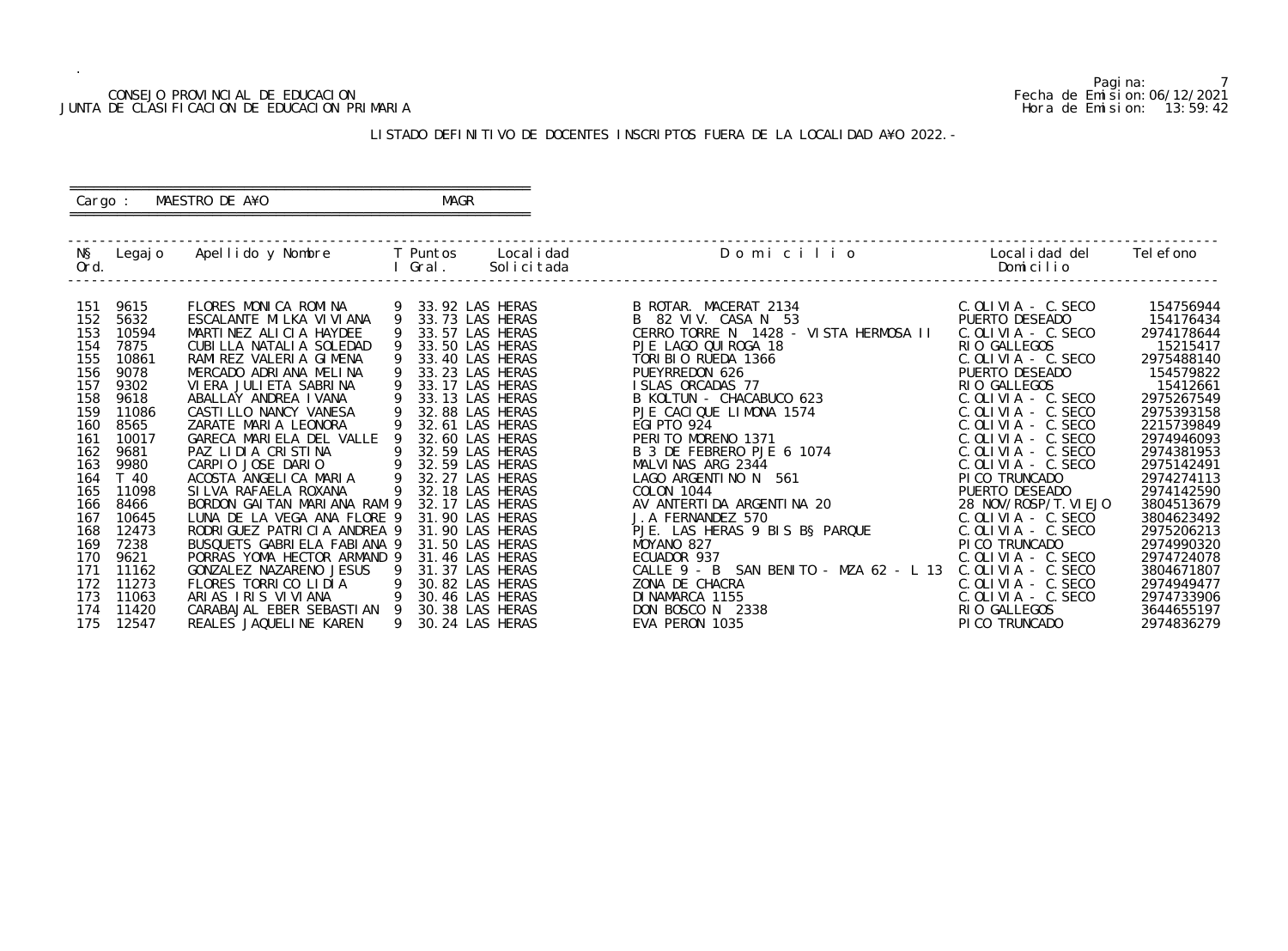## CONSEJO PROVINCIAL DE EDUCACION Fecha de Emision:06/12/2021 JUNTA DE CLASIFICACION DE EDUCACION PRIMARIA Hora de Emision: 13:59:42

## ========================================================== Cargo : MAESTRO DE A¥O **MAGR**

## LISTADO DEFINITIVO DE DOCENTES INSCRIPTOS FUERA DE LA LOCALIDAD A¥O 2022.-

==========================================================

| NŞ<br>Ord. | Legaj o        | Apellido y Nombre T Puntos Localidad                                       |     | I Gral. | Solicitada      | Domicilio                                              | Localidad del<br>Domicilio              | Tel efono      |
|------------|----------------|----------------------------------------------------------------------------|-----|---------|-----------------|--------------------------------------------------------|-----------------------------------------|----------------|
|            |                |                                                                            |     |         |                 |                                                        |                                         | 3644614122     |
| 176<br>177 | 11419<br>10372 | PERALTA GALLO CARINA GRIS 9 30.20 LAS HERAS<br>CENTURION GRISELDA BEATRI 9 |     |         | 30.15 LAS HERAS | DON BOSCO N 2338<br>AV. DEL TRABAJO 1871 Bø SAN MARTIN | RIO GALLEGOS<br>$C.$ OLIVIA - $C.$ SECO | 2974750847     |
| 178        | 11306          | LUNA NORMA CRISTINA                                                        | - 9 |         | 30.09 LAS HERAS | HI POLITO YRI GOYEN N<br>1472                          | PICO TRUNCADO                           | 3865404501     |
| 179        | 10643          | SANTILLAN PATRICIA YANINA 9                                                |     |         | 30.08 LAS HERAS | JOSE HERNANDES 2522                                    | $C.$ OLIVIA - $C.$ SECO                 | $\overline{0}$ |
| 180        | 10353          | CHOQUE GABRIELA DEL VALLE 9                                                |     |         | 29.65 LAS HERAS | 9 DE JULIO 1942                                        | PERITO MORENO                           | 3875233814     |
| 181        | 10740          | CORTALEZZI ANA CECILIA                                                     | - 9 |         | 29.57 LAS HERAS | VERA PE¥ALOZA 763                                      | $C.$ OLIVIA - $C.$ SECO                 | 2975382170     |
| 182        | 9960           | CARRIZO PATRICIA NANCY                                                     | 9   |         | 29.57 LAS HERAS | B MI RADOR 595                                         | $C.$ OLIVIA - $C.$ SECO                 | 2975025557     |
| 183        | 10731          | BUSTAMANTE MARIA ESTHER                                                    | -9  |         | 29.48 LAS HERAS | PROGRESO LOPEZ 22                                      | $C.$ OLIVIA - $C.$ SECO                 | 2974624320     |
| 184        | 11826          | CHAILE DAYANA MALENA                                                       | 9   |         | 29.25 LAS HERAS | VELEZ SARFIELD 533                                     | PI CO TRUNCADO                          | 2645285914     |
| 185        | 10210          | BAZAN WALTER DANIEL                                                        | 9   |         | 29.19 LAS HERAS | ARI SRI ZABAL 2486                                     | RIO GALLEGOS                            | 2966740217     |
| 186        | 11941          | ANDRADA MARIA ALEJANDRA                                                    |     |         | 29.15 LAS HERAS | URQUIZA 810                                            | PI CO TRUNCADO                          | 2975307762     |
| 187        | 11509          | MORALES HORACIO DARIO                                                      | 9   |         | 29.10 LAS HERAS | JOSE MANUEL ESTRADA N 2033                             | $C.$ OLIVIA - $C.$ SECO                 | 2975306547     |
| 188        | 10287          | RODRI GUEZ MARI SA ELIZABET 9                                              |     |         | 28.93 LAS HERAS | Bø150 VIV C 14 MZ 107                                  | $C.$ OLIVIA - $C.$ SECO                 | 2975087568     |
| 189        | 11928          | AMADO BRENDA NABILA                                                        | 9   |         | 28.87 LAS HERAS | RIVADAVIA N  1567                                      | PERITO MORENO                           | 2974019938     |
| 190        | 11250          | ARAGON DANIEL RODOLFO                                                      | -9  |         | 28.84 LAS HERAS | VI AMONTE 120                                          | PICO TRUNCADO                           | 3816712321     |
| 191        | 12026          | BORDON SILVIA MONSERRAT                                                    | 9   |         | 28.59 LAS HERAS | GUSTAVO CERATI N 192 B CENTENARIO                      | $C.$ OLIVIA - $C.$ SECO                 | 2974943355     |
| 192        | 11603          | LARREA MARIA ELENA                                                         |     |         | 28.44 LAS HERAS | LAGO DEL DESIERTO N 130                                | PI CO TRUNCADO                          | 3855794308     |
| 193        | 10378          | $\overline{9}$<br>GIL LUIS RUBEN                                           |     |         | 28.24 LAS HERAS | FAGNANO 354 DPTO 2D                                    | RIO GALLEGOS                            | 2966598482     |
| 194        | 11863          | TABOADA CINTIA GISSELA                                                     |     |         | 28.00 LAS HERAS | BARBARA SERRANO N 174                                  | $C.$ OLIVIA - $C.$ SECO                 | 2974921796     |
| 195        | 11115          | BARRAZA MARIA DE LOS ANGE 9                                                |     |         | 27.85 LAS HERAS | VISTA HERMOSA III RENE FAVALORO 840                    | $C.$ OLIVIA - $C.$ SECO                 | 2975307547     |
| 196        | 12278          | TI TO DORA EULALIA                                                         | - 9 |         | 27.82 LAS HERAS | AV DEL TRABAJO 1988                                    | $C.$ OLIVIA - $C.$ SECO                 | 2974737784     |
| 197        | 9466           | $\overline{9}$<br>QUI NTANA MI RTA MARCELA                                 |     |         | 27.54 LAS HERAS | TUNA 1548 B JOSE KOLTUN                                | $C.$ OLIVIA - $C.$ SECO                 | 2974706743     |
| 198        | 10544          | CALLEJO CRISTIAN HUGO                                                      |     |         | 27.30 LAS HERAS | POTOSI 767                                             | RIO GALLEGOS                            | 2966219767     |
| 199        | 12213          | VARGAS ERICK ALEXANDER                                                     | 9   |         | 27.27 LAS HERAS | PJE EVA PERON 1158                                     | PERITO MORENO                           | 2974649126     |
| 200        | 11687          | MENDOZA GI SELA YANI NA                                                    | 9   |         | 26.75 LAS HERAS | GENDARMERIA NACIONAL 807                               | PERITO MORENO                           | 2974753551     |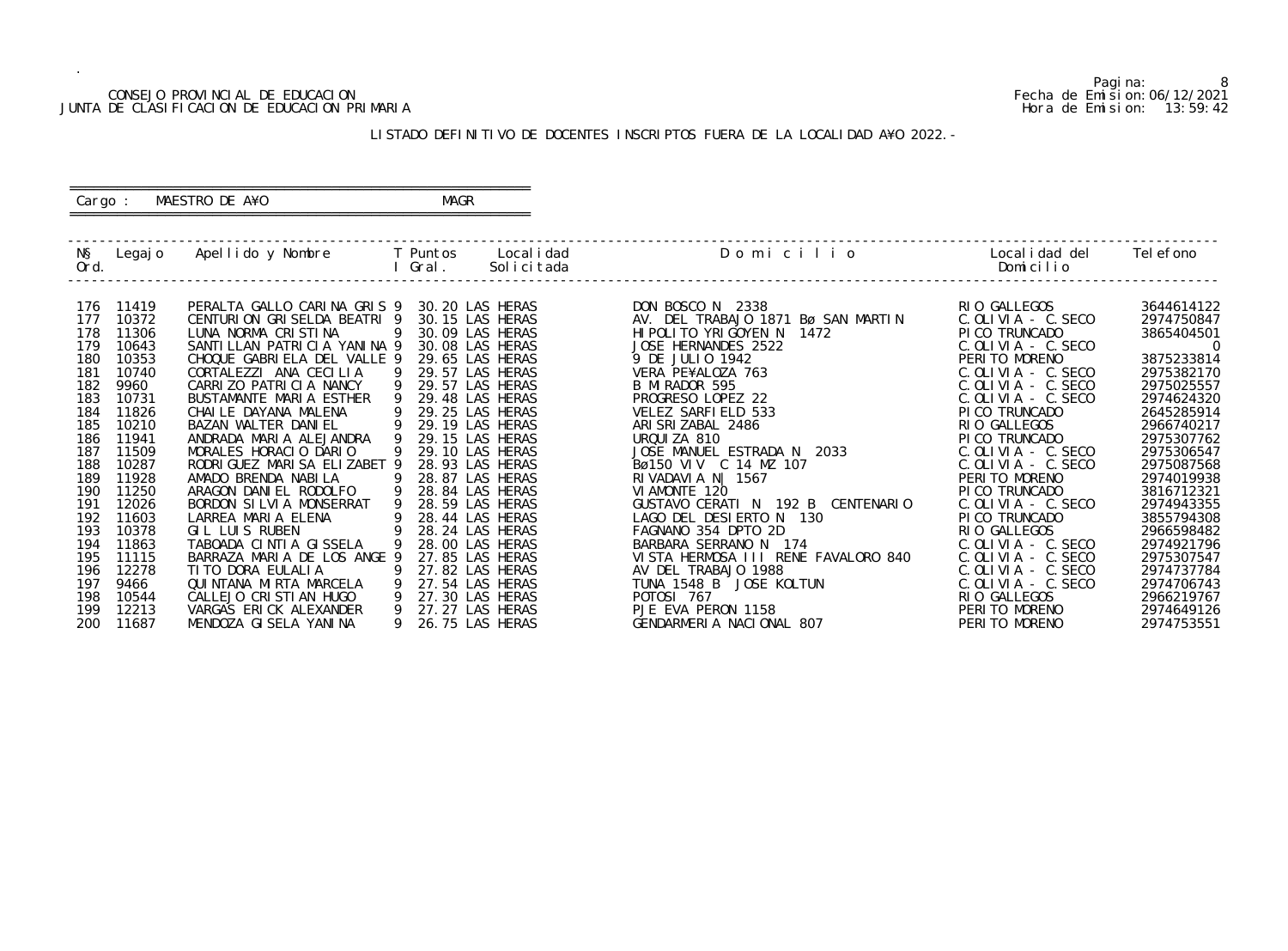## CONSEJO PROVINCIAL DE EDUCACION Fecha de Emision:06/12/2021 JUNTA DE CLASIFICACION DE EDUCACION PRIMARIA Hora de Emision: 13:59:43

## ========================================================== Cargo : MAESTRO DE A¥O **MAGR**

## LISTADO DEFINITIVO DE DOCENTES INSCRIPTOS FUERA DE LA LOCALIDAD A¥O 2022.-

==========================================================

| NŞ<br>Ord. | Legaj o        | Apellido y Nombre                                     |   | T Puntos<br>Gral. | Local i dad<br>Solicitada            | Domicilio                                            | Local i dad del<br>Domicilio             | Tel efono                |
|------------|----------------|-------------------------------------------------------|---|-------------------|--------------------------------------|------------------------------------------------------|------------------------------------------|--------------------------|
| 201<br>202 | 10989<br>11320 | NAVARRO VALERIA ANDREA<br>MALDONADO BONAHORA MARIAN 9 |   |                   | 9 26.54 LAS HERAS<br>26.03 LAS HERAS | B BICENTENARIO MZA 436<br>SANTA MARIA 911            | RIO GALLEGOS<br>$C.$ OLIVIA - $C.$ SECO  | 2966445250<br>2974339799 |
| 203        | 12111          | GIMENEZ HILDA VIVIANA                                 |   |                   | 25.38 LAS HERAS                      | BEAUVOIR 1821                                        | $C.$ OLIVIA - $C.$ SECO                  | 2975050792               |
| 204        | 12114          | MORENO NADIA LUJAN                                    | 9 |                   | 24.93 LAS HERAS                      | G. MAYER 1771                                        | PUERTO DESEADO                           | 3735622363               |
| 205<br>206 | 12327<br>11953 | ESTREMADOIRO RAFAEL<br>LEI SSARRAGUE DAI ANA NATAL 9  | 9 |                   | 24.81 LAS HERAS<br>24.19 LAS HERAS   | <b>DON BOSCO 1942</b><br>CHACRA N 37                 | PERITO MORENO<br>PERITO MORENO           | 3888660211<br>2975900556 |
| 207        | 11792          | DAVALOS FABIOLA ANABELA                               |   |                   | 24.09 LAS HERAS                      | MADRE SELVA 381                                      | $C.$ OLIVIA - $C.$ SECO                  | 3718462622               |
| 208        | 12323          | ZUAREZ SILVIA LORENA                                  | 9 |                   | 23.97 LAS HERAS                      | FELIX RIQUEZ 684 2§PISO 1                            | RIO GALLEGOS                             | 2966331106               |
| 209<br>210 | 9395<br>11878  | SOCOMBA SANTOS HILARIO<br>HERRERA MARIA DE LOS ANG 9  | 9 |                   | 23.68 LAS HERAS<br>23.51 LAS HERAS   | JUAN DIAZ DE SOLIS 85<br>YUGOSLAVI A 562             | RIO GALLEGOS<br>$C.$ OLIVIA - $C.$ SECO  | 2966407455<br>3855719149 |
| 211        | 12259          | POGONZA MARINA SOLEDAD                                | 9 |                   | 22.58 LAS HERAS                      | LOTE 31 SECTOR C S/N                                 | PERITO MORENO                            | 3735541090               |
| 212        | 12339          | GAUNA BELKIS NOEMI                                    | 9 |                   | 21.85 LAS HERAS                      | URQUIZA 737                                          | PI CO TRUNCADO                           | 2966331186               |
| 213<br>214 | 12354<br>12027 | GALARZA, VANESA<br>DAVALOS FRANCISCO                  | 9 |                   | 21.30 LAS HERAS<br>21.11 LAS HERAS   | OHI GGI NS 1441                                      | PERITO MORENO<br>$C.$ OLIVIA - $C.$ SECO | 2974929750<br>2974320408 |
| 215        | 11962          | IBA¥EZ DIANA CLYDE                                    | 9 |                   | 20.84 LAS HERAS                      | PTE. JUAN DOMINGO PERON N 726<br><b>BROWN 1353</b>   | PUERTO SAN JULIAN                        | 3718620999               |
| 216        | 12705          | SAEZ DAYANA NOEMI                                     |   |                   | 19.00 LAS HERAS                      | HIELOS CONTINENTALES 143 CASA 6                      | LOS ANTI GUOS                            | 2974204345               |
| 217        | 12459          | PEREZ NORMA CATALINA                                  |   |                   | 21.63 LAS HERAS                      | FRATZCHER 624                                        | $C.$ OLIVIA - $C.$ SECO                  | 2974325784               |
| 218<br>219 | 12450<br>12502 | MERCADO SILVIO DANIEL<br>GUEVARA MI CAELA ROSA        |   |                   | 21.54 LAS HERAS<br>18.85 LAS HERAS   | <b>DON BOSCO 1622</b><br>25 DE MAYO 1870             | PUERTO DESEADO<br>PERITO MORENO          | 3841436745<br>2646239598 |
| 220        | 12326          | <b>GALEANO ANDRES EMANUEL</b>                         |   |                   | 18.75 LAS HERAS                      | LOS AMANCAY 246                                      | HI POLI TO YRI GOYEN                     | 3731432306               |
| 221        | 12854          | VI LLALBA GI MENA JOHANNA                             |   |                   | 19.55 LAS HERAS                      | RIVADAVIA 243                                        | CTE. LUIS PIEDRABUENA                    | 3874074966               |
| 222        | 12746          | BARBOZA ANA MARIA<br>GEREZ YANINA MARCELA             |   |                   | 19.45 LAS HERAS<br>18.57 LAS HERAS   | BELGRANO 1643<br>B§ 22 SEPTI EMBRE MZA 93 PARCELA 11 | PERITO MORENO<br>RIO GALLEGOS            | 3731639120<br>2966226021 |
| 223<br>224 | 12488<br>12494 | VERA DEBORA MARIA LUZ                                 | 9 |                   | 17.10 LAS HERAS                      | POSADAS 456                                          | RIO GALLEGOS                             | 3644372786               |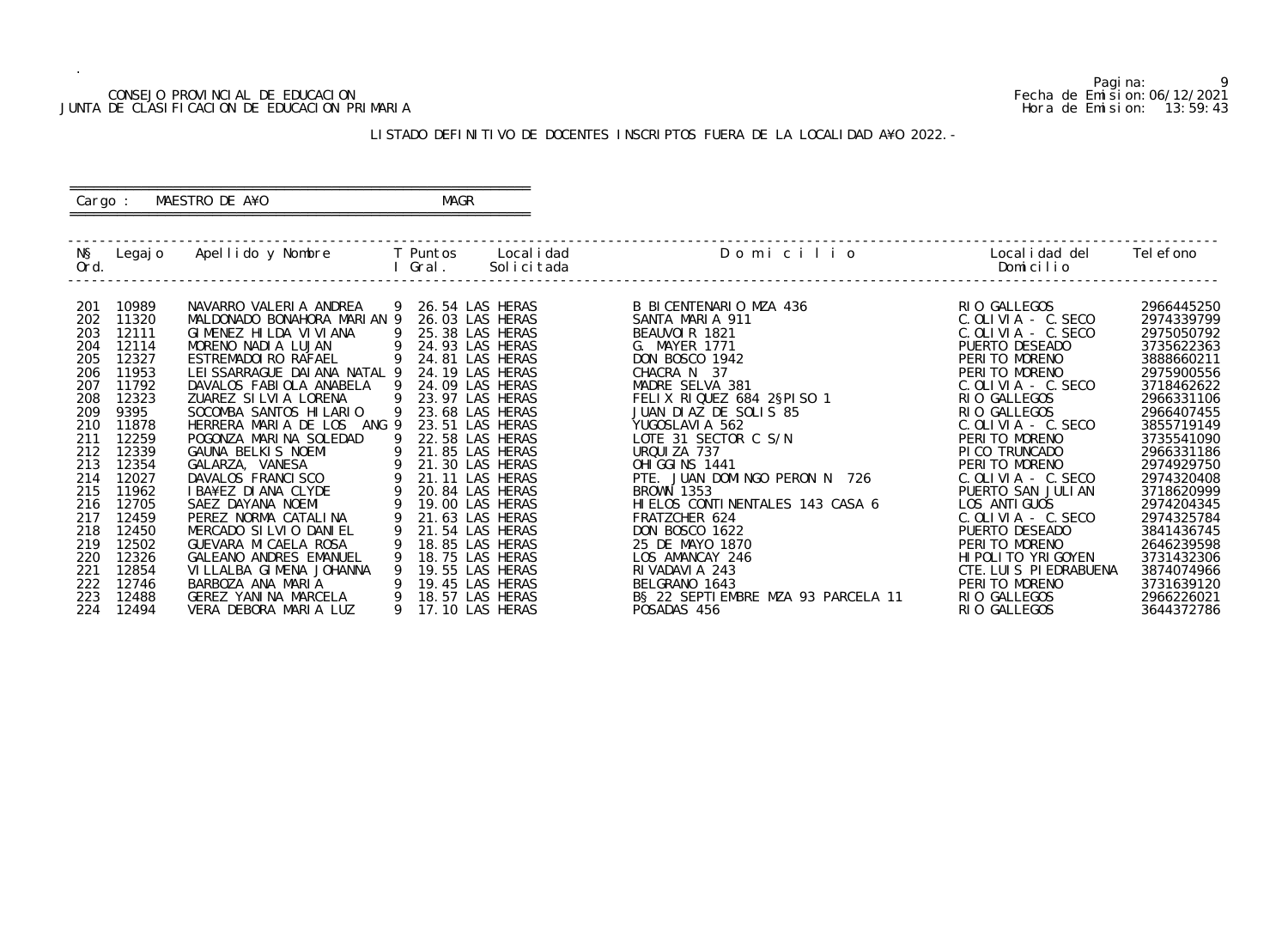## CONSEJO PROVINCIAL DE EDUCACION JUNTA DE CLASIFICACION DE EDUCACION PRIMARIA

.

## LISTADO DEFINITIVO DE DOCENTES INSCRIPTOS FUERA DE LA LOCALID

|                                                                                                                                         | CONSEJO PROVINCIAL DE EDUCACION<br>JUNTA DE CLASIFICACION DE EDUCACION PRIMARIA                                                                                                                                                                                                                                                                                                                                                                                                                                       |                                             |                                                                                                                                                                                              | LISTADO DEFINITIVO DE DOCENTES INSCRIPTOS FUERA DE LA LOCALIDAD A¥O 2022. -                                                                                                                                                                                                                                                                                            |                                                                                                                                                                                                                                                                                                        | Pagi na:<br>10<br>Fecha de Emi si on: 06/12/2021<br>Hora de Emision: 13:59:43                                                                         |
|-----------------------------------------------------------------------------------------------------------------------------------------|-----------------------------------------------------------------------------------------------------------------------------------------------------------------------------------------------------------------------------------------------------------------------------------------------------------------------------------------------------------------------------------------------------------------------------------------------------------------------------------------------------------------------|---------------------------------------------|----------------------------------------------------------------------------------------------------------------------------------------------------------------------------------------------|------------------------------------------------------------------------------------------------------------------------------------------------------------------------------------------------------------------------------------------------------------------------------------------------------------------------------------------------------------------------|--------------------------------------------------------------------------------------------------------------------------------------------------------------------------------------------------------------------------------------------------------------------------------------------------------|-------------------------------------------------------------------------------------------------------------------------------------------------------|
| Cargo :                                                                                                                                 | MAESTRO INTERNADO                                                                                                                                                                                                                                                                                                                                                                                                                                                                                                     | MAI N                                       |                                                                                                                                                                                              |                                                                                                                                                                                                                                                                                                                                                                        |                                                                                                                                                                                                                                                                                                        |                                                                                                                                                       |
| NŞ<br>Legaj o<br>Ord.                                                                                                                   | Apellido y Nombre                                                                                                                                                                                                                                                                                                                                                                                                                                                                                                     | T Puntos<br>Gral.                           | Local i dad<br>Solicitada                                                                                                                                                                    | Domicilio                                                                                                                                                                                                                                                                                                                                                              | Local i dad del<br>Domicilio                                                                                                                                                                                                                                                                           | Tel efono                                                                                                                                             |
| 1 T 88<br>$2^{\circ}$<br>9399<br>$\mathcal{S}$<br>11452                                                                                 | LUNA CARLOS MARCELO<br>PEREZ AI DA VERONI CA<br>SAAVEDRA MARIA SOLEDAD                                                                                                                                                                                                                                                                                                                                                                                                                                                | 6 19.94 LAS HERAS                           |                                                                                                                                                                                              | PORTUGAL N 1732<br>BICENTENARIO II CASA 5<br>B SAN BENITO - CALLE N 5 - MZA N 40                                                                                                                                                                                                                                                                                       | $C.$ OLIVIA - $C.$ SECO<br>RIO GALLEGOS<br>RIO GALLEGOS                                                                                                                                                                                                                                                | 2975059344<br>2966553380<br>2966706837                                                                                                                |
| Cargo :                                                                                                                                 | MAESTRO ESP. EDUC. ARTI STI CA: PLASTI CA MDEE                                                                                                                                                                                                                                                                                                                                                                                                                                                                        |                                             |                                                                                                                                                                                              |                                                                                                                                                                                                                                                                                                                                                                        |                                                                                                                                                                                                                                                                                                        |                                                                                                                                                       |
| NŞ<br>Legaj o<br>Ord.                                                                                                                   | Apellido y Nombre                                                                                                                                                                                                                                                                                                                                                                                                                                                                                                     | T Puntos<br>Gral.                           | Local i dad<br>Solicitada                                                                                                                                                                    | Domicilio                                                                                                                                                                                                                                                                                                                                                              | Local i dad del<br>Domicilio                                                                                                                                                                                                                                                                           | Tel efono                                                                                                                                             |
| $1 \quad T \quad 21$<br>2 T 43<br>-83<br>T 65<br>43<br>T 14<br>T 69<br>88<br>T 58/63<br>10<br>T 72<br>T 12<br>11<br>0000<br>$1^{\circ}$ | BARBOSA ADRIANA ALICIA<br>CARRIZO ELDA DEOLINDA<br>MANCILLA ANA ESTHER<br>SEGUNDO HECTOR JORGE<br>TORRES MARIELA SUSANA<br>GONZALEZ TERESA BEATRIZ<br>TORRES CLARA GLADYS<br>MORALES MIRTA ALEJANDRA<br>OLIVERO PATRICIA LORENA<br>TORRES DAI ANA ELIZABETH<br>LEVI PI CHUN PAOLA A<br>$[0.1]$ $[0.0]$ $[0.1]$ $[0.1]$ $[0.0]$ $[0.0]$ $[0.0]$ $[0.0]$ $[0.0]$ $[0.0]$ $[0.0]$ $[0.0]$ $[0.0]$ $[0.0]$ $[0.0]$ $[0.0]$ $[0.0]$ $[0.0]$ $[0.0]$ $[0.0]$ $[0.0]$ $[0.0]$ $[0.0]$ $[0.0]$ $[0.0]$ $[0.0]$ $[0.0]$ $[0.0$ | 9 48.17 LAS HERAS<br>9 46.81 LAS HERAS<br>9 | 46.15 LAS HERAS<br>45.24 LAS HERAS<br>44.65 LAS HERAS<br>43.34 LAS HERAS<br>41.22 LAS HERAS<br>40.68 LAS HERAS<br>40.60 LAS HERAS<br>39.84 LAS HERAS<br>39.66 LAS HERAS<br>$20E2 + AC$ HEDAC | B MALVINAS CASA N 203<br>CEFERINO NAMUNCURA AUSTRALIA 735<br>JUAN B JUSTO N 776<br>B VISTA HERMOSA MASCARELLO 1772<br>LOS ALERCES N 641 B JOSE KOLTUN<br>SANTA MARIA 1994<br>VIRGEN DEL VALLE N<br>-348<br>B NUEVOS POBL PEDRO DUARTE 218<br>DR. BORIS GOS 994 C. 26 94 VIV.<br>112 PJE MARTINEZ FERNANDEZ CASA 83<br>BARTOLOME MITRE 1327<br>DIE CA ADON CECO N. 1504 | PICO TRUNCADO<br>$C.$ OLIVIA - $C.$ SECO<br>RIO GALLEGOS<br>$C.$ OLIVIA - $C.$ SECO<br>$C.$ OLIVIA - $C.$ SECO<br>$C.$ OLIVIA - $C.$ SECO<br>$C.$ OLIVIA - $C.$ SECO<br>$C.$ OLIVIA - $C.$ SECO<br>RIO GALLEGOS<br>PERITO MORENO<br>PERITO MORENO<br>$\sim$ CFCO<br>$\cap$ $\cap$ $\cup$ $\cup$ $\cap$ | 2974173083<br>154301773<br>444429<br>154084836<br>155920491<br>2974729829<br>2974830667<br>4854714<br>2966647842<br>154527265<br>154238636<br>AOCO117 |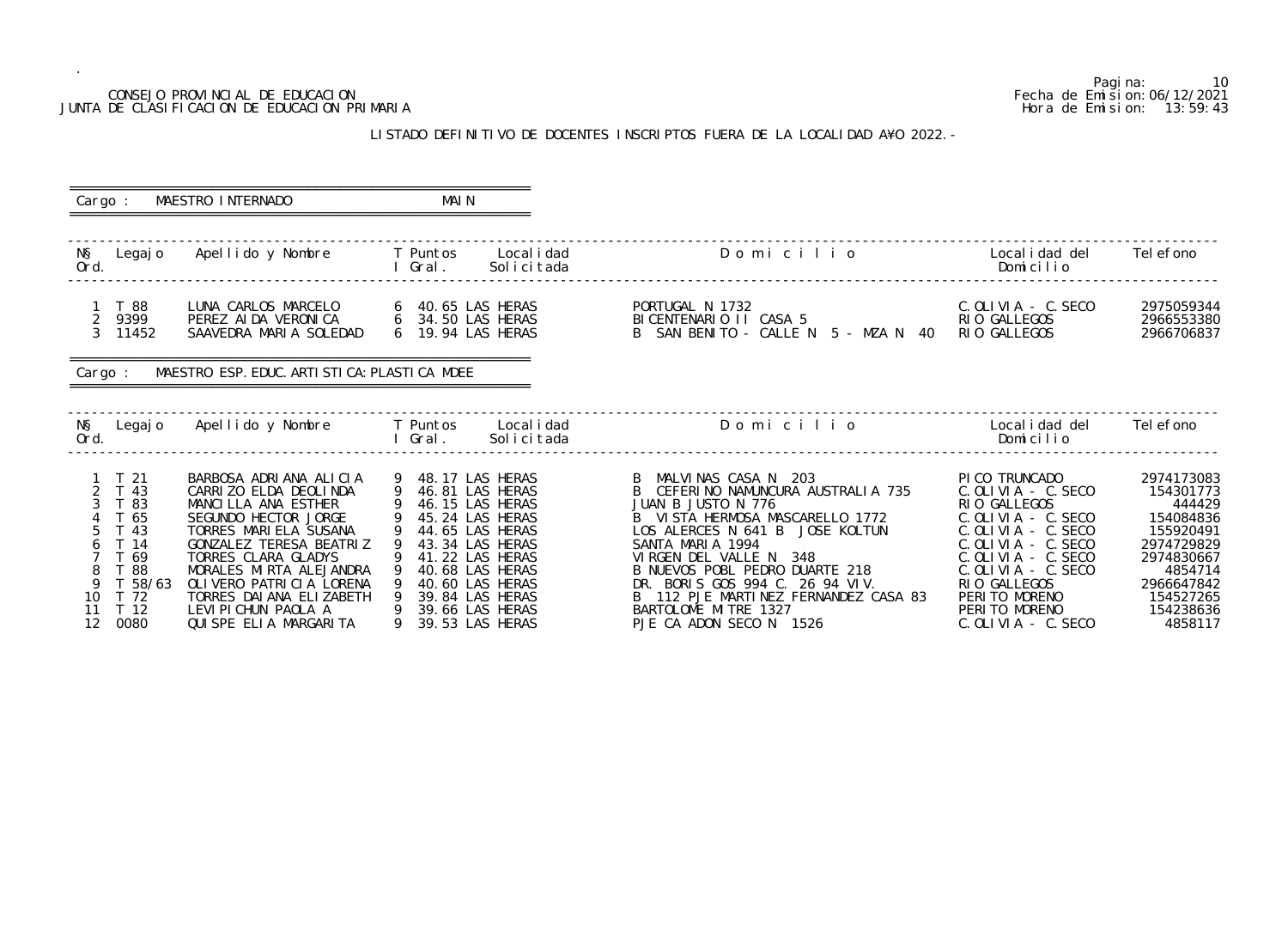## CONSEJO PROVINCIAL DE EDUCACION Fecha de Emision:06/12/2021 JUNTA DE CLASIFICACION DE EDUCACION PRIMARIA Hora de Emision: 13:59:44

## ========================================================== Cargo : MAESTRO ESP. EDUC. ARTISTICA: PLASTICA MDEE

## LISTADO DEFINITIVO DE DOCENTES INSCRIPTOS FUERA DE LA LOCALIDAD A¥O 2022.-

==========================================================

| NŞ<br>Ord. | Legaj o        | Apellido y Nombre                                     |                | T Puntos<br>Gral.                    | Local i dad<br>Solicitada | Domicilio                                                | Local i dad del<br>Domicilio                       | Tel efono                |
|------------|----------------|-------------------------------------------------------|----------------|--------------------------------------|---------------------------|----------------------------------------------------------|----------------------------------------------------|--------------------------|
| 13<br>14   | 8269<br>8071   | SOTOMAYOR MARIELA<br>SALABERRY VALERIA ROXANA 9       |                | 39.29 LAS HERAS<br>38.16 LAS HERAS   |                           | B YPF CASA 6511<br>ROTARY 23                             | PI CO TRUNCADO<br>$C.$ OLIVIA - $C.$ SECO          | 2975176267<br>2974774782 |
| 15<br>16   | 7773<br>T 40   | PALLALEF MONICA ESTER<br>CACERES FERNANDA GISEL       | - 9            | 37.29 LAS HERAS<br>36.87 LAS HERAS   |                           | B 3 DE FEBRERO RIO PINTURAS 1263<br>PJE 17 DE AGOSTO 63  | $C.$ OLIVIA - $C.$ SECO<br>PICO TRUNCADO           | 154278162<br>4946982     |
| 17<br>18   | 10119<br>7102  | BORDON MARIANA VICTORIA<br>CI STERNA LAURA CARINA     |                | 36.39 LAS HERAS<br>35.83 LAS HERAS   |                           | B CEFERINO ESPA¥A 1350<br>ROCA 325                       | $C.$ OLIVIA - $C.$ SECO<br>PICO TRUNCADO           | 2974298843<br>2974188219 |
| 19<br>20   | 5029<br>8736   | ANDRADA ADRIANA YOLANDA<br>VALDEZ SELVA AZUCENA       | -9             | 34.63 LAS HERAS<br>33.51 LAS HERAS   |                           | AV. INMIGRANTE N 1615<br>POLONIA 1178 B CEFERINO         | $C.$ OLIVIA - $C.$ SECO<br>$C.$ OLIVIA - $C.$ SECO | 154135241<br>154257268   |
| 21         | 10515          | GUTI ERREZ MARILYN DEL LUJ 9                          |                | 32.67 LAS HERAS                      |                           | B 400 VI VI ENDAS                                        | PICO TRUNCADO                                      | 2974995158               |
| 22<br>23   | 10836<br>9546  | LARA PAOLA ANGELA<br>RODRI GUEZ CARLOS HUGO           | $\overline{9}$ | 9 32.55 LAS HERAS<br>30.82 LAS HERAS |                           | B VISTA HERMOSA I - P. MORENO N 1348<br><b>MITRE 279</b> | $C.$ OLIVIA - $C.$ SECO<br>PICO TRUNCADO           | 2974093230<br>154356643  |
| 24<br>25   | 12480<br>11692 | VILCHE, SOFÖA MACARENA<br>JWANCZYK YANINA DEL CARME 9 |                | 30.72 LAS HERAS<br>29.61 LAS HERAS   |                           | BS MIRAMAR PJE. LOS ANTIGUOS 559<br>PJE. PARAGUAY N 1135 | $C.$ OLIVIA - $C.$ SECO<br>$C.$ OLIVIA - $C.$ SECO | 2974035941<br>2975300537 |
| 26<br>27   | 12481<br>12532 | CATRINAO ELIANA MARTA<br>CARRIZO KARINA LORENA ELI    | - 9<br>- 9     | 28.57 LAS HERAS<br>27.77 LAS HERAS   |                           | RENE FAVALORO 463<br>JOSE HERNANDEZ Y CHACABUCO 97       | $C.$ OLIVIA - $C.$ SECO<br>C. OLIVIA - C. SECO     | 2974943611<br>2974731650 |
| 28<br>29   | 11599<br>11647 | FERRAROTTI ALEJO<br>ESQUIVEL MARIELA NOEMI            | 9              | 9 26.37 LAS HERAS<br>20.05 LAS HERAS |                           | 9 DE JULIO N 1355<br>MI TRE 1324                         | PERITO MORENO<br>PERITO MORENO                     | 1161899839<br>3704702705 |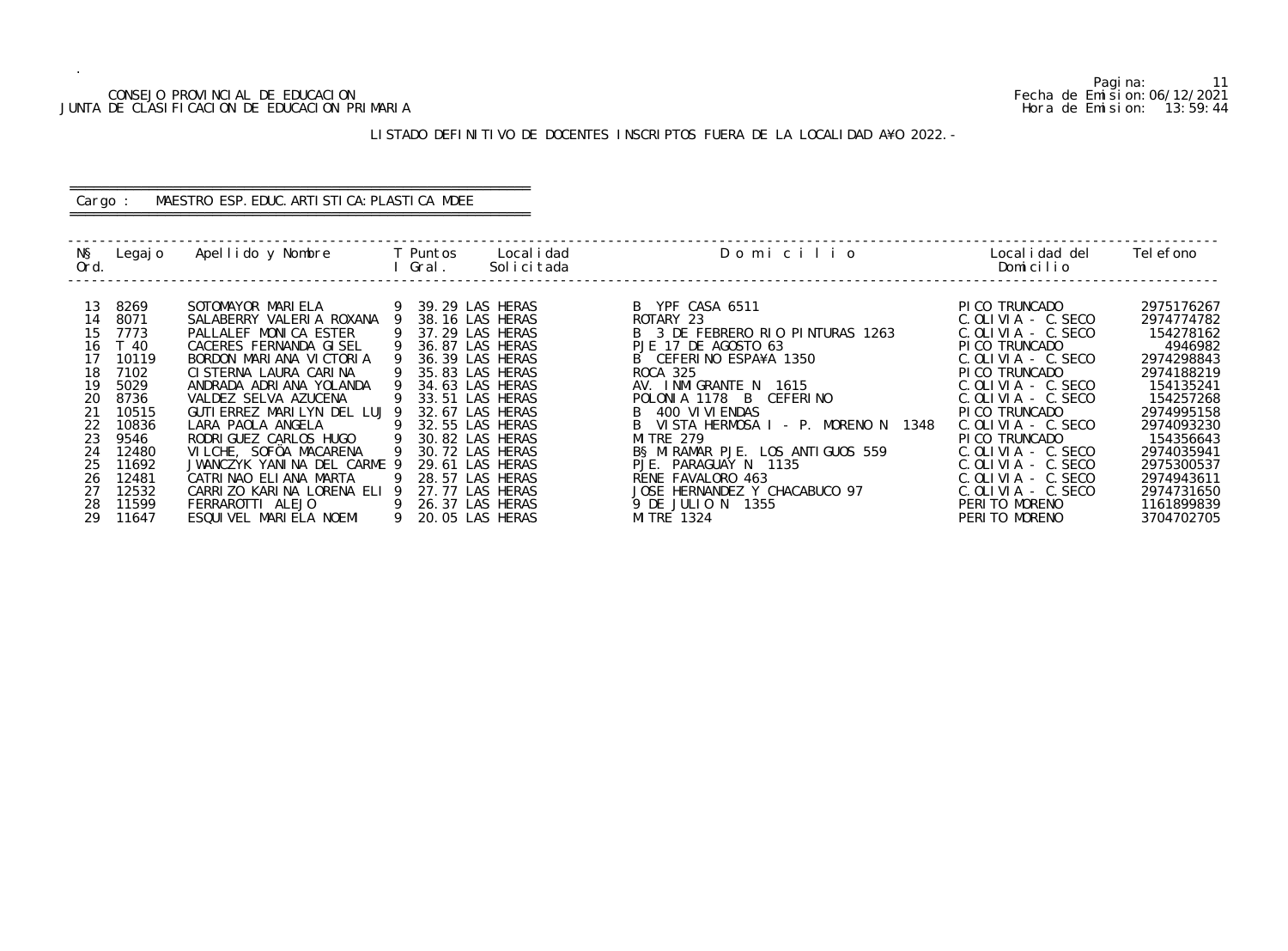## CONSEJO PROVINCIAL DE EDUCACION Fecha de Emision:06/12/2021 JUNTA DE CLASIFICACION DE EDUCACION PRIMARIA Hora de Emision: 13:59:44

## LISTADO DEFINITIVO DE DOCENTES INSCRIPTOS FUERA DE LA LOCALIDAD A¥O 2022.-

## ========================================================== Cargo : PES ED. ARTISTICA: PLASTICO VISUAL PVEG

==========================================================

| NŞ<br>Ord. | Legaj o         | Apellido y Nombre            |                | <b>Example T</b> Puntos<br>Gral. | Local i dad<br>Solicitada | Domicilio                            | Local i dad del<br>Domicilio | Tel efono  |
|------------|-----------------|------------------------------|----------------|----------------------------------|---------------------------|--------------------------------------|------------------------------|------------|
|            |                 |                              |                |                                  |                           |                                      |                              |            |
|            | T 21            | BARBOSA ADRIANA ALICIA       |                |                                  | 9 48.17 LAS HERAS         | B MALVINAS CASA N 203                | PI CO TRUNCADO               | 2974173083 |
|            | T 65            | SEGUNDO HECTOR JORGE         |                |                                  | 45.24 LAS HERAS           | B VISTA HERMOSA MASCARELLO 1772      | $C.$ OLIVIA - $C.$ SECO      | 154084836  |
|            | T 43            | TORRES MARIELA SUSANA        |                |                                  | 44.65 LAS HERAS           | LOS ALERCES N 641 B JOSE KOLTUN      | $C.$ OLIVIA - $C.$ SECO      | 155920491  |
|            | T 14            | GONZALEZ TERESA BEATRIZ      |                |                                  | 43.34 LAS HERAS           | SANTA MARIA 1994                     | $C.$ OLIVIA - $C.$ SECO      | 2974729829 |
| 5          | T 69            | TORRES CLARA GLADYS          |                |                                  | 41.22 LAS HERAS           | VIRGEN DEL VALLE N 348               | $C.$ OLIVIA - $C.$ SECO      | 2974830667 |
|            | T 88            | MORALES MIRTA ALEJANDRA      |                |                                  | 40.68 LAS HERAS           | B NUEVOS POBL PEDRO DUARTE 218       | $C.$ OLIVIA - $C.$ SECO      | 4854714    |
|            | T 58/63         | OLI VERO PATRI CI A LORENA   |                |                                  | 40.60 LAS HERAS           | BORIS GOS 994 C. 26 94 VIV.<br>DR.   | RIO GALLEGOS                 | 2966647842 |
|            | T <sub>12</sub> | LEVI PI CHUN PAOLA A         |                |                                  | 39.66 LAS HERAS           | BARTOLOME MITRE 1327                 | PERITO MORENO                | 154238636  |
| 9          | 0080            | QUISPE ELIA MARGARITA        |                |                                  | 39.53 LAS HERAS           | PJE CA ADON SECO N 1526              | $C.$ OLIVIA - $C.$ SECO      | 4858117    |
| 10         | 8269            | SOTOMAYOR MARIELA            |                |                                  | 39.29 LAS HERAS           | B YPF CASA 6511                      | PI CO TRUNCADO               | 2975176267 |
| 11         | 8071            | SALABERRY VALERIA ROXANA     |                |                                  | 38.16 LAS HERAS           | ROTARY 23                            | $C.$ OLIVIA - $C.$ SECO      | 2974774782 |
| 12         | 7773            | PALLALEF MONICA ESTER        |                |                                  | 37.29 LAS HERAS           | B 3 DE FEBRERO RIO PINTURAS 1263     | $C.$ OLIVIA - $C.$ SECO      | 154278162  |
| 13         | T 40            | CACERES FERNANDA GISEL       |                |                                  | 36.87 LAS HERAS           | PJE 17 DE AGOSTO 63                  | PI CO TRUNCADO               | 4946982    |
| 14         | 10119           | BORDON MARIANA VICTORIA      | 9              |                                  | 36.39 LAS HERAS           | B CEFERINO ESPA¥A 1350               | $C.$ OLIVIA - $C.$ SECO      | 2974298843 |
| 15         | 7102            | CI STERNA LAURA CARINA       |                |                                  | 35.83 LAS HERAS           | <b>ROCA 325</b>                      | PI CO TRUNCADO               | 2974188219 |
| 16         | 5029            | ANDRADA ADRIANA YOLANDA      |                |                                  | 34.63 LAS HERAS           | AV. INMIGRANTE N 1615                | $C.$ OLIVIA - $C.$ SECO      | 154135241  |
| 17         | 8736            | VALDEZ SELVA AZUCENA         |                |                                  | 33.51 LAS HERAS           | POLONIA 1178 B CEFERINO              | $C.$ OLIVIA - $C.$ SECO      | 154257268  |
| 18         | 10515           | GUTI ERREZ MARILYN DEL LUJ 9 |                |                                  | 32.67 LAS HERAS           | B 400 VI VI ENDAS                    | PI CO TRUNCADO               | 2974995158 |
| 19         | 10836           | LARA PAOLA ANGELA            |                |                                  | 32.55 LAS HERAS           | B VISTA HERMOSA I - P. MORENO N 1348 | $C.$ OLIVIA - $C.$ SECO      | 2974093230 |
| 20         | 9546            | RODRI GUEZ CARLOS HUGO       | $\overline{9}$ |                                  | 30.82 LAS HERAS           | <b>MI TRE 279</b>                    | PI CO TRUNCADO               | 154356643  |
| 21         | 12480           | VILCHE, SOFÖA MACARENA       | -9             |                                  | 30.72 LAS HERAS           | BS MIRAMAR PJE. LOS ANTIGUOS 559     | $C.$ OLIVIA - $C.$ SECO      | 2974035941 |
| 22         | 11692           | JWANCZYK YANINA DEL CARME 9  |                |                                  | 29.61 LAS HERAS           | PJE. PARAGUAY N 1135                 | $C.$ OLIVIA - $C.$ SECO      | 2975300537 |
| 23         | 12481           | CATRINAO ELIANA MARTA        | -9             |                                  | 28.57 LAS HERAS           | RENE FAVALORO 463                    | $C.$ OLIVIA - $C.$ SECO      | 2974943611 |
| 24         | 12532           | CARRIZO KARINA LORENA ELI 9  |                |                                  | 27.77 LAS HERAS           | JOSE HERNANDEZ Y CHACABUCO 97        | $C.$ OLIVIA - $C.$ SECO      | 2974731650 |
| 25         | 11599           | FERRAROTTI ALEJO             | 9              |                                  | 26.37 LAS HERAS           | 9 DE JULIO N 1355                    | PERITO MORENO                | 1161899839 |

Pagina: 12<br>Fecha de Emision: 06/12/2021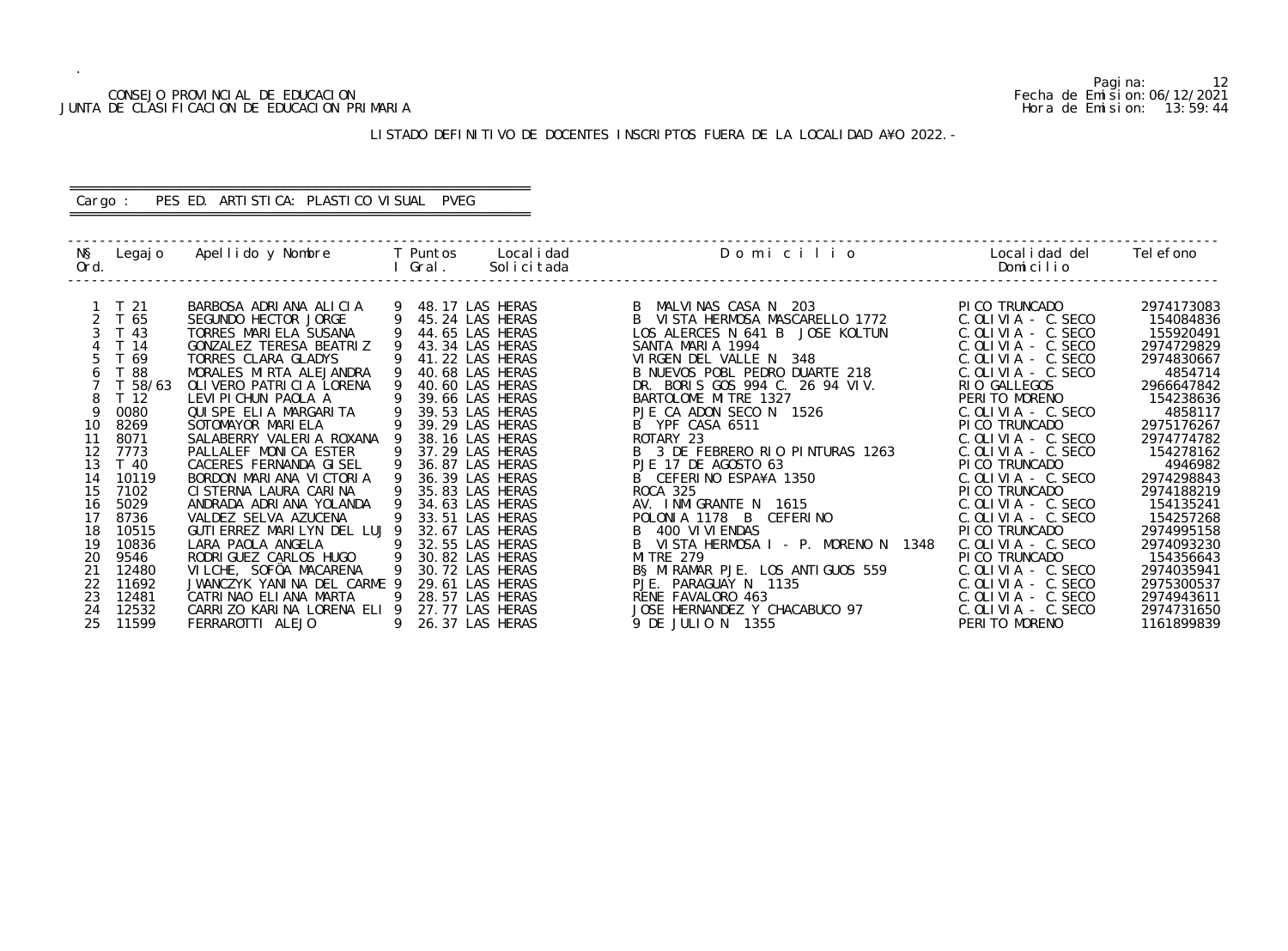|                                                                                                                                                                     | CONSEJO PROVINCIAL DE EDUCACION<br>JUNTA DE CLASIFICACION DE EDUCACION PRIMARIA                                                                                                                                                                                                                                                                                                                                        |                                                                                                                                                                      |                                                                          |                                                                                                                                                                                                                                                                                                                                                                 |                                                                                                                                                                                                                                                                                                                | Pagi na:<br>13<br>Fecha de Emi si on: 06/12/2021<br>Hora de Emision: 13:59:44                                                                                                           |
|---------------------------------------------------------------------------------------------------------------------------------------------------------------------|------------------------------------------------------------------------------------------------------------------------------------------------------------------------------------------------------------------------------------------------------------------------------------------------------------------------------------------------------------------------------------------------------------------------|----------------------------------------------------------------------------------------------------------------------------------------------------------------------|--------------------------------------------------------------------------|-----------------------------------------------------------------------------------------------------------------------------------------------------------------------------------------------------------------------------------------------------------------------------------------------------------------------------------------------------------------|----------------------------------------------------------------------------------------------------------------------------------------------------------------------------------------------------------------------------------------------------------------------------------------------------------------|-----------------------------------------------------------------------------------------------------------------------------------------------------------------------------------------|
|                                                                                                                                                                     |                                                                                                                                                                                                                                                                                                                                                                                                                        |                                                                                                                                                                      |                                                                          | LISTADO DEFINITIVO DE DOCENTES INSCRIPTOS FUERA DE LA LOCALIDAD A¥O 2022. -                                                                                                                                                                                                                                                                                     |                                                                                                                                                                                                                                                                                                                |                                                                                                                                                                                         |
|                                                                                                                                                                     | PES ED. ARTI STI CA: PLASTI CO VI SUAL PVEG                                                                                                                                                                                                                                                                                                                                                                            |                                                                                                                                                                      |                                                                          |                                                                                                                                                                                                                                                                                                                                                                 |                                                                                                                                                                                                                                                                                                                |                                                                                                                                                                                         |
| Cargo :                                                                                                                                                             |                                                                                                                                                                                                                                                                                                                                                                                                                        |                                                                                                                                                                      |                                                                          |                                                                                                                                                                                                                                                                                                                                                                 |                                                                                                                                                                                                                                                                                                                |                                                                                                                                                                                         |
| NŞ<br>Legaj o<br>Ord.                                                                                                                                               | Apellido y Nombre                                                                                                                                                                                                                                                                                                                                                                                                      | <b>Example T</b> Puntos<br>l Gral.                                                                                                                                   | Local i dad<br>Solicitada                                                | Domicilio                                                                                                                                                                                                                                                                                                                                                       | Localidad del<br>Domicilio                                                                                                                                                                                                                                                                                     | Tel efono                                                                                                                                                                               |
| 26 11647                                                                                                                                                            | ESQUIVEL MARIELA NOEMI                                                                                                                                                                                                                                                                                                                                                                                                 | 9 20.05 LAS HERAS                                                                                                                                                    |                                                                          | MI TRE 1324                                                                                                                                                                                                                                                                                                                                                     | PERITO MORENO                                                                                                                                                                                                                                                                                                  | 3704702705                                                                                                                                                                              |
| Cargo :                                                                                                                                                             | MAESTRO ESP. EDUC. ARTI STI CA: MUSI CA MEMU                                                                                                                                                                                                                                                                                                                                                                           |                                                                                                                                                                      |                                                                          |                                                                                                                                                                                                                                                                                                                                                                 |                                                                                                                                                                                                                                                                                                                |                                                                                                                                                                                         |
| NŞ<br>Legaj o<br>Ord.                                                                                                                                               | Apellido y Nombre                                                                                                                                                                                                                                                                                                                                                                                                      | <b>Example T</b> Puntos<br>I Gral.                                                                                                                                   | Local i dad<br>Solicitada                                                | Domicilio                                                                                                                                                                                                                                                                                                                                                       | Local i dad del<br>Domicilio                                                                                                                                                                                                                                                                                   | Tel efono                                                                                                                                                                               |
| T 85<br>T 52<br>3 T 35<br>T 74<br>T 57<br>10715<br>$\sigma$<br>10023<br>9890<br>10434<br>-9<br>11725<br>10<br>11<br>10186<br>12<br>11022<br>11830<br>13<br>14 11518 | PEREZ ARGENTINO DEL VALLE 9 46.35 LAS HERAS<br>CRUZ SI LVI NA ANDREA<br>CARRAZAN GUSTAVO ARIEL<br>BARRIONUEVO KARINA ANGELI<br>MALDONADO LASTRA LIGIA J 9 40.13 LAS HERAS<br>TOLEDO YESICA PAMELA<br>OYARZO BEATRIZ BETINA<br>MILLAN SERGIO MANUEL<br>ULLOA CARINA SOLANGE<br>VELASQUEZ JOSE LEONARDO<br>PRISCHING MARCELO ANDRES<br>RODRIGUEZ TERESA VICTORIA 9<br>GALLEGO MARIANELA NAHIR<br>ALEGRE ESTEFANIA NOELIA | 9 42.64 LAS HERAS<br>9 40.78 LAS HERAS<br>9 33.40 LAS HERAS<br>9 32.72 LAS HERAS<br>9 32.58 LAS HERAS<br>9 32.16 LAS HERAS<br>9 31.94 LAS HERAS<br>9 30.08 LAS HERAS | 40.43 LAS HERAS<br>33.01 LAS HERAS<br>30.50 LAS HERAS<br>30.10 LAS HERAS | B DOCENTE CASA N 4<br>F CAMPANO 351<br>VI AMONTE N 351<br>CERRO BERTRAND 197<br>B 2 DE ABRIL ESC. 13 DPTO "H"<br>PJE LA PAZ 245<br>PJE 11 DE JULIO 12<br>CALLE NEHUEN S/N ZONA DE CHACRAS C O<br>HNA. ASUNCION DAMEVIN N 151<br>SAAVEDRA N 279<br>LOS ROBLES N 646 - CALETA OLIVIA<br>ROTARY – CASA N 619<br>B<br>400 VIV - CASA N 207<br>B<br>JOSE FUCHS N 935 | PICO TRUNCADO<br>PI CO TRUNCADO<br>PI CO TRUNCADO<br>$C.$ OLIVIA - $C.$ SECO<br>C. OLIVIA - C. SECO<br>C. OLIVIA - C. SECO<br>PI CO TRUNCADO<br>$C.$ OLIVIA - $C.$ SECO<br>$C.$ OLIVIA - $C.$ SECO<br>PI CO TRUNCADO<br>$C.$ OLIVIA - $C.$ SECO<br>$C.$ OLIVIA - $C.$ SECO<br>PI CO TRUNCADO<br>PI CO TRUNCADO | 4999032<br>154309103<br>4993636<br>154207460<br>154220441<br>2974770967<br>2974992384<br>2975166663<br>2974648943<br>2975142606<br>2974716378<br>2974231667<br>2974251678<br>2974999317 |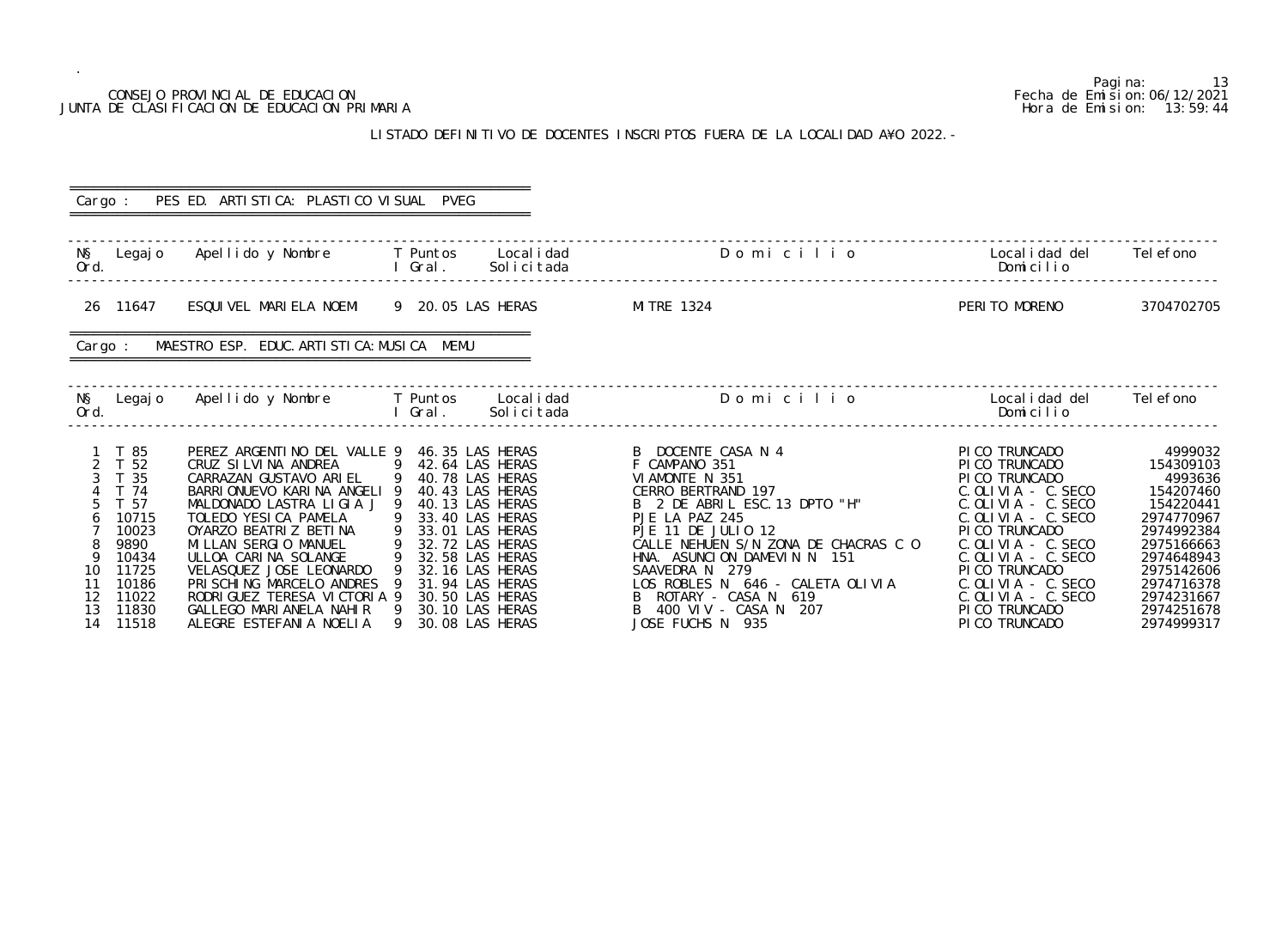## CONSEJO PROVINCIAL DE EDUCACION Fecha de Emision:06/12/2021 JUNTA DE CLASIFICACION DE EDUCACION PRIMARIA Hora de Emision: 13:59:45

## LISTADO DEFINITIVO DE DOCENTES INSCRIPTOS FUERA DE LA LOCALIDAD A¥O 2022.-

| Cargo :                                                                                                                              | MAESTRO ESP. EDUC. ARTI STI CA: MUSI CA MEMU                                                                                                                                                                                                                                                                                       |                                        |                                                                                                                                                                                            |                                                                                                                                                                        |                                                                                                    |
|--------------------------------------------------------------------------------------------------------------------------------------|------------------------------------------------------------------------------------------------------------------------------------------------------------------------------------------------------------------------------------------------------------------------------------------------------------------------------------|----------------------------------------|--------------------------------------------------------------------------------------------------------------------------------------------------------------------------------------------|------------------------------------------------------------------------------------------------------------------------------------------------------------------------|----------------------------------------------------------------------------------------------------|
| Ord.                                                                                                                                 | N§ Legajo Apellido y Nombre T Puntos Localidad<br><b>Example 20</b> Service Contract Contract Contract Contract Contract Contract Contract Contract Contract Contract Contract Contract Contract Contract Contract Contract Contract Contract Contract Contract Contract Contract Con                                              |                                        | Domicilio<br>Solicitada                                                                                                                                                                    | Localidad del<br>Domicilio                                                                                                                                             | Tel efono                                                                                          |
| 15 11015<br>11727<br>16<br>17<br>12648<br>18<br>12475<br>19<br>12471<br>20 12683<br>21<br>T 8                                        | LUGO ITATI GUADALUPE 9 29.74 LAS HERAS<br>VALLEJOS MARIO ANTONIO 9 29.71 LAS HERAS<br>ARCE VERONICA VANESA<br>PANTOJA ABIGAIL ANAHI 9 26.31 LAS HERAS<br>HENRIQUEZ VANESA LORENA 9 24.53 LAS HERAS<br>ARCHILLA NATALIA SOLEDAD9 9 16.15 LAS HERAS<br>GIMENEZ SILVANA MARIELA 6 45.11 LAS HERAS<br>Cargo: PES ED. ARTISTICA: MUSICA | MEGB                                   | 25 DE MAYO N 1070<br>LASSAGA 1528<br>LAS VIOLETAS 1863<br>HUGO GIMENEZ AGUERO 897<br>EL SALVADOR 580<br>JURAMENTO 131<br>B DOCENTE CASA N 18                                               | PICO TRUNCADO<br>$C.$ OLIVIA - $C.$ SECO<br>$C.$ OLIVIA - $C.$ SECO<br>$C.$ OLIVIA - $C.$ SECO<br>$C.$ OLIVIA - $C.$ SECO<br>C. OLIVIA - C. SECO<br>PICO TRUNCADO      | 2974786648<br>2975373421<br>2974379773<br>2974716098<br>2364659265<br>2974223463<br>4990171        |
| Ord.                                                                                                                                 | N§ Legajo Apellido y Nombre T Puntos Localidad                                                                                                                                                                                                                                                                                     | <b>Example 1 Gral</b> .                | Domicilio<br>Solicitada                                                                                                                                                                    | Localidad del<br>Domicilio                                                                                                                                             | Tel efono                                                                                          |
| $1 \quad T \quad 43$<br>2 T 85<br>$\mathcal{S}$<br>T 52<br>4 T 35<br>5<br>T 74<br>T 57<br>6<br>10715<br>$\overline{7}$<br>8<br>10023 | CARRIZO ELDA DEOLINDA<br>PEREZ ARGENTINO DEL VALLE 9 46.35 LAS HERAS<br>CRUZ SILVINA ANDREA<br>CARRAZAN GUSTAVO ARIEL 9 40.78 LAS HERAS<br>BARRIONUEVO KARINA ANGELI 9 40.43 LAS HERAS<br>MALDONADO LASTRA LIGIA J 9 40.13 LAS HERAS<br>TOLEDO YESICA PAMELA 9 33.40 LAS HERAS<br>OYARZO BEATRIZ BETINA 9 33.01 LAS HERAS          | 9 46.81 LAS HERAS<br>9 42.64 LAS HERAS | B CEFERINO NAMUNCURA AUSTRALIA 735<br>B DOCENTE CASA N 4<br>F CAMPANO 351<br>VIAMONTE N 351<br>CERRO BERTRAND 197<br>B 2 DE ABRIL ESC. 13 DPTO "H"<br>PJE LA PAZ 245<br>PJE 11 DE JULIO 12 | C. OLIVIA - C. SECO<br>PICO TRUNCADO<br>PICO TRUNCADO<br>PI CO TRUNCADO<br>C. OLIVIA - C. SECO<br>$C.$ OLIVIA - $C.$ SECO<br>$C.$ OLIVIA - $C.$ SECO<br>PI CO TRUNCADO | 154301773<br>4999032<br>154309103<br>4993636<br>154207460<br>154220441<br>2974770967<br>2974992384 |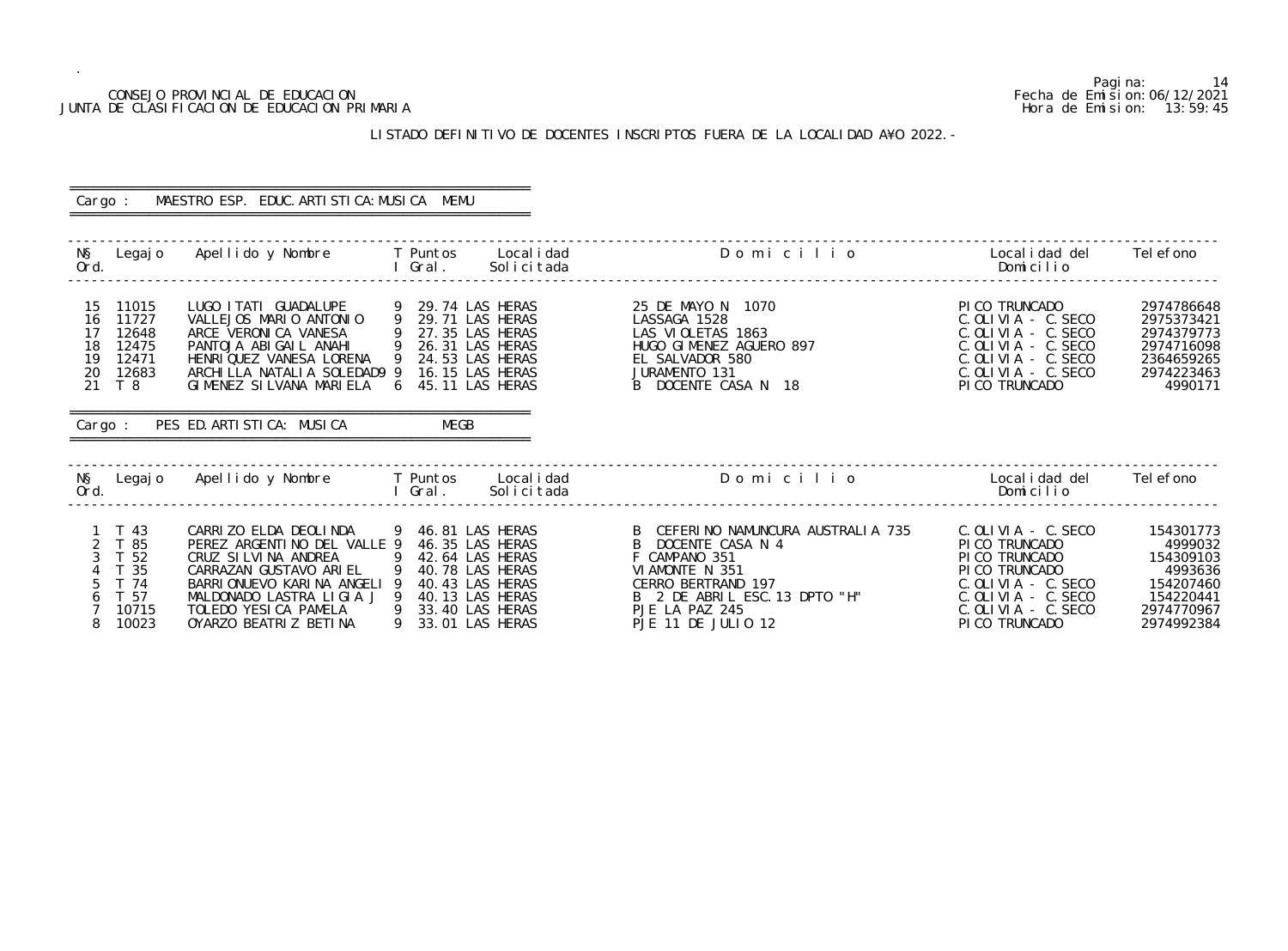## CONSEJO PROVINCIAL DE EDUCACION Fecha de Emision:06/12/2021 JUNTA DE CLASIFICACION DE EDUCACION PRIMARIA

Pagina: 15

| O                     | Localidad del Telefono<br>Domicilio                                                                                                                                                                                                                                                                                  |                                                                                                                                                                                               |
|-----------------------|----------------------------------------------------------------------------------------------------------------------------------------------------------------------------------------------------------------------------------------------------------------------------------------------------------------------|-----------------------------------------------------------------------------------------------------------------------------------------------------------------------------------------------|
| ACRAS C O<br>OLI VI A | $C.$ OLIVIA - C. SECO<br>$C.$ OLIVIA - C. SECO<br>PICO TRUNCADO<br>$C.$ OLIVIA - $C.$ SECO<br>$C.$ OLIVIA - C. SECO<br>PICO TRUNCADO<br>PICO TRUNCADO<br>PICO TRUNCADO<br>$C.$ OLIVIA - C. SECO<br>$C.$ OLIVIA - C. SECO<br>$C.$ OLIVIA - C. SECO<br>$C.$ OLIVIA - C. SECO<br>$C.$ OLIVIA - C. SECO<br>PICO TRUNCADO | 2975166663<br>2974648943<br>2975142606<br>2974716378<br>2974231667<br>2974251678<br>2974999317<br>2974786648<br>2975373421<br>2974379773<br>2974716098<br>2364659265<br>2974223463<br>4990171 |

|  | Local i dad del<br>Domicilio | Tel efono                                                                              |  |
|--|------------------------------|----------------------------------------------------------------------------------------|--|
|  |                              | $\lambda$ $\Gamma$ $\lambda$ $\lambda$ $\Gamma$ $\lambda$ $\Lambda$ $\Gamma$ $\Lambda$ |  |

## LISTADO DEFINITIVO DE DOCENTES INSCRIPTOS FUERA DE LA LOCALIDAD A¥O 2022.-

#### ========================================================== Cargo : PES ED. ARTISTICA: MUSICA ==========================================================

 ------------------------------------------------------------------------------------------------------------------------------------------------- N§ Legajo Apellido y Nombre T Puntos Localidad Domicili<br>Ord. Domicili Ord. I Gral. Solicitada Domicilio ------------------------------------------------------------------------------------------------------------------------------------------------- 9 9890 MILLAN SERGIO MANUEL 9 32.72 LAS HERAS CALLE NEHUEN S/N ZONA DE CHACRAS C O C.OLIVIA - C.SECO 2975166663 10 10434 ULLOA CARINA SOLANGE 9 32.58 LAS HERAS HNA. ASUNCION DAMEVIN N 151 C.OLIVIA - C.SECO 2974648943 11 11725 VELASQUEZ JOSE LEONARDO 9 32.16 LAS HERAS SAAVEDRA N 279<br>12 10186 PRISCHING MARCELO ANDRES 9 31.94 LAS HERAS LOS ROBLES N 646 - CALETA 12 10186 PRISCHING MARCELO ANDRES 9 31.94 LAS HERAS LOS ROBLES N 646 - CALETA OLIVIA CONSTRUIA CONSTRUIA O 20<br>13 11022 RODRIGUEZ TERESA VICTORIA 9 30.50 LAS HERAS B ROTARY - CASA N 619<br>14 11830 GALLEGO MARIANELA NAHIR 9 30 13 11022 RODRIGUEZ TERESA VICTORIA 9 30.50 LAS HERAS 14 11830 GALLEGO MARIANELA NAHIR 9 30.10 LAS HERAS 14 11830 GALLEGO MARIANELA NAHIR 9 30.10 LAS HERAS B 400 VIV - CASA<br>15 11518 ALEGRE ESTEFANIA NOELIA 9 30.08 LAS HERAS JOSE FUCHS N 935 15 11518 ALEGRE ESTEFANIA NOELIA 9 30.08 LAS HERAS JOSE FUCHS N 935 PICO TRUNCADO 2974999317 16 11015 LUGO ITATI GUADALUPE 9 29.74 LAS HERAS 25 DE MAYO N 1070 PICO TRUNCADO 2974786648 17 11727 VALLEJOS MARIO ANTONIO 9 29.71 LAS HERAS LASSAGA 1528 C.OLIVIA - C.SECO 2975373421 18 12648 ARCE VERONICA VANESA 9 27.35 LAS HERAS LAS VIOLETAS 1863 C.OLIVIA - C.SECO 2974379773 19 12475 PANTOJA ABIGAIL ANAHI 9 26.31 LAS HERAS HUGO GIMENEZ AGUERO 897<br>20 12471 HENRIQUEZ VANESA LORENA 9 24.53 LAS HERAS EL SALVADOR 580 20 12471 HENRIQUEZ VANESA LORENA 9 24.53 LAS HERAS EL SALVADOR 58<br>21 12683 ARCHILLA NATALIA SOLEDAD9 9 16.15 LAS HERAS JURAMENTO 131 21 12683 ARCHILLA NATALIA SOLEDAD9 9 16.15 LAS HERAS JURAMENTO 131<br>22 T 8 GIMENEZ SILVANA MARIELA 6 45.11 LAS HERAS B DOCENTE CASA N 18 6 I MENEZ SI LVANA MARIELA 6 45.11 LAS HERAS ========================================================== Cargo : MAESTRO ESP. EDUC. ARTISTICA: TEATRO MAET ========================================================== ------------------------------------------------------------------------------------------------------------------------------------------------- N§ Legajo Apellido y Nombre T Puntos Localidad Domicilio<br>Ord. Domicilio  $0rd.$  Solicitada Dominicada Dominica $\mathcal{O}(\mathcal{O})$  ------------------------------------------------------------------------------------------------------------------------------------------------- 1 8077 ANCE ROMINA ALEJANDRA 9 32.90 LAS HERAS KOLUEL KAIKE 1508 C.OLIVIA - C.SECO 154174372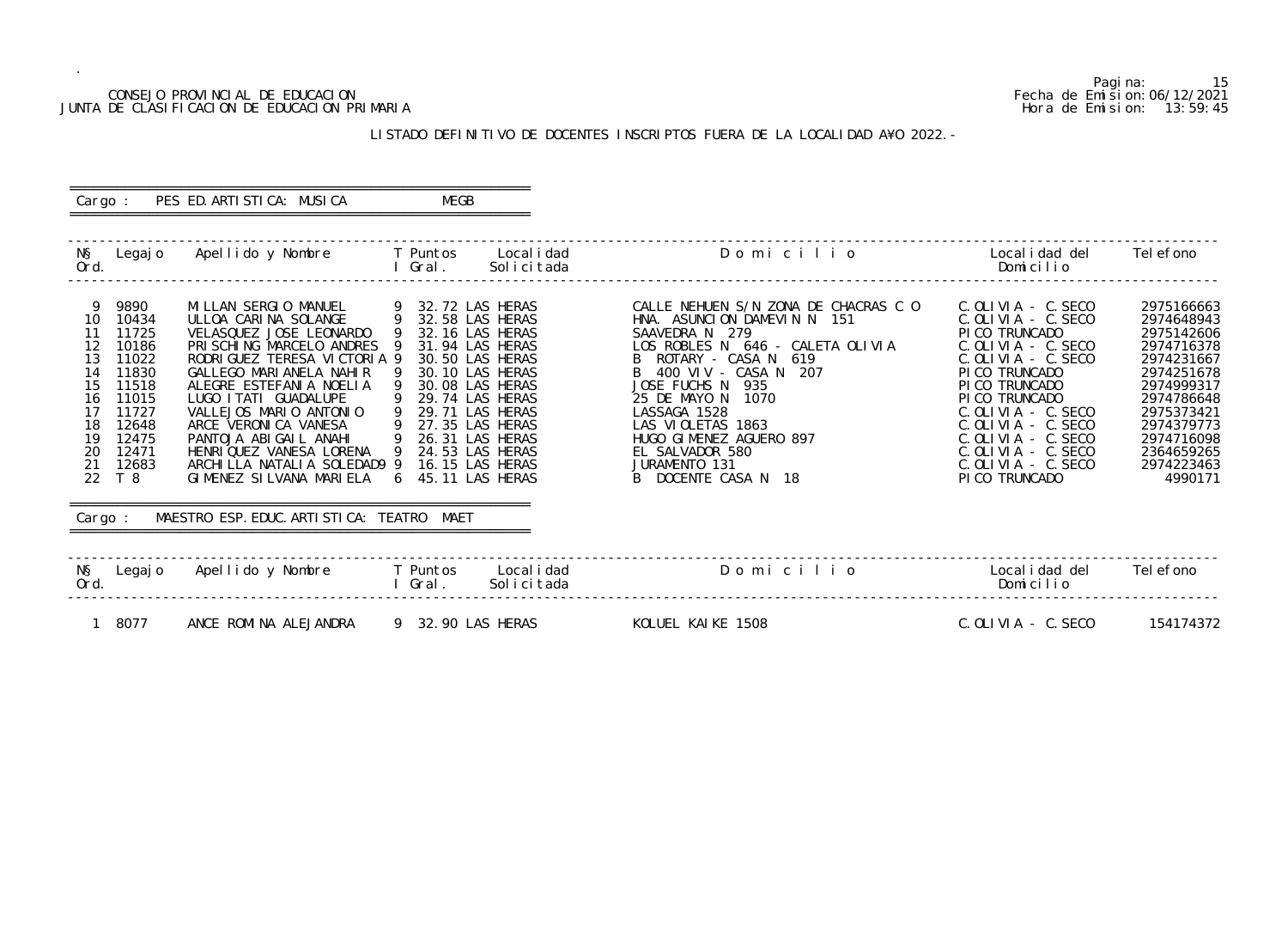| CONSEJO PROVINCIAL DE EDUCACION<br>JUNTA DE CLASIFICACION DE EDUCACION PRIMARIA                                                      |                                                                                                                                                                                                                                                                                                                                                                   | Pagi na:<br>-16<br>Fecha de Emi si on: 06/12/2021<br>Hora de Emision: 13:59:45                                                                                                                                                                                                              |                                                                                                                                                                                                                                                                                                                                     |                                                                                                                                                                                                                                                                                                      |                                                                                                                                                                                    |
|--------------------------------------------------------------------------------------------------------------------------------------|-------------------------------------------------------------------------------------------------------------------------------------------------------------------------------------------------------------------------------------------------------------------------------------------------------------------------------------------------------------------|---------------------------------------------------------------------------------------------------------------------------------------------------------------------------------------------------------------------------------------------------------------------------------------------|-------------------------------------------------------------------------------------------------------------------------------------------------------------------------------------------------------------------------------------------------------------------------------------------------------------------------------------|------------------------------------------------------------------------------------------------------------------------------------------------------------------------------------------------------------------------------------------------------------------------------------------------------|------------------------------------------------------------------------------------------------------------------------------------------------------------------------------------|
|                                                                                                                                      |                                                                                                                                                                                                                                                                                                                                                                   |                                                                                                                                                                                                                                                                                             | LISTADO DEFINITIVO DE DOCENTES INSCRIPTOS FUERA DE LA LOCALIDAD A¥O 2022. -                                                                                                                                                                                                                                                         |                                                                                                                                                                                                                                                                                                      |                                                                                                                                                                                    |
| Cargo :                                                                                                                              | MAESTRO ESP. EDUC. ARTI STI CA: DANZAS                                                                                                                                                                                                                                                                                                                            | DANZ                                                                                                                                                                                                                                                                                        |                                                                                                                                                                                                                                                                                                                                     |                                                                                                                                                                                                                                                                                                      |                                                                                                                                                                                    |
| NŞ<br>Legaj o<br>Ord.                                                                                                                | Apellido y Nombre                                                                                                                                                                                                                                                                                                                                                 | T Puntos<br>Local i dad<br>I Gral.<br>Solicitada                                                                                                                                                                                                                                            | Domicilio                                                                                                                                                                                                                                                                                                                           | Local i dad del<br>Domicilio                                                                                                                                                                                                                                                                         | Tel efono                                                                                                                                                                          |
| 1 12703                                                                                                                              | SANCHEZ NAHIR ELIZABETH 9 22.41 LAS HERAS                                                                                                                                                                                                                                                                                                                         |                                                                                                                                                                                                                                                                                             | CAROL ENGLISH 1825                                                                                                                                                                                                                                                                                                                  | C. OLIVIA - C. SECO                                                                                                                                                                                                                                                                                  | 2974004709                                                                                                                                                                         |
| Cargo :                                                                                                                              | MAESTRO ESP. DE EDUCACION FISICA                                                                                                                                                                                                                                                                                                                                  | MEEF                                                                                                                                                                                                                                                                                        |                                                                                                                                                                                                                                                                                                                                     |                                                                                                                                                                                                                                                                                                      |                                                                                                                                                                                    |
| NŞ<br>Legaj o<br>Ord.                                                                                                                | Apellido y Nombre                                                                                                                                                                                                                                                                                                                                                 | Local i dad<br>T Puntos<br>Gral.<br>Solicitada                                                                                                                                                                                                                                              | Domicilio                                                                                                                                                                                                                                                                                                                           | Local i dad del<br>Domicilio                                                                                                                                                                                                                                                                         | Tel efono                                                                                                                                                                          |
| 55<br>40<br>8899<br>592<br>T 29<br>T 17<br>T 35<br>0475<br>677<br>T 63<br>10<br>8531<br>11<br>12<br>8383<br>13<br>7864<br>14<br>T 88 | CACERES MARTIN JOSE<br>ANNA NADI A LORENA<br>PAVON I VON MARIEL<br>ROBLEDO MARIO ROBERTO<br>GOMEZ EDUARDO NESTOR<br>LOPEZ CARINA LILIANA<br>ALBARRACIN VELIZ MARIO C<br>HERNANDEZ CLAUDIA ROSANA 9<br>PENALBA CLAUDIA AMANDA<br>ALBARRACIN ALBERTO GUILLE 9<br>ZURITA EDUARDA VI VI ANA<br>ALDERETE JOSE LUIS<br>TEJEDOR NATALIA SABRINA<br>PAREDES ADRIANA LAURA | 51.83 LAS HERAS<br>9 48.66 LAS HERAS<br>48.10 LAS HERAS<br>46.81 LAS HERAS<br>45.69 LAS HERAS<br>9 45.52 LAS HERAS<br>9<br>44.52 LAS HERAS<br>43.11 LAS HERAS<br>-9<br>42.81 LAS HERAS<br>40.91 LAS HERAS<br>39.55 LAS HERAS<br>39.06 LAS HERAS<br>-9<br>38.97 LAS HERAS<br>38.68 LAS HERAS | LA MANCHURIA N 31<br>MARIANO MORENO N 896<br>20 DE NOVIEMBRE 688<br>EL SAUCE 527 B KOLTUM<br>MONTE LOAYZA 443<br>SOLDADO ORTEGA N 594<br>H HIRIGOYEN OESTE 697<br>PJE DESEADO 1363<br>I ZURRATEGUI N 320<br>PJE TOMAS FERNANDEZ 44<br>CASTELLI 55<br>B ROTARY 23<br>GENDARMERIA NACIONAL 645<br>PJE. PTO. ARGENTINO N 1804 -B UNI N | RIO GALLEGOS<br>PI CO TRUNCADO<br>PI CO TRUNCADO<br>$C.$ OLIVIA - C. SECO<br>$C.$ OLIVIA - $C.$ SECO<br>LOS ANTI GUOS<br>PICO TRUNCADO<br>PICO TRUNCADO<br>$C.$ OLIVIA - $C.$ SECO<br>RIO GALLEGOS<br>$C.$ OLIVIA - $C.$ SECO<br>$C.$ OLIVIA - $C.$ SECO<br>PERITO MORENO<br>$C.$ OLIVIA $-$ C. SECO | 15554369<br>4999964<br>2975450321<br>154215717<br>2974722236<br>2974207550<br>2962406170<br>154202514<br>2974420836<br>440303<br>154624569<br>154756989<br>154225385<br>2974088458 |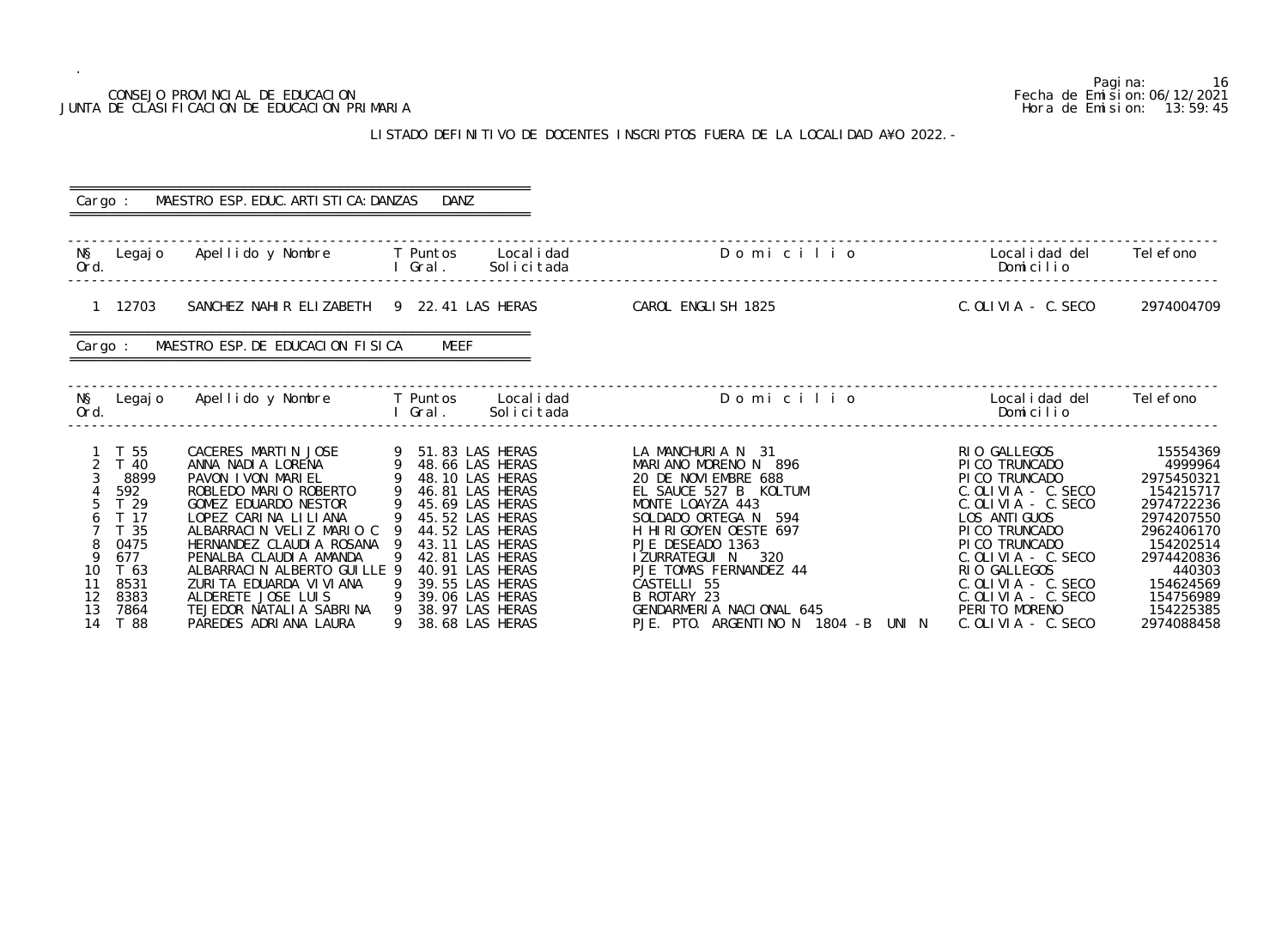## CONSEJO PROVINCIAL DE EDUCACION Fecha de Emision:06/12/2021 JUNTA DE CLASIFICACION DE EDUCACION PRIMARIA Hora de Emision: 13:59:46

## LISTADO DEFINITIVO DE DOCENTES INSCRIPTOS FUERA DE LA LOCALIDAD A¥O 2022.-

## ========================================================== Cargo : MAESTRO ESP.DE EDUCACION FISICA MEEF

==========================================================

| NŞ<br>Ord. | Legaj o         | Apellido y Nombre            |   | T Puntos<br>Gral. | Local i dad<br>Solicitada | Domicilio                               | Local i dad del<br>Domicilio | Tel efono   |
|------------|-----------------|------------------------------|---|-------------------|---------------------------|-----------------------------------------|------------------------------|-------------|
|            |                 |                              |   |                   |                           |                                         |                              |             |
| 15         | TN5583          | AGUI LAR DANI ELA NOEMI      |   |                   | 37.72 LAS HERAS           | QUINTA 2"D" PARC 6"A"                   | RIO GALLEGOS                 | 2966614844  |
| 16         | T <sub>29</sub> | SOSA FATIMA CONSTANZA        | 9 |                   | 37.59 LAS HERAS           | PJE SALVADOR DALI 731                   | $C.$ OLIVIA - $C.$ SECO      | 2976234168  |
| 17         | 7873            | RASGI DO WALTER GABRI EL     | 9 |                   | 36.99 LAS HERAS           | B KOLTUN SAUCE 527                      | $C.$ OLIVIA $-$ C. SECO      | 29754039507 |
| 18         | 7760            | SI LVA JUAN MANUEL           |   |                   | 36.55 LAS HERAS           | 9 DE JULIO 95                           | PI CO TRUNCADO               | 4992583     |
| 19         | 7759            | GREENHILL MARILIN ELIZABE 9  |   |                   | 35.13 LAS HERAS           | B ISLAS MALVINAS CASA 226               | PI CO TRUNCADO               | 4992528     |
| 20         | 7684            | ZANUTTI NI FERNANDO          |   |                   | 34.96 LAS HERAS           | PJE. M. H. PITICAR 1785                 | PERITO MORENO                | 432174      |
| 21         | 8108            | COLQUE CANALE DAMIAN RAFA 9  |   |                   | 34.46 LAS HERAS           | KOLUEL KAIKE 1508                       | $C.$ OLIVIA - $C.$ SECO      | 2974045668  |
| 22         | <b>TN8067</b>   | PURULLA SEGOVIA LUCAS RAU 9  |   |                   | 33.74 LAS HERAS           | PORTUGAL 2194                           | $C.$ OLIVIA - $C.$ SECO      | 2974228515  |
| 23         | 10245           | ESPINOZA NESTOR FABIAN       |   |                   | 33.34 LAS HERAS           | ALEM Y 25 DE MAYO                       | PI CO TRUNCADO               | 2974711075  |
| 24         | 11309           | LOPEZ ARIEL ALEJANDRO        | 9 |                   | 32.12 LAS HERAS           | JAPON 744                               | $C.$ OLIVIA - $C.$ SECO      | 2974308210  |
| 25         | 8203            | ALOY MARTIN ALBERTO          |   |                   | 31.97 LAS HERAS           | SAN BENITO CALLE 9 MZA 315              | RIO GALLEGOS                 | 2966505037  |
| 26         | 10702           | LAMAS DI EGO RAFAEL          |   |                   | 31.94 LAS HERAS           | B! LOS PINOS C 165                      | $C.$ OLIVIA - $C.$ SECO      | 2975008630  |
| 27         | 10202           | SANDOVAL GISELA ROMINA       |   |                   | 31.82 LAS HERAS           | B JUAN DOMINGO PERON - CASA N 171       | PI CO TRUNCADO               | 2975028328  |
| 28         | 10651           | URQUI A JUANA VALERIA        |   |                   | 30.85 LAS HERAS           | BARBERIA 707                            | RIO GALLEGOS                 | 2966586299  |
| 29         | 10503           | MAI DANA CACERES JUAN MART 9 |   |                   | 30.76 LAS HERAS           | B ROTARY 23 . CALLE DAVID JEWETT 1891   | $C.$ OLIVIA - $C.$ SECO      | 2974051919  |
| 30         | 11168           | LOPEZ LI LI ANA LORENA       |   |                   | 30.27 LAS HERAS           | A ARG 1071                              | PERITO MORENO                | 1123643586  |
| 31         | 12307           | NU¥EZ JEREMIAS               |   |                   | 30.10 LAS HERAS           | AV TEHUELCHES 317. LOS ANTIGUOS         | LOS ANTI GUOS                | 3434179014  |
| 32         | 12101           | VALEIRAS CAROLINA            |   |                   | 29.98 LAS HERAS           | MI SI ONERO JOSE BEAUVOIR 1372          | $C.$ OLIVIA - $C.$ SECO      | 2975074316  |
| 33         | 11028           | MAGLIO KARLA NAHIR           |   |                   | 29.91 LAS HERAS           | 222<br>B ALTOS DEL GOLFO - CORMORONES N | $C.$ OLIVIA - $C.$ SECO      | 2975132106  |
| 34         | 11841           | HERNANDEZ KAREN MI CAELA     |   |                   | 29.70 LAS HERAS           | LAS FLORES 1805 - B GRAN JARDIN         | $C.$ OLIVIA - $C.$ SECO      | 2974719766  |
| 35         | 10396           | GARCIA CELESTE MARGARITA     |   |                   | 29.63 LAS HERAS           | 26 DE JUNIO SALO BERNY 791              | $C.$ OLIVIA - $C.$ SECO      | 2974395863  |
| 36         | 11718           | BARRI ENTOS FERNANDEZ LUIS 9 |   |                   | 29.07 LAS HERAS           | ARA GRAL BELGRANO N 643                 | LOS ANTI GUOS                | 2975070097  |
| 37         | 11964           | BEROIZA MARINA SOLEDAD       | 9 |                   | 28.98 LAS HERAS           | AV 11 DE JULIO 39                       | LOS ANTI GUOS                | 2963410894  |
| 38         | 12104           | GODOY CAROLINA               |   |                   | 28.97 LAS HERAS           | URUGUAY 160                             | $C.$ OLIVIA - $C.$ SECO      | 2974222699  |
| 39         | 11272           | COPA RODRIGO EMANUEL         |   |                   | 28.97 LAS HERAS           | ZAPIOLA 226 DPTO 8                      | RIO GALLEGOS                 | 2966436579  |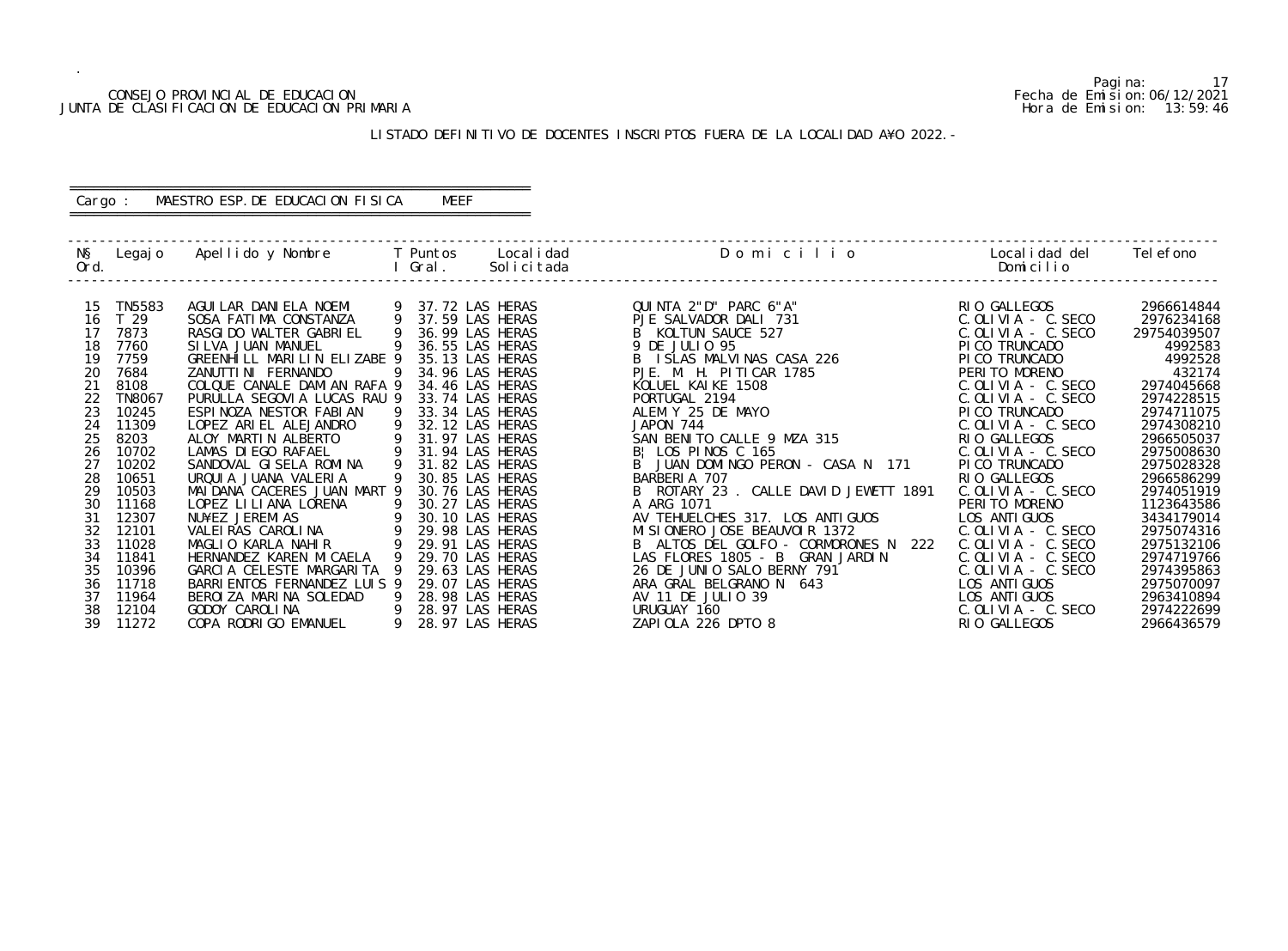## CONSEJO PROVINCIAL DE EDUCACION Fecha de Emision:06/12/2021 JUNTA DE CLASIFICACION DE EDUCACION PRIMARIA Hora de Emision: 13:59:46

## LISTADO DEFINITIVO DE DOCENTES INSCRIPTOS FUERA DE LA LOCALIDAD A¥O 2022.-

## ========================================================== Cargo : MAESTRO ESP.DE EDUCACION FISICA MEEF

==========================================================

| N§<br>Ord.           |                                  | Legajo Apellido y Nombre                                                                      | <b>T</b> Puntos<br>Gral. | Local i dad<br>Solicitada                                                | Domicilio                                                                              | Local i dad del<br>Domicilio                                               | Tel efono                                            |
|----------------------|----------------------------------|-----------------------------------------------------------------------------------------------|--------------------------|--------------------------------------------------------------------------|----------------------------------------------------------------------------------------|----------------------------------------------------------------------------|------------------------------------------------------|
| 40                   | 12056                            | HERNANDEZ CAMILA BEL N                                                                        | 9                        | 28.79 LAS HERAS                                                          | LAS LILAS 39                                                                           | $C.$ OLIVIA - $C.$ SECO                                                    | 2975134347                                           |
| 41                   | 12058                            | LIES MU OZ FERNANDO A.                                                                        |                          | 28.03 LAS HERAS                                                          | NEUQUEN N 148                                                                          | RIO GALLEGOS                                                               | - 0                                                  |
| 42                   | 12358                            | NEGRI MAURO ADRIEL                                                                            |                          | 27.79 LAS HERAS                                                          | VILCAPUGIO 1471                                                                        | RIO GALLEGOS                                                               | 2966634431                                           |
| 43                   | 12568                            | VERGARA ANABEL PAOLA                                                                          | 9                        | 27.72 LAS HERAS                                                          | B PERON 152                                                                            | PI CO TRUNCADO                                                             | 2974012250                                           |
| 44                   | 12645                            | ALVAREZ LUIS GERARDO                                                                          |                          | 26.88 LAS HERAS                                                          | CERRO OTTO 1429                                                                        | $C.$ OLIVIA - $C.$ SECO                                                    | 2974620642                                           |
| 45                   | 12718                            | AVILA CAMILA BELEN                                                                            |                          | 26.35 LAS HERAS                                                          | LAGO BS AS 921                                                                         | PERITO MORENO                                                              | 2215223502                                           |
| 46                   | 11094                            | SOSA MARIO EDGARDO                                                                            |                          | 23.63 LAS HERAS                                                          | AVDA SAN MARTIN 1683                                                                   | PERITO MORENO                                                              | 2974271944                                           |
| 47                   | 11597                            | DOMINGUEZ NIMIA ELIZABETH 9                                                                   |                          | 23.29 LAS HERAS                                                          | DON BOSCO 1040                                                                         | $C.$ OLIVIA - $C.$ SECO                                                    | 2975008522                                           |
| 48                   | 12309                            | SANABRIA ALEJANDRO NICOLA 9                                                                   | - 9                      | 20.09 LAS HERAS                                                          | GREGORIO RODRIGUEZ 891                                                                 | RIO GALLEGOS                                                               | 3704826166                                           |
| 49                   | 11583                            | OLI VA LEANDRO FEDERICO                                                                       |                          | 20.00 LAS HERAS                                                          | ROSARIO PE¥ALOZA 687                                                                   | $C.$ OLIVIA - $C.$ SECO                                                    | 2975906004                                           |
| 50                   | 12759                            | MERCADO PATRICIO GABRIEL 9                                                                    |                          | 19.63 LAS HERAS                                                          | JORGE MONTES 116                                                                       | $C.$ OLIVIA - $C.$ SECO                                                    | 2975942193                                           |
| 51                   | 12849                            | SALVATI ERREZ R. RENAN MAX 9                                                                  | 9                        | 17.40 LAS HERAS                                                          | SAN FRANCISCO 1780 BS CEFERINO                                                         | $C.$ OLIVIA - $C.$ SECO                                                    | 2974032979                                           |
| 52                   | 12833                            | LARA JULIA DANIELA                                                                            |                          | 12.50 LAS HERAS                                                          | 25 DE MAYO 1070                                                                        | PI CO TRUNCADO                                                             | 2974423817                                           |
| 53                   | 12772                            | DURAN BARRIA CRISTIAN ALE 9                                                                   |                          | 11.10 LAS HERAS                                                          | LAS HERAS 61                                                                           | RIO GALLEGOS                                                               | 3385550044                                           |
| 54<br>55             | 12212<br>12810                   | NIETO SOFIA LILEN<br>$\overline{9}$<br>SORIA JAIR JORGE                                       |                          | 19.75 LAS HERAS<br>19.01 LAS HERAS                                       | ALVEAR 515<br>BS ISLAS MALVINAS CASA 85                                                | $C.$ OLIVIA - C. SECO<br>PI CO TRUNCADO                                    | 3513295194<br>2920572794                             |
| 56                   | 11927                            | GABRIELLI JUAN PABLO                                                                          | 9                        | 18.65 LAS HERAS                                                          | 25 DE MAYO N 1133                                                                      | PERITO MORENO                                                              | 3454148672                                           |
| 57                   | 12444                            | GORDI LLO DAI SI AYELEN                                                                       | 9                        | 17.92 LAS HERAS                                                          | CUSTODIO REARTE 992                                                                    | PERITO MORENO                                                              | 3837699272                                           |
| 58                   | 12797                            | VERGILIO FRANCO GABRIEL                                                                       | -9                       | 17.64 LAS HERAS                                                          | EL CHACAY S/N                                                                          | HI POLI TO YRI GOYEN                                                       | 3735526397                                           |
| 59<br>60<br>61<br>62 | 12357<br>12453<br>12868<br>12785 | CABUS TAMARA BELEN<br>LEDESMA DI EGO ARMANDO<br>MENDEZ NELSON ARIEL<br>CARBALLO LOANA SOLEDAD | 9<br>9                   | 17.56 LAS HERAS<br>17.47 LAS HERAS<br>17.18 LAS HERAS<br>15.87 LAS HERAS | LAS LENGAS S/N<br>GREGORES 920<br>SARMI ENTO 53 B§ FONAVI<br><b>JULIO A. ROCA 1995</b> | HI POLI TO YRI GOYEN<br>PI CO TRUNCADO<br>PI CO TRUNCADO<br>PI CO TRUNCADO | 3735528535<br>3704657233<br>3876406468<br>1127520766 |

Pagina: 18<br>Fecha de Emision: 06/12/2021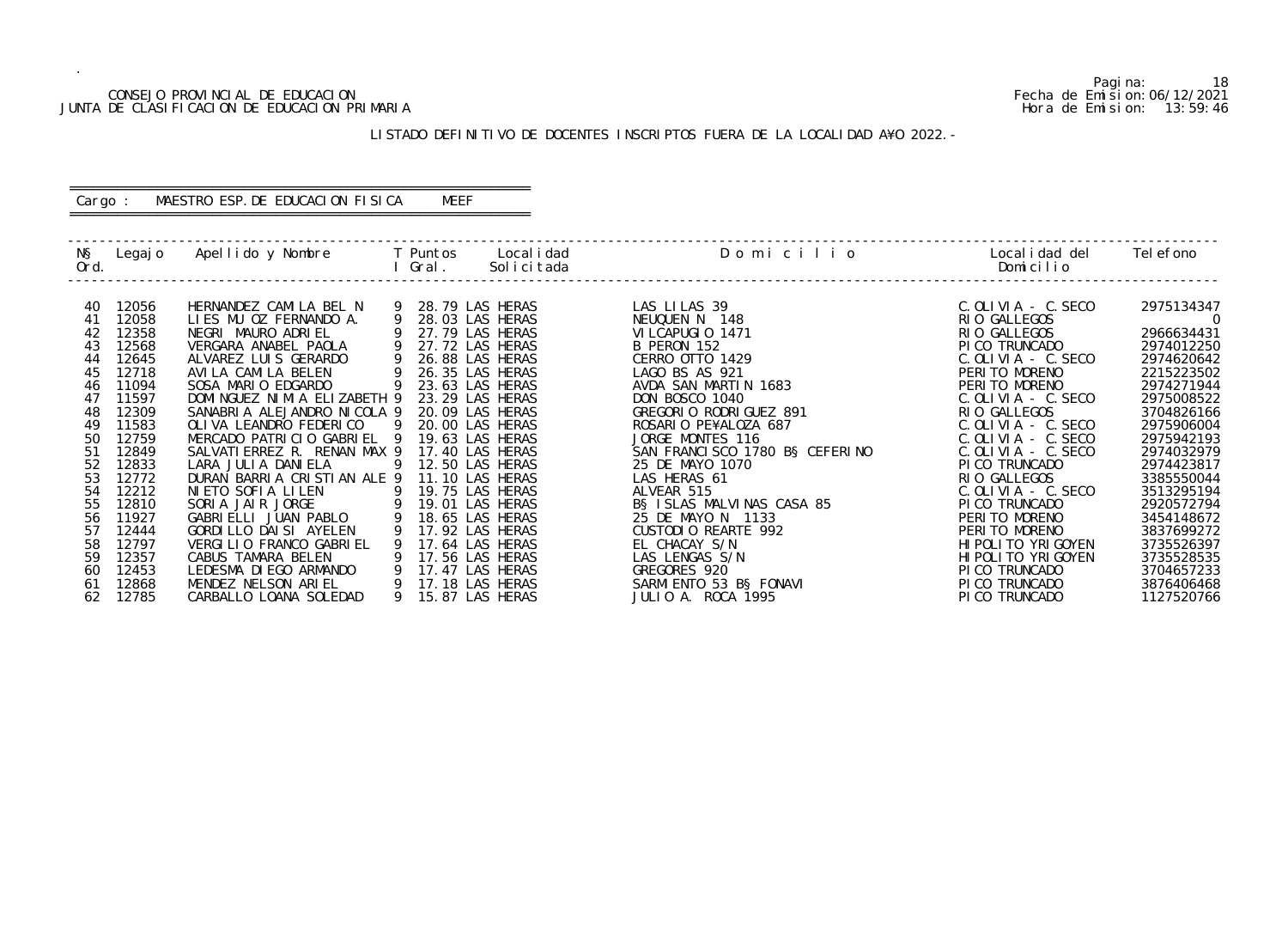## CONSEJO PROVINCIAL DE EDUCACION Fecha de Emision:06/12/2021 JUNTA DE CLASIFICACION DE EDUCACION PRIMARIA Hora de Emision: 13:59:47

## LISTADO DEFINITIVO DE DOCENTES INSCRIPTOS FUERA DE LA LOCALIDAD A¥O 2022.-

#### ========================================================== Cargo : MAESTRO ESPECIAL DE INGLES MING ==========================================================

| NŞ<br>Ord.                | Legaj o                                                                                                         | Apellido y Nombre                                                                                                                                                                                                                                                                                                                                             | T Puntos<br>Local i dad<br>Gral.<br>Solicitada                                                                                                                                                                                                                  | Domicilio                                                                                                                                                                                                                                                                               | Local i dad del<br>Domicilio                                                                                                                                                                                                                                                   | Tel efono                                                                                                                                                                        |
|---------------------------|-----------------------------------------------------------------------------------------------------------------|---------------------------------------------------------------------------------------------------------------------------------------------------------------------------------------------------------------------------------------------------------------------------------------------------------------------------------------------------------------|-----------------------------------------------------------------------------------------------------------------------------------------------------------------------------------------------------------------------------------------------------------------|-----------------------------------------------------------------------------------------------------------------------------------------------------------------------------------------------------------------------------------------------------------------------------------------|--------------------------------------------------------------------------------------------------------------------------------------------------------------------------------------------------------------------------------------------------------------------------------|----------------------------------------------------------------------------------------------------------------------------------------------------------------------------------|
| 9<br>10<br>11<br>12<br>13 | 0322<br>10926<br>11179<br>11122<br>11840<br>11886<br>8856<br>11011<br>11075<br>12784<br>11872<br>11696<br>12842 | TORRES RICARDO MARCELO<br>VACCHELLI FABIANA NOEMI<br>JARA MELISSA SILVINA<br>RIBA MARIA EUGENIA<br>BARRI ENTOS CELINA GRACI EL 9<br>SOSA EVELIN DANIELA<br>VALLEJOS RODRI GO MI GUEL<br>LESCANO NELIDA BEATRIZ<br>QUINTEROS DALMA VANINA<br>REMENTERIAS DO CAMPO AILI 9<br>MOYANO ABERO MIRTA SOLEDA 9<br>GONZALEZ MARIANO SEBASTIA 9<br>CHAILE YANINA DAIANA | 37.02 LAS HERAS<br>36.04 LAS HERAS<br>33.51 LAS HERAS<br>33.46 LAS HERAS<br>33.21 LAS HERAS<br>33.18 LAS HERAS<br>9<br>32.79 LAS HERAS<br>9<br>32.78 LAS HERAS<br>31.78 LAS HERAS<br>28.14 LAS HERAS<br>26.23 LAS HERAS<br>20.02 LAS HERAS<br>9 16.69 LAS HERAS | PI EDRA BUENA 1226<br>AV. MITRE N 1970<br>LAS ORQUIDEAS<br>JUAN GOMEZ N 83<br>URQUIZA N 1122<br>RIVADAVIA N 455<br>MARIANO MORENO 585<br>BEAUVOIR N<br>1632<br>ESTRADA N 2283 - B<br>SAN MARTIN<br>BS MOSCONI CASA 21<br>LAGO BS. AS 833<br>PJE PARI AIKE 1986<br>LAGO BUENOS AIRES 340 | PI CO TRUNCADO<br>$C.$ OLIVIA - $C.$ SECO<br>$C.$ OLIVIA - $C.$ SECO<br>$C.$ OLIVIA - $C.$ SECO<br>RIO GALLEGOS<br>PI CO TRUNCADO<br>RIO GALLEGOS<br>$C.$ OLIVIA - $C.$ SECO<br>$C.$ OLIVIA - $C.$ SECO<br>PI CO TRUNCADO<br>PI CO TRUNCADO<br>PERITO MORENO<br>PI CO TRUNCADO | 2966335574<br>2975485205<br>2975173202<br>2975207422<br>2966383873<br>2975922455<br>15557191<br>2974943157<br>2975004331<br>2974316756<br>2975945068<br>2976253567<br>3875627428 |
| Cargo:                    |                                                                                                                 | PES LENGUA EXTRANJERA: INGLES                                                                                                                                                                                                                                                                                                                                 | I EGB                                                                                                                                                                                                                                                           |                                                                                                                                                                                                                                                                                         |                                                                                                                                                                                                                                                                                |                                                                                                                                                                                  |
| NŞ<br>Ord.                | Legaj o                                                                                                         | Apellido y Nombre                                                                                                                                                                                                                                                                                                                                             | T Puntos<br>Local i dad<br>Solicitada<br>Gral.                                                                                                                                                                                                                  | Domicilio                                                                                                                                                                                                                                                                               | Local i dad del<br>Domicilio                                                                                                                                                                                                                                                   | Tel efono                                                                                                                                                                        |
| $\overline{2}$            | 0322<br>10926                                                                                                   | TORRES RICARDO MARCELO<br>VACCHELLI FABIANA NOEMI                                                                                                                                                                                                                                                                                                             | 9 37.02 LAS HERAS<br>9 36.04 LAS HERAS                                                                                                                                                                                                                          | PIEDRA BUENA 1226<br>AV. MITRE N 1970                                                                                                                                                                                                                                                   | PI CO TRUNCADO<br>$C.$ OLIVIA - $C.$ SECO                                                                                                                                                                                                                                      | 2966335574<br>2975485205                                                                                                                                                         |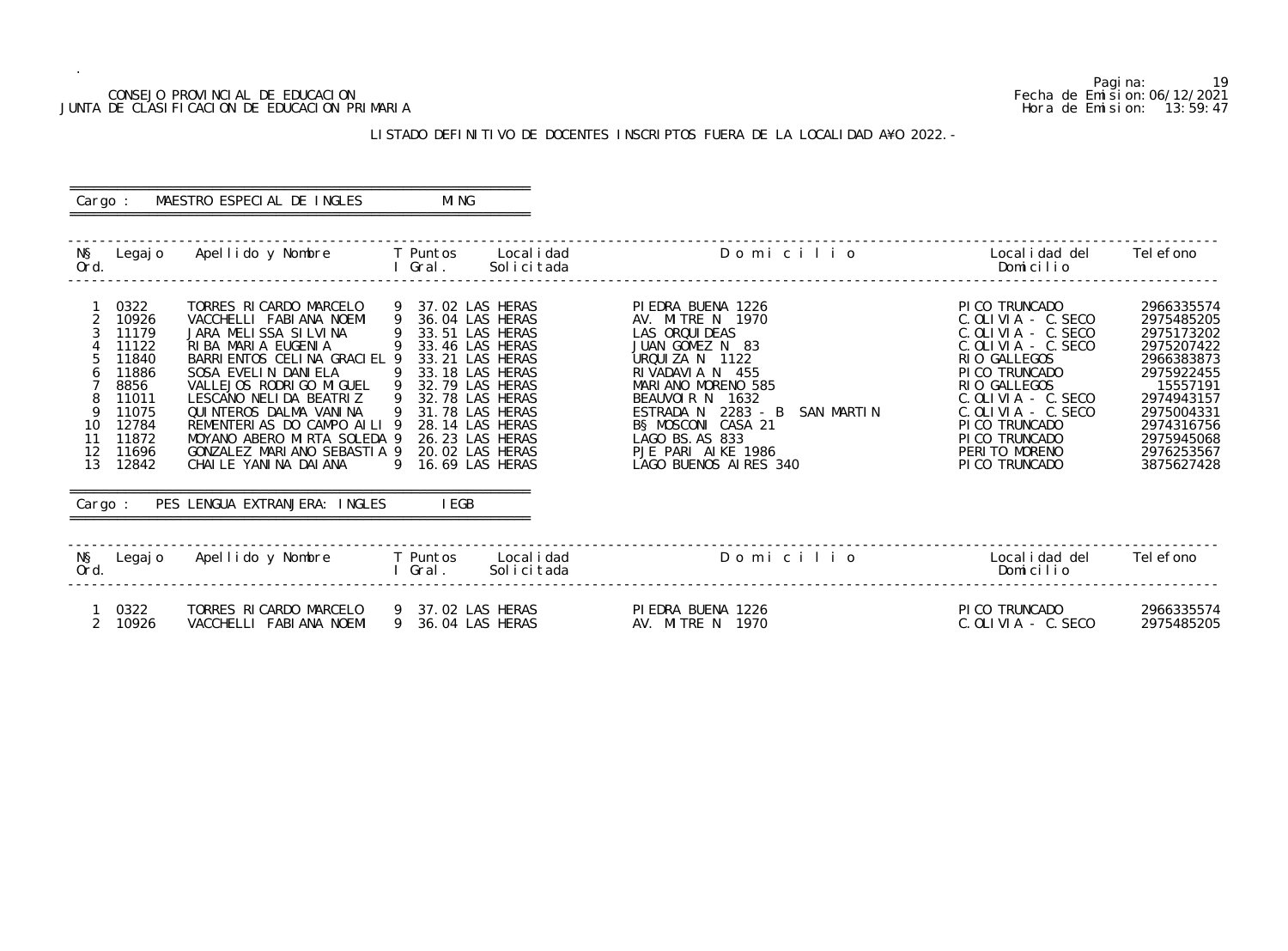## CONSEJO PROVINCIAL DE EDUCACION Fecha de Emision:06/12/2021 JUNTA DE CLASIFICACION DE EDUCACION PRIMARIA Hora de Emision: 13:59:47

## LISTADO DEFINITIVO DE DOCENTES INSCRIPTOS FUERA DE LA LOCALIDAD A¥O 2022.-

| Cargo :              |                                                                                                | PES LENGUA EXTRANJERA: INGLES                                                                                                                                                                                                                                                                                            | I EGB                                                                                                                                                                                              |                           |                                                                                                                                                                                                                                             |                                                                                                                                                                                                                                  |                                                                                                                                                      |
|----------------------|------------------------------------------------------------------------------------------------|--------------------------------------------------------------------------------------------------------------------------------------------------------------------------------------------------------------------------------------------------------------------------------------------------------------------------|----------------------------------------------------------------------------------------------------------------------------------------------------------------------------------------------------|---------------------------|---------------------------------------------------------------------------------------------------------------------------------------------------------------------------------------------------------------------------------------------|----------------------------------------------------------------------------------------------------------------------------------------------------------------------------------------------------------------------------------|------------------------------------------------------------------------------------------------------------------------------------------------------|
| NŞ<br>Ord.           | Legaj o                                                                                        | Apellido y Nombre                                                                                                                                                                                                                                                                                                        | <b>T</b> Puntos<br>Gral.                                                                                                                                                                           | Local i dad<br>Solicitada | Domicilio                                                                                                                                                                                                                                   | Local i dad del<br>Domicilio                                                                                                                                                                                                     | Tel efono                                                                                                                                            |
| 10<br>11<br>12<br>13 | 11179<br>11122<br>11840<br>11886<br>8856<br>11011<br>11075<br>12784<br>11872<br>11696<br>12842 | JARA MELISSA SILVINA<br>RIBA MARIA EUGENIA<br>BARRI ENTOS CELINA GRACI EL 9<br>SOSA EVELIN DANIELA<br>VALLEJOS RODRIGO MIGUEL 9 32.79 LAS HERAS<br>LESCANO NELIDA BEATRIZ<br>QUINTEROS DALMA VANINA<br>REMENTERIAS DO CAMPO AILI 9<br>MOYANO ABERO MIRTA SOLEDA 9<br>GONZALEZ MARIANO SEBASTIA 9<br>CHAILE YANINA DAIANA | 9 33.51 LAS HERAS<br>9 33.46 LAS HERAS<br>33.21 LAS HERAS<br>33.18 LAS HERAS<br>9 32.78 LAS HERAS<br>31.78 LAS HERAS<br>28.14 LAS HERAS<br>26.23 LAS HERAS<br>20.02 LAS HERAS<br>9 16.69 LAS HERAS |                           | LAS ORQUI DEAS<br>JUAN GOMEZ N 83<br>URQUIZA N 1122<br>RIVADAVIA N 455<br>MARIANO MORENO 585<br>BEAUVOIR N 1632<br>ESTRADA N 2283 - B<br>SAN MARTIN<br>B§ MOSCONI CASA 21<br>LAGO BS. AS 833<br>PJE PARI AIKE 1986<br>LAGO BUENOS AIRES 340 | $C.$ OLIVIA - $C.$ SECO<br>$C.$ OLIVIA - $C.$ SECO<br>RIO GALLEGOS<br>PICO TRUNCADO<br>RIO GALLEGOS<br>$C.$ OLIVIA - $C.$ SECO<br>$C.$ OLIVIA - $C.$ SECO<br>PI CO TRUNCADO<br>PI CO TRUNCADO<br>PERITO MORENO<br>PI CO TRUNCADO | 2975173202<br>2975207422<br>2966383873<br>2975922455<br>15557191<br>2974943157<br>2975004331<br>2974316756<br>2975945068<br>2976253567<br>3875627428 |
| Cargo :              |                                                                                                | PES ED. ARTI STI CA: TEATRO                                                                                                                                                                                                                                                                                              | <b>TEGB</b>                                                                                                                                                                                        |                           |                                                                                                                                                                                                                                             |                                                                                                                                                                                                                                  |                                                                                                                                                      |
| NŞ<br>Ord.           | Legaj o                                                                                        | Apellido y Nombre                                                                                                                                                                                                                                                                                                        | T Puntos<br>I Gral.                                                                                                                                                                                | Local i dad<br>Solicitada | Domicilio                                                                                                                                                                                                                                   | Local i dad del<br>Domicilio                                                                                                                                                                                                     | Tel efono                                                                                                                                            |
|                      | 8077                                                                                           | ANCE ROMINA ALEJANDRA                                                                                                                                                                                                                                                                                                    | 9 32.90 LAS HERAS                                                                                                                                                                                  |                           | KOLUEL KAIKE 1508                                                                                                                                                                                                                           | C. OLI VI A - C. SECO                                                                                                                                                                                                            | 154174372                                                                                                                                            |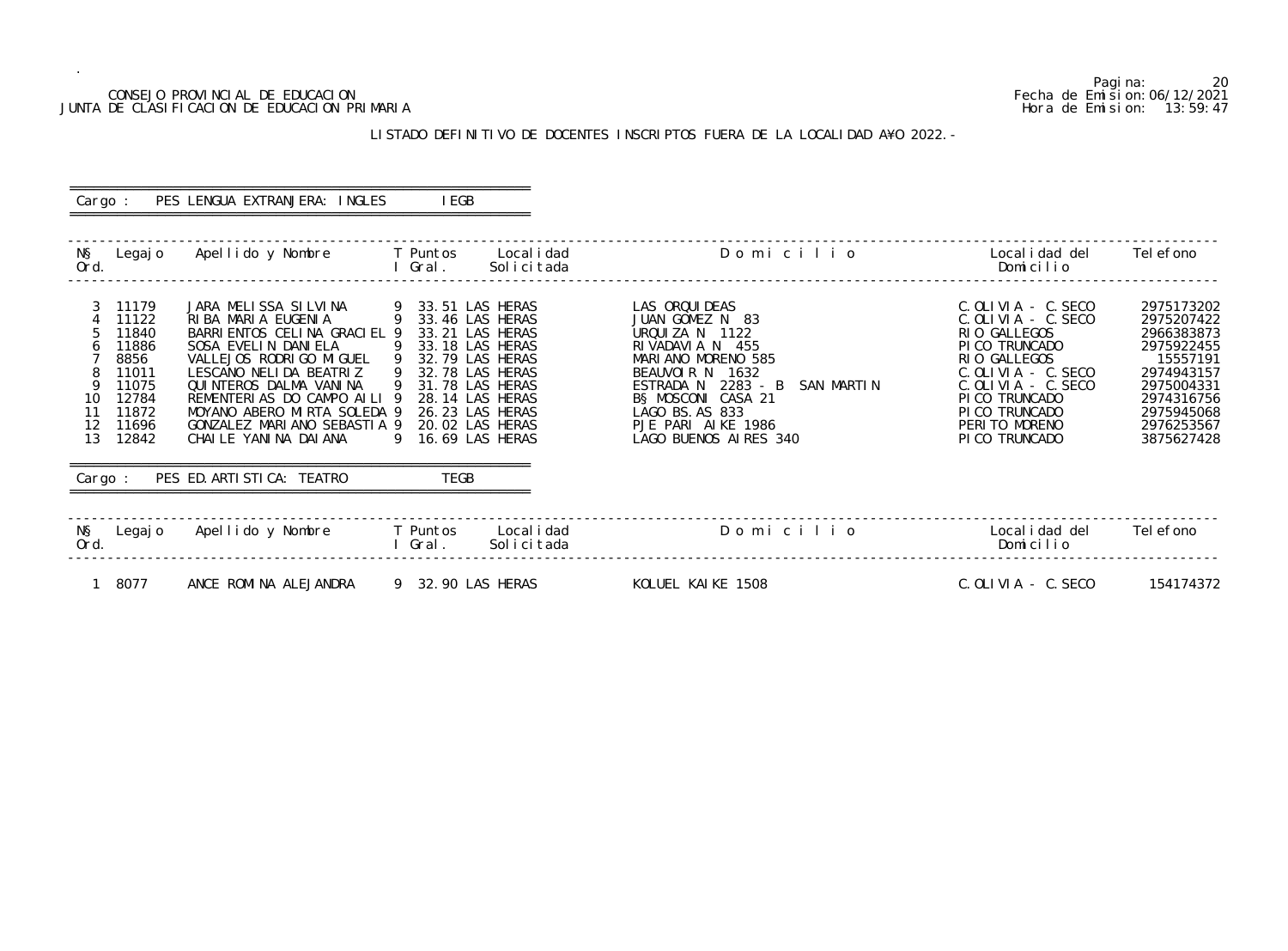## CONSEJO PROVINCIAL DE EDUCACION Fecha de Emision:06/12/2021 JUNTA DE CLASIFICACION DE EDUCACION PRIMARIA Hora de Emision: 13:59:48

## LISTADO DEFINITIVO DE DOCENTES INSCRIPTOS FUERA DE LA LOCALIDAD A¥O 2022.-

|                                                                                                              | Cargo: ASIST. MEDIOS A/C GAB. DE INFORMATICA MINF                                                                                                                                                                                                                                    |                                                                                                                                                     |                                                                                                                                                                            |                                                                                                                                                   |                                                                                                                  |
|--------------------------------------------------------------------------------------------------------------|--------------------------------------------------------------------------------------------------------------------------------------------------------------------------------------------------------------------------------------------------------------------------------------|-----------------------------------------------------------------------------------------------------------------------------------------------------|----------------------------------------------------------------------------------------------------------------------------------------------------------------------------|---------------------------------------------------------------------------------------------------------------------------------------------------|------------------------------------------------------------------------------------------------------------------|
| Ord.                                                                                                         | N§ Legajo Apellido y Nombre T Puntos Localidad<br><b>Example 2019 Contract Contract Contract Contract Contract Contract Contract Contract Contract Contract Contract Contract Contract Contract Contract Contract Contract Contract Contract Contract Contract Contract Contract</b> | Solicitada                                                                                                                                          | Domicilio                                                                                                                                                                  | Localidad del<br>Domicilio                                                                                                                        | Tel efono                                                                                                        |
| 5628<br>$\overline{2}$<br>10311<br>3<br>10411<br>11645<br>5<br>9497<br>6<br>11644<br>7 <sup>7</sup><br>12322 | OTTI NO WALDO JUAN<br>ARGA¥ARAZ PATRICIA SOLEDA 6 31.51 LAS HERAS<br>CAMINO ROBERTO ARMANDO<br>FIGUEROA SILVANA NOEMI<br>CA¥ARI RICARDO MANUEL<br>APARICIO LUIS EDUARDO<br>MARTEL MARCELA SOFIA<br>Cargo: PES EDUCACION TECNOLOGICA                                                  | 6 42.40 LAS HERAS<br>6 29.73 LAS HERAS<br>6 23.33 LAS HERAS<br>6 18.90 LAS HERAS<br>3 23.36 LAS HERAS<br>3 15.96 LAS HERAS<br>ETEG                  | MARGARITA SOTO 1233<br>CERRO SOMBRERO 1485<br>JOSE PANTIN N 336- DPTO. 3<br>MI TRE 752<br>CHACO 302 DTTO 3<br>PERITO MORENO N 1190<br>MAI PU 272                           | RIO GALLEGOS<br>C. OLIVIA - C. SECO<br>EL CALAFATE<br>PICO TRUNCADO<br>RIO GALLEGOS<br>PICO TRUNCADO<br>$C.$ OLIVIA - $C.$ SECO                   | 2966466425<br>2974719614<br>3885873445<br>2974949492<br>2966595165<br>3815123587<br>2974580708                   |
| Ord.                                                                                                         | N§ Legajo Apellido y Nombre T Puntos Localidad                                                                                                                                                                                                                                       | l Gral.<br>Solicitada                                                                                                                               | Domicilio de la contra del contra del contra del contra del contra del contra del contra del contra del contra                                                             | Localidad del      Telefono<br>Domicilio                                                                                                          |                                                                                                                  |
| 1 T 35<br>2 T 21<br>6711<br>$\mathcal{S}$<br>T 52<br>5<br>10454<br>10916<br>6<br>11204<br>10422<br>8         | BALMACEDA ALFREDO RAUL<br>JIMENEZ GRACIELA DEL V<br>DELGADO GRISELDA MYRIAM<br>PAREDES AMERICO ALBERTO<br>BRANDAN MARIA TERESA<br>CARRASCO RENE JOAQUIN<br>MAGALEVSKY AGUSTIN 9 28.35 LAS HERAS<br>SOSA HECTOR NI COLAS                                                              | 9 47.15 LAS HERAS<br>9 43.55 LAS HERAS<br>41.16 LAS HERAS<br>-9<br>9 36.49 LAS HERAS<br>9 34.36 LAS HERAS<br>9 31.37 LAS HERAS<br>9 28.08 LAS HERAS | B DOCENTE CASA N 3<br>MAIMA 338<br>ALBERTO TONINETTI 1066<br>MOYANO N 718<br>RAMON LISTA 1452<br>SIEKMAMM N 1520 - B GUEMES<br>Bø MALVINAS C 10<br>LAGO BUENOS AIRES N 525 | PI CO TRUNCADO<br>PI CO TRUNCADO<br>RIO GALLEGOS<br>PI CO TRUNCADO<br>PERITO MORENO<br>$C.$ OLIVIA - $C.$ SECO<br>PI CO TRUNCADO<br>LOS ANTI GUOS | 2974267522<br>2975342734<br>2966623744<br>2974991300<br>2974932485<br>3874116714<br>3826433274<br>$\overline{0}$ |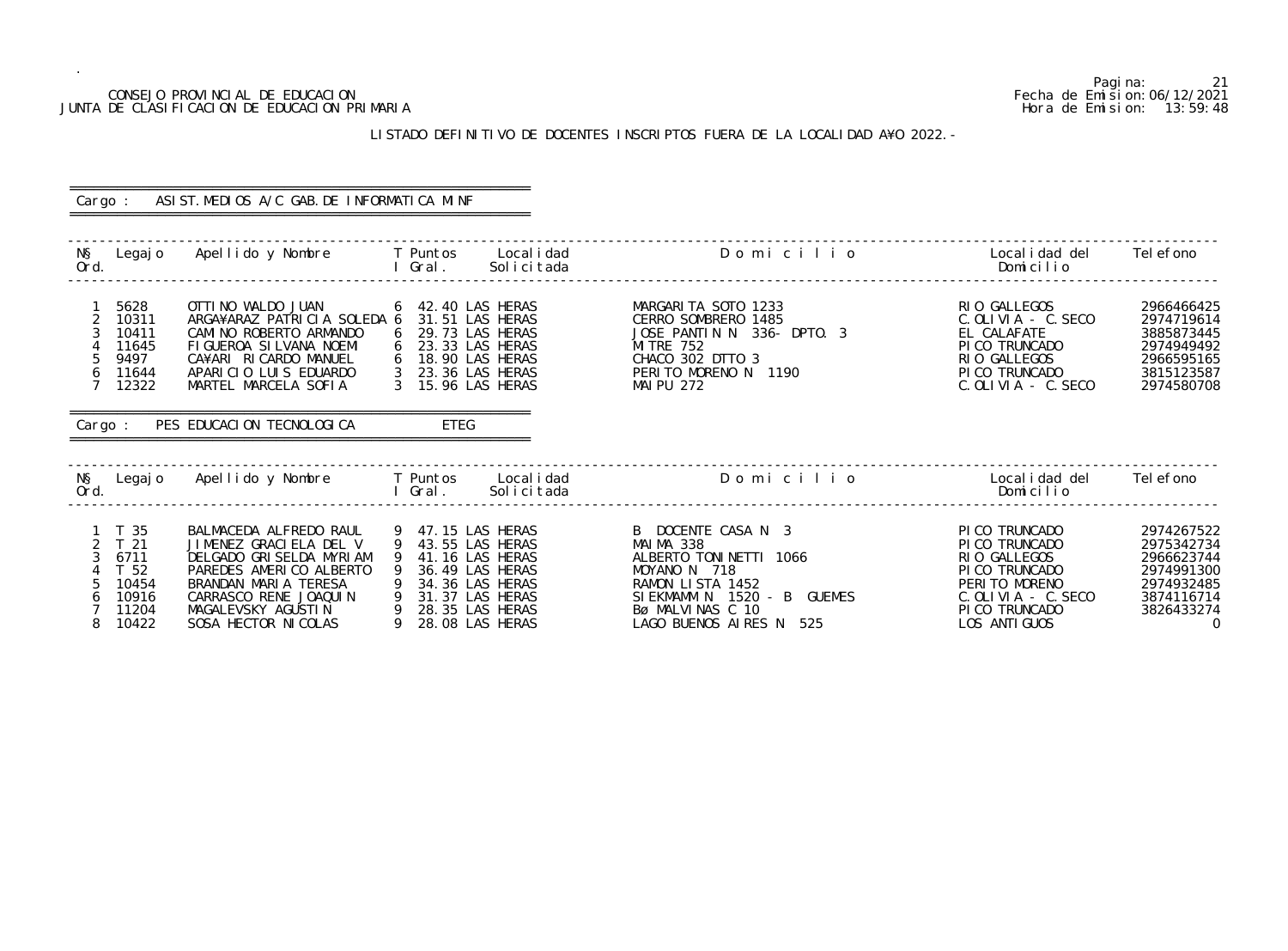# JUNTA DE CLASIFICACION DE EDUCACION PRIMARIA

.

## LISTADO DEFINITIVO DE DOCENTES INSCRIPTOS FUERA DE LA LOCALIDAD

|                | CONSEJO PROVINCIAL DE EDUCACION<br>JUNTA DE CLASIFICACION DE EDUCACION PRIMARIA                                              | LISTADO DEFINITIVO DE DOCENTES INSCRIPTOS FUERA DE LA LOCALIDAD A¥O 2022. -                                                                                                                                                                                                                                                                                                     | Pagi na:<br>22<br>Fecha de Emi si on: 06/12/2021<br>Hora de Emision: 13:59:48 |                       |                                                                                                                                                                                                                   |                                                                                                                                                                                                                                                                                                |                                                                                                                                                                                                                                                                                                                       |                                                                                                                                                                                   |
|----------------|------------------------------------------------------------------------------------------------------------------------------|---------------------------------------------------------------------------------------------------------------------------------------------------------------------------------------------------------------------------------------------------------------------------------------------------------------------------------------------------------------------------------|-------------------------------------------------------------------------------|-----------------------|-------------------------------------------------------------------------------------------------------------------------------------------------------------------------------------------------------------------|------------------------------------------------------------------------------------------------------------------------------------------------------------------------------------------------------------------------------------------------------------------------------------------------|-----------------------------------------------------------------------------------------------------------------------------------------------------------------------------------------------------------------------------------------------------------------------------------------------------------------------|-----------------------------------------------------------------------------------------------------------------------------------------------------------------------------------|
| Cargo :        |                                                                                                                              | PES EDUCACION TECNOLOGICA                                                                                                                                                                                                                                                                                                                                                       |                                                                               | <b>ETEG</b>           |                                                                                                                                                                                                                   |                                                                                                                                                                                                                                                                                                |                                                                                                                                                                                                                                                                                                                       |                                                                                                                                                                                   |
| NŞ<br>Ord.     | Legaj o                                                                                                                      | Apellido y Nombre                                                                                                                                                                                                                                                                                                                                                               |                                                                               | T Puntos<br>I Gral.   | Local i dad<br>Solicitada                                                                                                                                                                                         | Domicilio                                                                                                                                                                                                                                                                                      | Local i dad del<br>Domicilio                                                                                                                                                                                                                                                                                          | Tel efono                                                                                                                                                                         |
|                | 9 11026<br>10 12564                                                                                                          | MAZA ALBERTO LEONEL<br>ORELLANA LORENA                                                                                                                                                                                                                                                                                                                                          |                                                                               |                       | 9 26.16 LAS HERAS<br>9 24.04 LAS HERAS                                                                                                                                                                            | SANTA MAR A N 911 - B PERITO MORENO<br>GOBRNADOR GREGORES 04                                                                                                                                                                                                                                   | C. OLIVIA - C. SECO<br>PI CO TRUNCADO                                                                                                                                                                                                                                                                                 | 2975042575<br>2975209574                                                                                                                                                          |
| Cargo :        |                                                                                                                              | PES FORMACION ETICA Y CIUDADANA                                                                                                                                                                                                                                                                                                                                                 |                                                                               | FEGB                  |                                                                                                                                                                                                                   |                                                                                                                                                                                                                                                                                                |                                                                                                                                                                                                                                                                                                                       |                                                                                                                                                                                   |
| NŞ<br>Ord.     | Legaj o                                                                                                                      | Apellido y Nombre                                                                                                                                                                                                                                                                                                                                                               |                                                                               | T Puntos<br>l Gral. I | Local i dad<br>Solicitada                                                                                                                                                                                         | Domicilio                                                                                                                                                                                                                                                                                      | Local i dad del<br>Domicilio                                                                                                                                                                                                                                                                                          | Tel efono                                                                                                                                                                         |
| 10<br>11<br>12 | TN8546<br>T <sub>12</sub><br>39<br>- 46<br>10738<br>12863<br>12189<br>11375<br>12423<br>12824<br>11781<br>11778<br>12, 12650 | DEL CASTILLO VERONICA ALE 9 46.23 LAS HERAS<br>CABEZAS SANDRA ISABEL<br>TOLABA PABLO ALFONSO<br>MAMANI SONIA ELIZABETH<br>VELAZQUEZ MARIA MARTA<br>MARTINEZ LUIS GUILLERMO<br>PERALTA NELIDA DE LOS ANG 9<br>MOYANO MARIA NATALIA<br>AGUIRRE MARIO ALBERTO<br>FERREYRA LILIAN LORENA<br>GOMEZ NATALIA MARIEL<br>GOMEZ JULIO ADRIAN<br>CUTLEDDEZ MATEO IONATAN 6 16 RO LAS HEDAS | 9<br>9<br>6<br>6                                                              |                       | 9 38.87 LAS HERAS<br>9 37.01 LAS HERAS<br>34.69 LAS HERAS<br>34.12 LAS HERAS<br>31.58 LAS HERAS<br>30.33 LAS HERAS<br>21.07 LAS HERAS<br>22.82 LAS HERAS<br>18.40 LAS HERAS<br>22.45 LAS HERAS<br>20.90 LAS HERAS | LAGUNA DEL DESIERTO 466<br>AV. RIVADAVIA 1663<br>LAS HERAS 16<br>ELCANO N 346<br>GDOR GREGORES N 1132 - B GRAL PAZ<br>BS 48 VIVENDAS CASA 868<br>EL PREGON 532<br>RAWSON 58<br>PJE LAS HERAS 280<br>BELGRANO 2260<br>MIRADOR PJE PARAGUAY 1170<br>MIRADOR PJE PARAGUAY 1170<br>LOC DOCALES 254 | PERITO MORENO<br>PERITO MORENO<br>RIO GALLEGOS<br>RIO GALLEGOS<br>$C.$ OLIVIA - $C.$ SECO<br>PI CO TRUNCADO<br>$C.$ OLIVIA - $C.$ SECO<br>RIO GALLEGOS<br>$C.$ OLIVIA - $C.$ SECO<br>PI CO TRUNCADO<br>$C.$ OLIVIA - $C.$ SECO<br>$C.$ OLIVIA - $C.$ SECO<br>$C$ $\cap$ $\cup$ $\cup$ $\wedge$ $C$ $C$ $C$ $C$ $\cap$ | 154439084<br>2975012758<br>15658118<br>2966653511<br>2974778239<br>2975269739<br>2975095762<br>3876632354<br>2975272653<br>3718509264<br>2975155312<br>2974250046<br>$3101220177$ |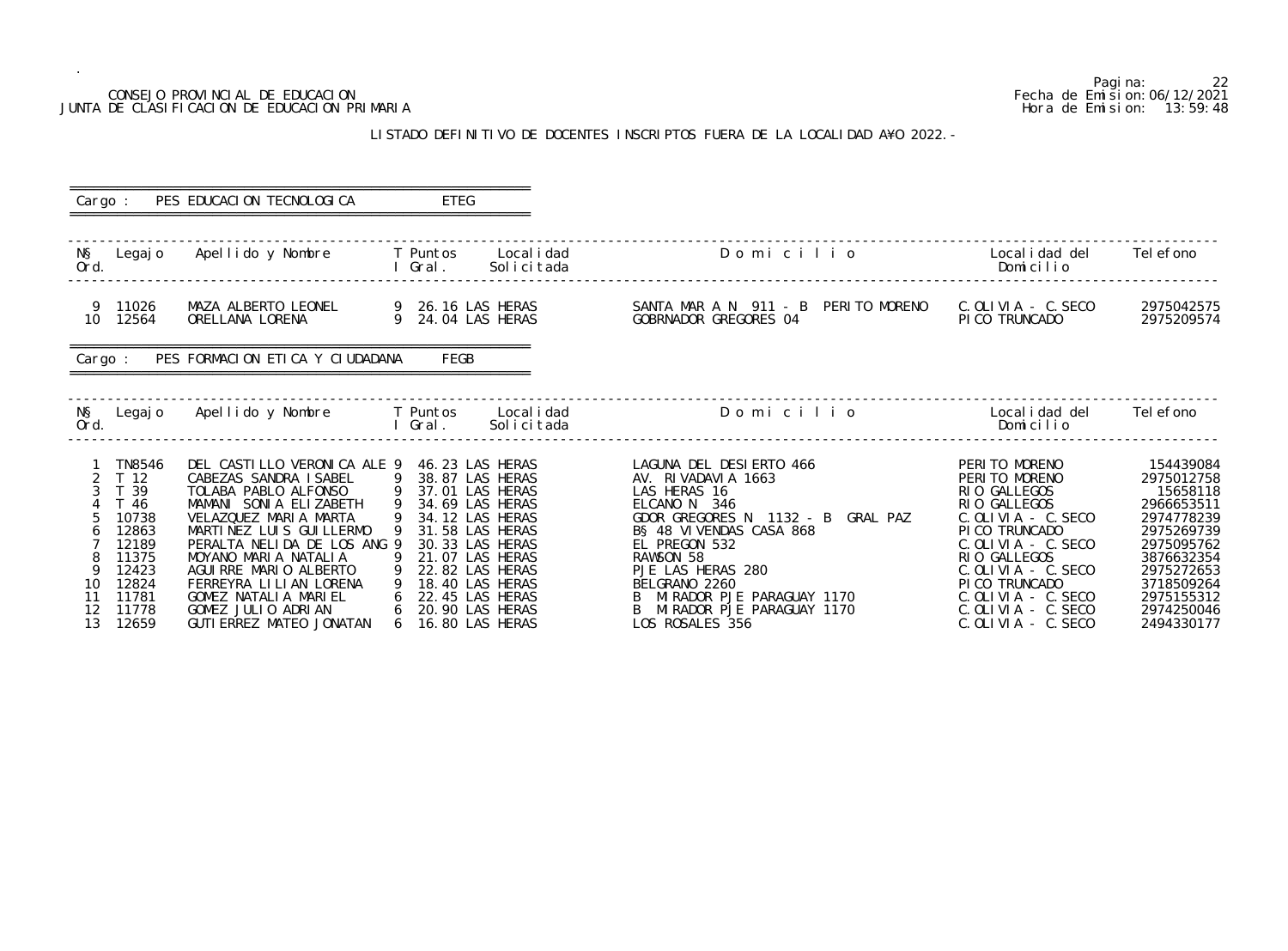## CONSEJO PROVINCIAL DE EDUCACION Fecha de Emision:06/12/2021 JUNTA DE CLASIFICACION DE EDUCACION PRIMARIA Hora de Emision: 13:59:48

## ========================================================== Cargo : MAESTRO DE SECCION ADULTOS MSAD

## LISTADO DEFINITIVO DE DOCENTES INSCRIPTOS FUERA DE LA LOCALIDAD A¥O 2022.-

==========================================================

| NŞ<br>Ord. | Legaj o          | Apellido y Nombre       T Puntos         |             | Gral. | Local i dad<br>Solicitada | Domicilio                                            | Localidad del<br>Domicilio | Tel efono   |
|------------|------------------|------------------------------------------|-------------|-------|---------------------------|------------------------------------------------------|----------------------------|-------------|
|            | TAD 4            | SALOMON REINA VICTORIA                   |             |       | 52.69 LAS HERAS           | RIO TURBIO 98                                        | RIO GALLEGOS               | 424035      |
|            | T 65             | MANSILLA MARIA DE LOS A                  | $\mathsf Q$ |       | 52.46 LAS HERAS           | B ROTARY XXIII CALLE DAVID JEWETT 1926               | $C.$ OLIVIA - $C.$ SECO    | 154054440   |
|            | T 57             | GEREZ SILVIA SUSANA                      |             |       | 49.68 LAS HERAS           | SARGENTO BENITEZ N 180                               | $C.$ OLIVIA - $C.$ SECO    | 4858296     |
|            | T 56             | CODAZZI MARINA VIRGINIA                  |             |       | 48.87 LAS HERAS           | BELGRANO 1218                                        | PUERTO DESEADO             | 4870487     |
|            | $T$ 43           | CARRIZO ELDA DEOLINDA                    |             |       | 48.55 LAS HERAS           | B CEFERINO NAMUNCURA AUSTRALIA 735                   | $C.$ OLIVIA - $C.$ SECO    | 154301773   |
|            | T 35             | BALMACEDA ALFREDO RAUL                   |             |       | 48.53 LAS HERAS           | DOCENTE CASA N 3                                     | PI CO TRUNCADO             | 2974267522  |
|            | 4000             | GOMEZ ALBA ELENA                         |             |       | 48.20 LAS HERAS           | B DOCENTE CASA N 24                                  | PI CO TRUNCADO             | 2974925284  |
|            | TAD 16           | GONZALEZ LUIS ANTONIO                    |             |       | 48.13 LAS HERAS           | HERNAN PI JATO 1325                                  | $C.$ OLIVIA - $C.$ SECO    | 2974619440  |
| 9          | T 85             | CESPEDES CARINA DE LOS A 9               |             |       | 47.79 LAS HERAS           | PJE SCALABRINI ORTIZ N 130 - B 400 VIV PICO TRUNCADO |                            | 2966335574  |
| 10         | T 35             | RUZ SANDRA ELIZABETH                     | -9          |       | 47.78 LAS HERAS           | B MOSCONI CASA N 52                                  | PI CO TRUNCADO             | 4990747     |
| 11         | $-40$            | CARDOZO JORGE                            |             |       | 47.56 LAS HERAS           | DON BOSCO N 270                                      | PI CO TRUNCADO             | 4999230     |
| 12         | TAD <sub>5</sub> | ARGUMOZA ANGELA BEATRIZ 9                |             |       | 47.39 LAS HERAS           | B DOCENTE CASA N 3                                   | PI CO TRUNCADO             | 4990729     |
| 13         | T 14             | BARRI ENTOS KARI NA I SABEL 9            |             |       | 47.36 LAS HERAS           | PORTUGAL 1119                                        | $C.$ OLIVIA - $C.$ SECO    | 297485571   |
| 14         | T 79             | LOPEZ JAVI ER                            |             |       | 47.36 LAS HERAS           | B ROTARY 23 I TALI A 2157                            | $C.$ OLIVIA - $C.$ SECO    | 154121854   |
| 15         | T 79             | GI AGNORIO GABRI ELA FERNAN 9            |             |       | 47.23 LAS HERAS           | MEXICO 850 B<br>MI RADOR                             | $C.$ OLIVIA - $C.$ SECO    | 4859375     |
| 16         | T 44             | ANTI PANI CRISTIAN HERIBER 9             |             |       | 46.58 LAS HERAS           | FRENCH N 164                                         | RIO GALLEGOS               | 2966646718  |
| 17         | 9900             | DAMIAN ANA MARIA                         |             |       | 46.56 LAS HERAS           | EVA PERON 50                                         | PI CO TRUNCADO             | 2975081340  |
| 18         | T 35             | BARROSO CLAUDIA CARINA<br>$\overline{9}$ |             |       | 46.47 LAS HERAS           | LAGO PUEYRRED N 315                                  | PI CO TRUNCADO             | 2974134891  |
| 19         | T 80             | ROSALES JUAN CARLOS                      |             |       | 46.45 LAS HERAS           | LOS IMIGRANTES 1535                                  | EL CALAFATE                | 491086      |
| 20         | T 69             | FIGUEREDO MARIELA ROSANA 9               |             |       | 46.12 LAS HERAS           | TORIBIO RUEDA 1518                                   | $C. OLI VIA - C. SECO$     | 4855374     |
| 21         | T 14             | LUNA SILVIA LILIANA                      |             |       | 46.02 LAS HERAS           | MUTUAL DUPLEX N 2                                    | $C.$ OLIVIA - $C.$ SECO    | 29745147369 |
| 22         | T 76             | MAI DANA RODRI GUEZ CLAUDIO 9            |             |       | 46.01 LAS HERAS           | B JARDIN LAS LILAS N<br>2056                         | $C.$ OLIVIA - $C.$ SECO    | 2975942651  |
| 23         | TAD 16           | ALCAYAGA JORGE GERMAN                    |             |       | 45.85 LAS HERAS           | PORTUGAL N   1119                                    | $C.$ OLIVIA - C. SECO      | 2974111950  |
| 24         | T 88             | CASAS ROSANA EVANGELINA                  | 9           |       | 45.43 LAS HERAS           | PORTUGAL IV <sub>L</sub><br>B ROTARY 23 CASA 839     | $C.$ OLIVIA - $C.$ SECO    | 154213143   |
| 25         | TAD <sub>2</sub> | ALCAYAGA JULIO ARIEL                     | 9           |       | 45.38 LAS HERAS           |                                                      | $C.$ OLIVIA - $C.$ SECO    | 4855473     |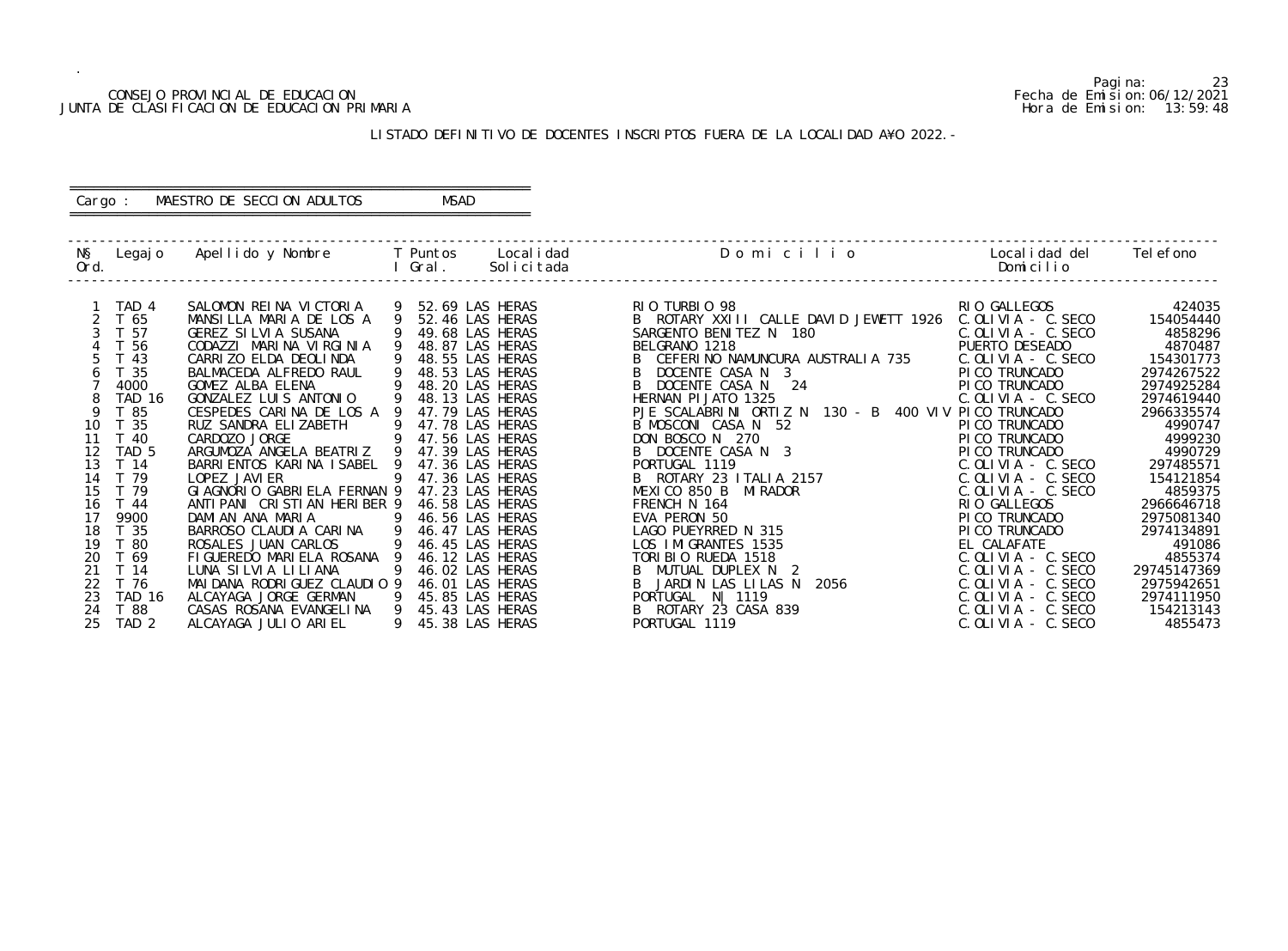## CONSEJO PROVINCIAL DE EDUCACION Fecha de Emision:06/12/2021 JUNTA DE CLASIFICACION DE EDUCACION PRIMARIA Hora de Emision: 13:59:49

## ========================================================== Cargo : MAESTRO DE SECCION ADULTOS MSAD

## LISTADO DEFINITIVO DE DOCENTES INSCRIPTOS FUERA DE LA LOCALIDAD A¥O 2022.-

==========================================================

| Ord.                                                                                                                                                                                                                    | N§ Legajo Apellido y Nombre T Puntos Localidad                                                                                                                                                                                                                                                                                                                                                | l Gral.                  | Solicitada                                                                                                                                                                                                                                                                                | Domicilio                                                                                                                                                                                                                                                                                                                                                                                  | Localidad del Telefono<br>Domicilio                                                                                                                                                                                                                                                                                                                  |                                                                                                                                                                                            |
|-------------------------------------------------------------------------------------------------------------------------------------------------------------------------------------------------------------------------|-----------------------------------------------------------------------------------------------------------------------------------------------------------------------------------------------------------------------------------------------------------------------------------------------------------------------------------------------------------------------------------------------|--------------------------|-------------------------------------------------------------------------------------------------------------------------------------------------------------------------------------------------------------------------------------------------------------------------------------------|--------------------------------------------------------------------------------------------------------------------------------------------------------------------------------------------------------------------------------------------------------------------------------------------------------------------------------------------------------------------------------------------|------------------------------------------------------------------------------------------------------------------------------------------------------------------------------------------------------------------------------------------------------------------------------------------------------------------------------------------------------|--------------------------------------------------------------------------------------------------------------------------------------------------------------------------------------------|
| T 40<br>26<br>27<br>T 65<br>28<br>T 57<br>29<br>T 29<br>30<br>T 69<br>31<br>T 29<br>32<br>T 9<br>33<br>T 17<br>34<br>T 57<br>35<br>T <sub>5</sub><br>36<br>T 52<br>37<br>T 79<br>38<br>T 82<br>39<br>T 74<br>T 29<br>40 | ARABEL DARIO MARCELO<br>SEGUNDO HECTOR JORGE<br>GARCIA IVANA MARICEL<br>GORDILLO CELIA CRISTINA<br>CAMPILLAY VALERIA A<br>PAEZ CARINA DEL VALLE<br>ORELLANA JUAN ANGEL JOSE<br>LANDRIEL MARCOS 0.<br>BARRIONUEVO ADRIANA PAOLA 9<br>ESPINOSA PAULA VI VI ANA<br>STUDER MARIO OSCAR<br>DI AZ CAROLINA RAQUEL<br>SEPULVEDA PAOLA BEATRIZ<br>CEBALLOS LIDIA DEL ROSARI 9<br>CASTRO ROXANA ANDREA | -9<br>9<br>9<br>- 9<br>9 | 45.37 LAS HERAS<br>45.27 LAS HERAS<br>45.08 LAS HERAS<br>45.05 LAS HERAS<br>45.01 LAS HERAS<br>44.88 LAS HERAS<br>44.80 LAS HERAS<br>44.72 LAS HERAS<br>44.59 LAS HERAS<br>44.57 LAS HERAS<br>44.55 LAS HERAS<br>44.32 LAS HERAS<br>44.26 LAS HERAS<br>44.17 LAS HERAS<br>44.09 LAS HERAS | LAGO PUEYRRED N 315<br>B VISTA HERMOSA MASCARELLO 1772<br>TAI LANDI A 927<br>POLONI A 1117<br>REPUBLI CA DOMI NI CANA 523<br>AVDA PAPA FRANCI SCO 418<br>LUIS ANTONIO AGUILAR 670<br>VICTOR MENDEZ 831<br>B ROTARY 23 CASA N 274<br>ING PORTELA 1664<br><b>MITRE N 849</b><br>B ROTARY XXIII SAN LUIS 2207<br>B 2 ABRIL ESCALERA 21 DEPTO F<br>FABIAN DEL HOYO N 521<br>B JARDIN SAUCE 257 | PICO TRUNCADO<br>$C.$ OLIVIA - $C.$ SECO<br>$C.$ OLIVIA - $C.$ SECO<br>$C.$ OLIVIA - $C.$ SECO<br>C. OLIVIA - C. SECO<br>$C.$ OLIVIA - $C.$ SECO<br>EL CALAFATE<br>LOS ANTI GUOS<br>$C.$ OLIVIA - $C.$ SECO<br>PUERTO DESEADO<br>PICO TRUNCADO<br>$C.$ OLIVIA - $C.$ SECO<br>C. OLIVIA - C. SECO<br>$C.$ OLIVIA - C. SECO<br>$C.$ OLIVIA - $C.$ SECO | 4999528<br>154084836<br>2975089742<br>2974423930<br>4856218<br>2974241250<br>2966402516<br>2963411251<br>154391355<br>155926121<br>4991542<br>154188890<br>4858069<br>4856535<br>297409108 |
| 5628<br>41<br>T 59<br>42<br>43<br>T 88<br>44<br>T 17<br>45<br>T 40<br>T <sub>52</sub><br>46<br>47<br>TAD <sub>2</sub><br>T <sub>52</sub><br>48<br>T 72<br>49<br>50<br>T 17                                              | OTTI NO WALDO JUAN<br>GAUNA CARMEN ALICIA<br>LUNA CARLOS MARCELO<br>GALLARDO CAROLINA BEATRIZ 9<br>PAEZ CAROLA ETHEL<br>VARGAS CARLOS ALBERTO<br>ARENA GUSTAVO ROLANDO<br>PAI LLAMAN SUSANA NOEMI<br>PEREZ MARIA CONSUELO<br>FELTES FABIO FERNAN                                                                                                                                              | 9<br>9<br>9              | 43.94 LAS HERAS<br>43.78 LAS HERAS<br>43.55 LAS HERAS<br>43.53 LAS HERAS<br>43.42 LAS HERAS<br>43.41 LAS HERAS<br>43.35 LAS HERAS<br>43.35 LAS HERAS<br>43.16 LAS HERAS<br>43.03 LAS HERAS                                                                                                | MARGARITA SOTO 1233<br>PJE LOS ALAMOS 85<br>PORTUGAL N 1732<br>ARSENIO MELO 231<br>SAAVEDRA 207<br>13 DE DICIEMBRE N 537<br>AVDA REPUBLICA N 1316<br>B 400 - CASA N 347<br><b>BROWN 2038</b><br>CONCEJAL MORTON 279                                                                                                                                                                        | RIO GALLEGOS<br>EL CHALTEN<br>$C.$ OLIVIA - $C.$ SECO<br>LOS ANTI GUOS<br>PI CO TRUNCADO<br>PI CO TRUNCADO<br>$C.$ OLIVIA - $C.$ SECO<br>PI CO TRUNCADO<br>PERITO MORENO<br>LOS ANTI GUOS                                                                                                                                                            | 2966466425<br>493259<br>2975059344<br>2963411172<br>4991627<br>155930750<br>155063291<br>2974038190<br>432423<br>154941821                                                                 |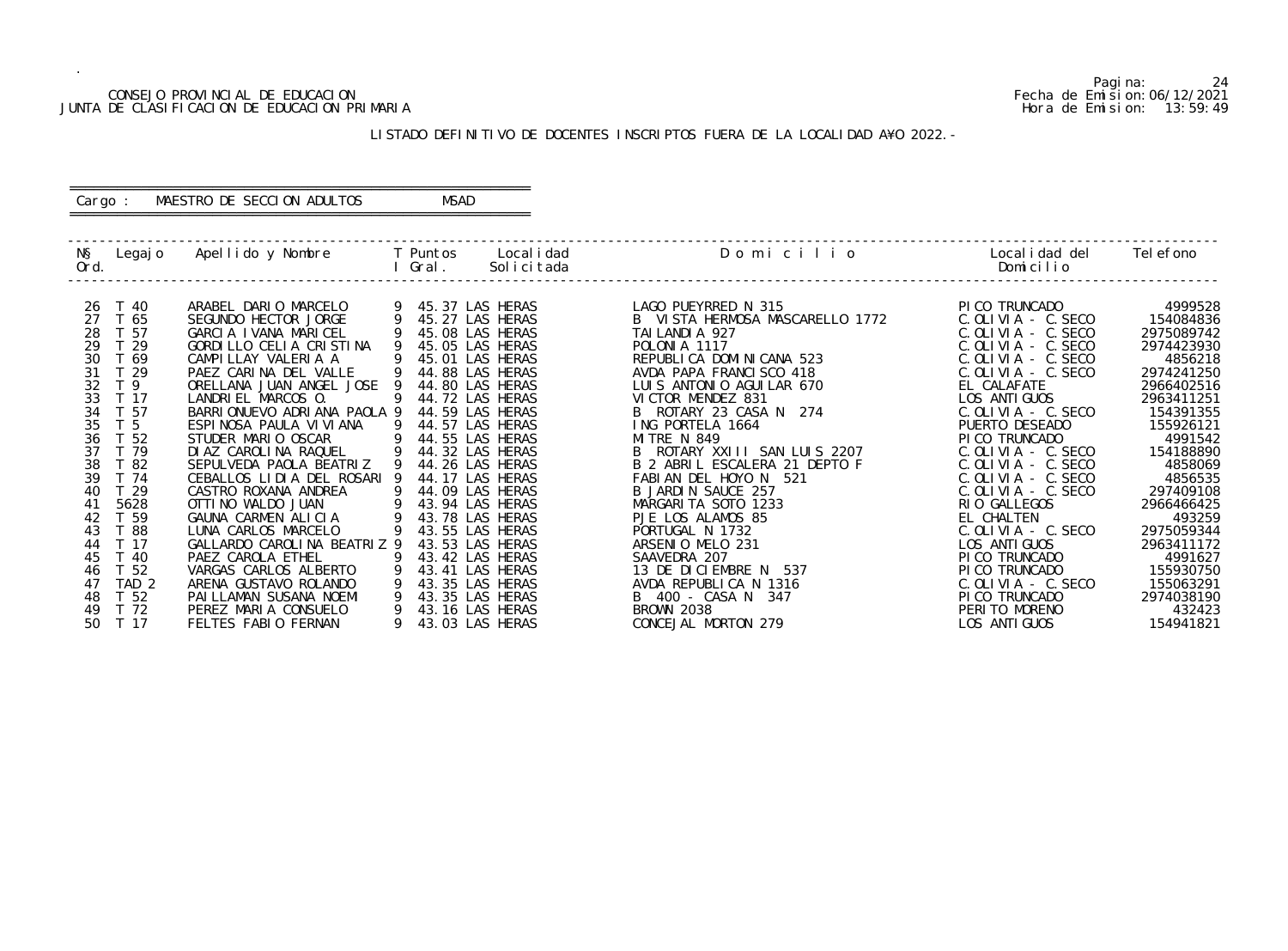## CONSEJO PROVINCIAL DE EDUCACION Fecha de Emision:06/12/2021 JUNTA DE CLASIFICACION DE EDUCACION PRIMARIA Hora de Emision: 13:59:49

## ========================================================== Cargo : MAESTRO DE SECCION ADULTOS MSAD

## LISTADO DEFINITIVO DE DOCENTES INSCRIPTOS FUERA DE LA LOCALIDAD A¥O 2022.-

==========================================================

| NŞ.  | Legaj o         | Apellido y Nombre            |   | T Puntos        | Local i dad | Domicilio                         | Local i dad del         | Tel efono  |
|------|-----------------|------------------------------|---|-----------------|-------------|-----------------------------------|-------------------------|------------|
| Ord. |                 |                              |   | Gral.           | Solicitada  |                                   | Domicilio               |            |
|      |                 |                              |   |                 |             |                                   |                         |            |
| 51   | 289             | TEJADA JORGE EDUARDO         |   | 43.03 LAS HERAS |             | LAGUNA DEL DESIERTO 466           | PERITO MORENO           | 2644826516 |
| 52   | T 17            | STANG MARTA NOEMI            |   | 42.87 LAS HERAS |             | CONCEJAL MORTON 279               | LOS ANTI GUOS           | 156232157  |
| 53   | T <sub>29</sub> | SUASO CARLOS DOMINGO         |   | 42.73 LAS HERAS |             | B 17 DE OCTUBRE RIO GRANDE N 2167 | $C.$ OLIVIA - C. SECO   | 2974259548 |
| 54   | TAD 6           | SOSA ZULEMA I VANA           |   | 42.71 LAS HERAS |             | BELGRANO 961                      | PUERTO DESEADO          | 154397557  |
| 55   | 8760            | FIGUEROA MARIA ALEJANDRA     |   | 42.46 LAS HERAS |             | HEROES DE MALVINAS 350            | PI CO TRUNCADO          | 2974743865 |
| 56   | T <sub>29</sub> | ANDRADE ANDREA MABEL         |   | 42.39 LAS HERAS |             | 517<br>B JOSE KOLTUN CHACABUCO N  | $C.$ OLIVIA - $C.$ SECO | 2974174551 |
| 57   | T 40            | COLIBORO MONICA MERCEDES     |   | 42.24 LAS HERAS |             | MOYANO 732                        | PI CO TRUNCADO          | 4994767    |
| 58   | T 28            | SORIA MARCELA ALEJANDRA      | 9 | 42.14 LAS HERAS |             | CALLE MOUESCA 1816                | $C.$ OLIVIA - $C.$ SECO | 2974289629 |
| 59   | 5419            | GUEVARA MARCELA DEL VALLE 9  |   | 42.08 LAS HERAS |             | B GUEMES 1632                     | $C.$ OLIVIA - $C.$ SECO | 2974320606 |
| 60   | T 83            | MANCLLLA ANA ESTHER          | 9 | 41.85 LAS HERAS |             | JUAN B JUSTO N 776                | RIO GALLEGOS            | 444429     |
| 61   | T 52            | LAYUS HECTOR MARCELO         | 9 | 41.80 LAS HERAS |             | RI VADAVI A 350                   | PI CO TRUNCADO          | 2975288274 |
| 62   | T 17            | MORAL LANDARIA EMETERIO      |   | 41.72 LAS HERAS |             | ARSENIO MELO N 231                | LOS ANTI GUOS           | 297403029  |
| 63   | 5463            | PELOZO MAGNO                 | 9 | 41.57 LAS HERAS |             | TEHUELCHE N 546                   | LOS ANTI GUOS           | 156255263  |
| 64   | 8545            | GIMENEZ NATALIA PAMELA IT 9  |   | 41.40 LAS HERAS |             | ALAMEDA 336                       | LOS ANTI GUOS           | 2976232014 |
| 65   | T 40            | ORELLANA RAQUEL HAYDEE       |   | 41.37 LAS HERAS |             | B 400 VI VI ENDAS CASA 141        | PI CO TRUNCADO          | 4990685    |
| 66   | T 35            | SANTI BA¥EZ GONZALEZ ALICI 9 |   | 41.32 LAS HERAS |             | SAAVEDRA N 1235                   | PI CO TRUNCADO          | 2974602694 |
| 67   | 6711            | DELGADO GRISELDA MYRIAM      |   | 41.27 LAS HERAS |             | ALBERTO TONINETTI 1066            | RIO GALLEGOS            | 2966623744 |
| 68   | T 52            | SOSA MARIA EUGENIA           |   | 41.03 LAS HERAS |             | PUEYRREDON 408                    | PI CO TRUNCADO          | 4992751    |
| 69   | 63              | PAREDES RAUL LUIS            |   | 41.03 LAS HERAS |             | DEAN FUNES N 1807                 | RIO GALLEGOS            | 3885848038 |
| 70   | T 36            | ALVAREZ SELEDONIO            |   | 41.02 LAS HERAS |             | PTE PERON 726                     | $C.$ OLIVIA - $C.$ SECO | 2974947557 |
| 71   | T 43            | MOLINA SILVIA ROXANA         |   | 41.01 LAS HERAS |             | <b>B</b> GUEMES BEAVOLR           | $C.$ OLIVIA - $C.$ SECO | 154291016  |
| 72   | 8862            | PAVON YANINA ESTER           |   | 40.83 LAS HERAS |             | LAGO POSADAS 830                  | PI CO TRUNCADO          | 2974740517 |
| 73   | T 65            | ARNEDO OLGA FANNY            |   | 40.67 LAS HERAS |             | DANIEL SANCHEZ 2081               | $C.$ OLIVIA - $C.$ SECO | 154127884  |
| 74   | 265             | RAMI REZ I SABEL SATURNI NA  |   | 40.57 LAS HERAS |             | CHACRA 22 MZA 38 LOTE 8           | $C.$ OLIVIA - $C.$ SECO | 15323933   |
| 75   | 11045           | BUSTAMANTE CARINA YUDI       |   | 40.53 LAS HERAS |             | CABO 1ERO BENITEZ 259             | $C.$ OLIVIA - $C.$ SECO | 3813522174 |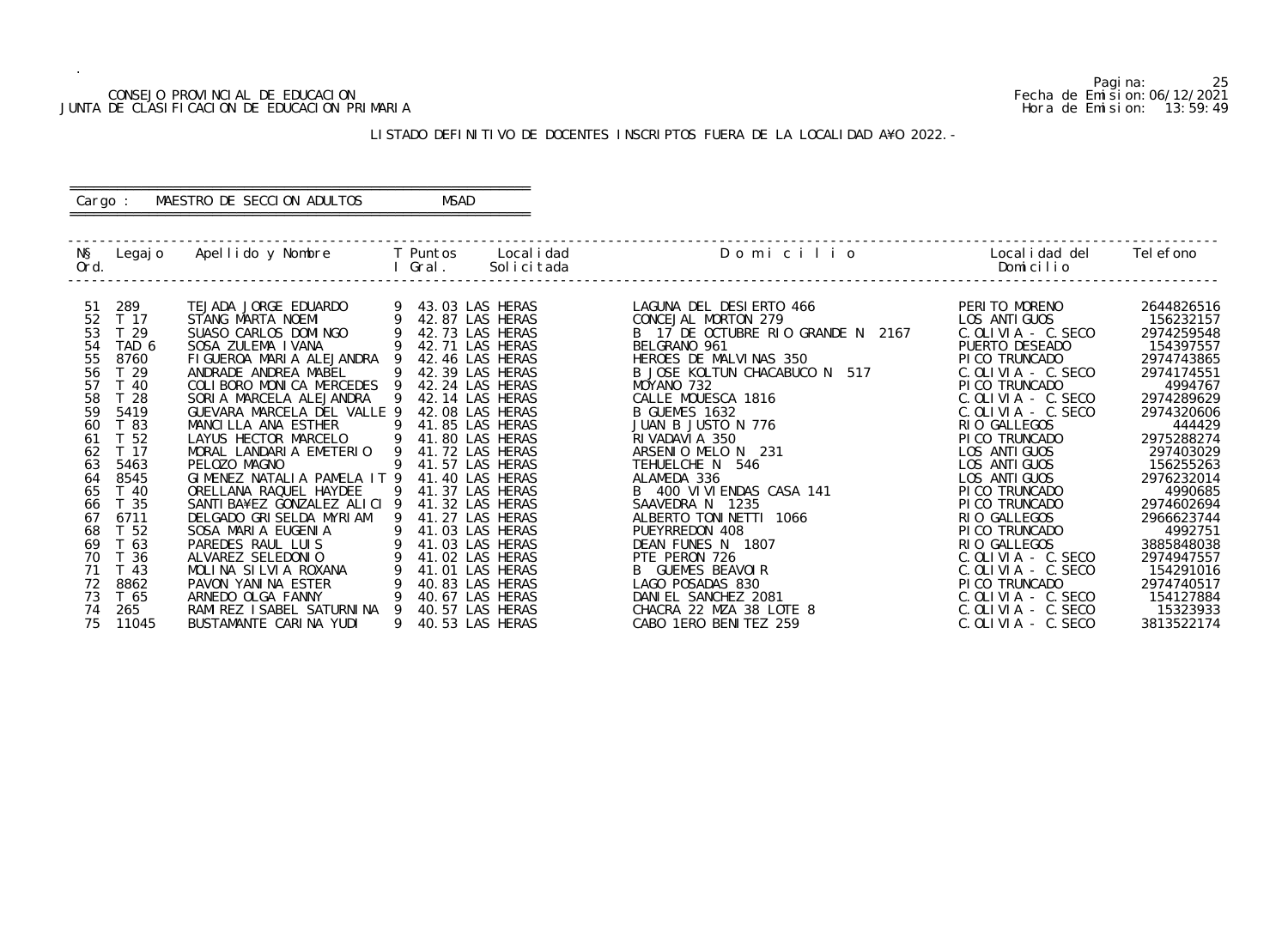## CONSEJO PROVINCIAL DE EDUCACION Fecha de Emision:06/12/2021 JUNTA DE CLASIFICACION DE EDUCACION PRIMARIA Hora de Emision: 13:59:50

## ========================================================== Cargo : MAESTRO DE SECCION ADULTOS MSAD

## LISTADO DEFINITIVO DE DOCENTES INSCRIPTOS FUERA DE LA LOCALIDAD A¥O 2022.-

==========================================================

|          |                                                                                                                                                                                                                                                                                             |                                                                                                                                                                                                                                                                                                                                                                                                                                                                                                                                            |    | I Gral. | Legajo Apellido y Nombre T Puntos Localidad<br>Solicitada                                                                                                                                                                                                                                                                                                               | Domicilio                                                                                                                                                                                                                                                                                                                                                                                                                                                                     | Localidad del<br>Domicilio                                                                                                                                                                                                                                                                                                                                                                                 | Tel efono                                                                                                                                                                                                                                               |
|----------|---------------------------------------------------------------------------------------------------------------------------------------------------------------------------------------------------------------------------------------------------------------------------------------------|--------------------------------------------------------------------------------------------------------------------------------------------------------------------------------------------------------------------------------------------------------------------------------------------------------------------------------------------------------------------------------------------------------------------------------------------------------------------------------------------------------------------------------------------|----|---------|-------------------------------------------------------------------------------------------------------------------------------------------------------------------------------------------------------------------------------------------------------------------------------------------------------------------------------------------------------------------------|-------------------------------------------------------------------------------------------------------------------------------------------------------------------------------------------------------------------------------------------------------------------------------------------------------------------------------------------------------------------------------------------------------------------------------------------------------------------------------|------------------------------------------------------------------------------------------------------------------------------------------------------------------------------------------------------------------------------------------------------------------------------------------------------------------------------------------------------------------------------------------------------------|---------------------------------------------------------------------------------------------------------------------------------------------------------------------------------------------------------------------------------------------------------|
| 77<br>88 | T 43<br>76<br>3833<br>78<br>7703<br>TAD <sub>5</sub><br>79<br>10248<br>80<br>81<br>5589<br>82<br>T. 62<br>83<br>T 69<br>84<br>7503<br>85<br>T 88<br>T 83<br>86<br>87<br>T 69<br>T <sub>12</sub><br>89<br>T 79<br>9353<br>90<br>T <sub>9</sub><br>91<br>92<br>T 69<br>93<br>35<br>T 43<br>94 | SOSA LUCIANA ANTONELLA<br>$\overline{9}$<br>ADAMINI GERALDINE<br>CASTILLO VIVIANA BEATRIZ 9<br>ARGUMOZA VANESA ALEJANDRA 9<br>DELGADO ANDREA DEL CARMEN 9<br>MI LLALONCO SI LVANA ALEJAN 9<br>MASSAD RAMONA MERCEDES<br>ESCOBAR MAYELA MELISA<br>STI VANELLO FLAVI A JORGELI 9<br>MONTIEL CINTIA CAROLINA<br>ROCHA PAOLA DEBORA<br>CARI LIDIA GRACIELA<br>ORME¥O SILVIA ROSANA<br>CENTENO CARINA ANDREA<br>SERVIN NILDA DAMIANA<br>HERNANDEZ NATALIA SOLEDAD 9<br>ORTEGA SANDRA DELFINA<br>BENITEZ EVARISTA ALICIA<br>LEDESMA ELISA MAGALI | -9 |         | 9 40.45 LAS HERAS<br>40.32 LAS HERAS<br>40.25 LAS HERAS<br>40.18 LAS HERAS<br>40.15 LAS HERAS<br>40.09 LAS HERAS<br>39.80 LAS HERAS<br>39.61 LAS HERAS<br>38.99 LAS HERAS<br>38.98 LAS HERAS<br>38.85 LAS HERAS<br>38.64 LAS HERAS<br>38.63 LAS HERAS<br>38.48 LAS HERAS<br>38.27 LAS HERAS<br>38.10 LAS HERAS<br>37.96 LAS HERAS<br>37.62 LAS HERAS<br>37.58 LAS HERAS | B GOB GREGORES ESC. 40 3 D<br>PJE PADIN CAMI¥A 805<br>SAN MARTIN SUR 74<br>B DOCENTE CASA 3<br>GUEMES N 112<br>B J NEWBERY CASA N 7<br>TRES LAGOS N 637<br>MALVINAS ARGENTINAS 1049<br>FVA PERON 113<br>EVA PERON 113<br>B ROTARY ENTRE RIOS 2333 CASA 373<br>ZAPIOLA 226 DPTO 4<br><b>ITALIA 2082</b><br>DON BOSCO N 1987<br>LISANDRO DE LA TORRE 1544<br>ROBERT TECWIN ROBERTS 1930<br>JULIO ROCA 2226<br>9 DE JULIO N 790<br>SAN MARTIN N 1079<br>CEFERINO ARDURA N<br>296 | $C.$ OLIVIA - $C.$ SECO<br>RIO GALLEGOS<br>LOS ANTI GUOS<br>PI CO TRUNCADO<br>PI CO TRUNCADO<br>RIO GALLEGOS<br>RIO GALLEGOS<br>$C.$ OLIVIA - $C.$ SECO<br>$C.$ OLIVIA - $C.$ SECO<br>$C.$ OLIVIA - $C.$ SECO<br>RIO GALLEGOS<br>$C.$ OLIVIA - $C.$ SECO<br>PERITO MORENO<br>$C.$ OLIVIA - $C.$ SECO<br>PERITO MORENO<br>EL CALAFATE<br>$C.$ OLIVIA - C. SECO<br>PI CO TRUNCADO<br>$C.$ OLIVIA - $C.$ SECO | 154703868<br>2966585644<br>2963411560<br>4990729<br>2974306436<br>2966512329<br>15637993<br>154291016<br>154169646<br>2975148173<br>15320928<br>4859338<br>2974211334<br>1565202985<br>2966328577<br>2234493142<br>2975067768<br>44299986<br>2974713333 |
|          | 95<br>0100<br>9204<br>96<br>97<br>T 82                                                                                                                                                                                                                                                      | LOAI ZA MIRIAN BEATRIZ<br>HORMACHEA ARIEL FEDERICO<br>CARRIZO NATALIA VALERIA                                                                                                                                                                                                                                                                                                                                                                                                                                                              |    |         | 37.23 LAS HERAS<br>36.90 LAS HERAS<br>36.71 LAS HERAS                                                                                                                                                                                                                                                                                                                   | JULIO CANTIN 945<br>PRIMEROS POBLADORES 74<br>B SAN CAYETANO CASA 127                                                                                                                                                                                                                                                                                                                                                                                                         | RIO GALLEGOS<br>LOS ANTI GUOS<br>$C.$ OLIVIA - C. SECO                                                                                                                                                                                                                                                                                                                                                     | 430864<br>154192567<br>2974191105                                                                                                                                                                                                                       |
| 100      | 98<br>T <sub>28</sub><br>99<br>9035<br>T 40                                                                                                                                                                                                                                                 | QUI PI LDOR GABRI EL DARIO<br>ZAPATA NOEMI ELIZABETH<br>PEREZ CELESTE FABIANA                                                                                                                                                                                                                                                                                                                                                                                                                                                              | 9  |         | 36.42 LAS HERAS<br>36.38 LAS HERAS<br>36.02 LAS HERAS                                                                                                                                                                                                                                                                                                                   | CASTELLI 57<br>BATALLA PTO ARGENTINO 946<br>FRUCTUOSO RIVERA 1325                                                                                                                                                                                                                                                                                                                                                                                                             | C. OLIVIA - C. SECO<br>RIO GALLEGOS<br>PI CO TRUNCADO                                                                                                                                                                                                                                                                                                                                                      | 2974944759<br>15346036<br>155082736                                                                                                                                                                                                                     |

Pagina: 26<br>Fecha de Emision: 06/12/2021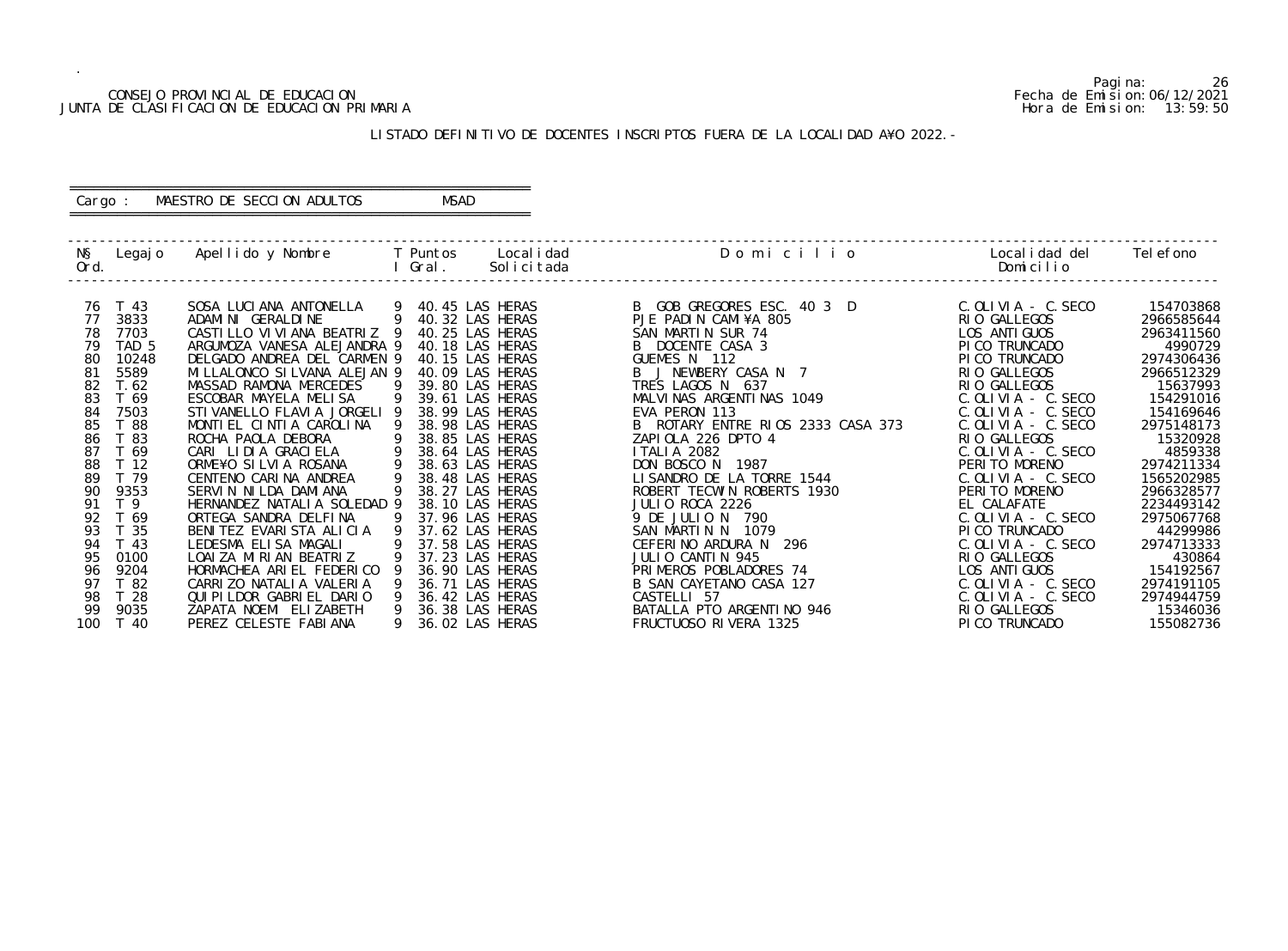## CONSEJO PROVINCIAL DE EDUCACION Fecha de Emision:06/12/2021 JUNTA DE CLASIFICACION DE EDUCACION PRIMARIA Hora de Emision: 13:59:51

## ========================================================== Cargo : MAESTRO DE SECCION ADULTOS MSAD

## LISTADO DEFINITIVO DE DOCENTES INSCRIPTOS FUERA DE LA LOCALIDAD A¥O 2022.-

==========================================================

| 9399<br>RIO GALLEGOS<br>PEREZ AI DA VERONICA<br>9 35.50 LAS HERAS<br>BICENTENARIO II CASA 5<br>101<br>MALDONADO MARIO ALEJANDRO 9<br>35.26 LAS HERAS<br>T 14<br>DON BOSCO 650<br>102<br>9993<br>103<br>MEDINA MARTA ELENA DEL VA 9<br>34.62 LAS HERAS<br><b>MI TRE 856</b><br>PI CO TRUNCADO<br>13 DE DICIEMBRE 1055<br>11695<br>DURE NANCY ELIZABETH G<br>-9<br>34.49 LAS HERAS<br>PICO TRUNCADO<br>104<br>7904<br>SCARPIN SANDRA INES<br>9<br>34.33 LAS HERAS<br>CEPERNIC 260<br>KOLUEL KAYKE<br>105<br>T 28<br>106<br>SOTOMAYOR MARIA ESTHER<br>34.27 LAS HERAS<br>BEGHIN 469<br>9951<br>CASAS PEDRO SAUL<br>33.73 LAS HERAS<br>ALTMI RANTE BROWN 420<br>107                                                                                                                                                                                                                                                                                                                                                                                                                                                                                                                                                                                                                                                                                                                                                                                                                                                                                                                                       | $C.$ OLIVIA - $C.$ SECO                                                                                                                                                                                                                                                                                                                                                          | 2966553380<br>29750696312<br>2974058641<br>3455413558                                                                                                                                                                                                                         |
|-------------------------------------------------------------------------------------------------------------------------------------------------------------------------------------------------------------------------------------------------------------------------------------------------------------------------------------------------------------------------------------------------------------------------------------------------------------------------------------------------------------------------------------------------------------------------------------------------------------------------------------------------------------------------------------------------------------------------------------------------------------------------------------------------------------------------------------------------------------------------------------------------------------------------------------------------------------------------------------------------------------------------------------------------------------------------------------------------------------------------------------------------------------------------------------------------------------------------------------------------------------------------------------------------------------------------------------------------------------------------------------------------------------------------------------------------------------------------------------------------------------------------------------------------------------------------------------------------------|----------------------------------------------------------------------------------------------------------------------------------------------------------------------------------------------------------------------------------------------------------------------------------------------------------------------------------------------------------------------------------|-------------------------------------------------------------------------------------------------------------------------------------------------------------------------------------------------------------------------------------------------------------------------------|
| 9737<br>VELARDE SANDRA CRISTINA<br>108<br>33.41 LAS HERAS<br>PERITO MORENO<br>9 DE JULIO 1440<br>9333<br>GOMEZ LORENA VERONICA<br>33.30 LAS HERAS<br>109<br>TI ERRA DEL FUEGO 183<br>10543<br>OJEDA PEDRO REMBERTO<br>110<br>32.99 LAS HERAS<br>COLON 970<br>32.23 LAS HERAS<br>10767<br>ZURITA MARIA DANIELA<br>JOSELIN BARRO 77<br>PI CO TRUNCADO<br>111<br>112<br>10134<br>LOPEZ CARLOS DARIO<br>32.04 LAS HERAS<br>PIEDRA BUENA Y VERNET<br>113<br>9953<br>ACOSTA GUSTAVO MARCELO<br>OHI GGI NS 975<br>PERITO MORENO<br>31.68 LAS HERAS<br>114<br>7875<br>CUBILLA NATALIA SOLEDAD<br>31.25 LAS HERAS<br>PJE LAGO QUI ROGA 18<br>RIO GALLEGOS<br>BØ MIRAMAR PJE DURAZNILLO 114<br>9677<br>115<br>ABALLAY MARIA JOSEFA<br>31.18 LAS HERAS<br>10205<br>RAMIREZ IRINA FLORENCIA<br>31.06 LAS HERAS<br>JOSE HERNANDEZ 1237<br>116<br>10594<br>MARTINEZ ALICIA HAYDEE<br>CERRO TORRE N 1428 - VISTA HERMOSA II<br>117<br>9<br>30.57 LAS HERAS<br>RAMI REZ VALERIA GIMENA<br>30.40 LAS HERAS<br>TORIBIO RUEDA 1366<br>118<br>10861<br>11086<br>9<br>30.13 LAS HERAS<br>PJE CACIQUE LIMONA 1574<br>119<br>CASTI LLO NANCY VANESA<br>120<br>9618<br>ABALLAY ANDREA IVANA<br>29.88 LAS HERAS<br>B KOLTUN - CHACABUCO 623<br>121<br>T 88<br>RAMI REZ MARI ELA DEL VALLE 9<br>29.62 LAS HERAS<br>B MUTUAL YPF CASA N 75<br>122<br>10017<br>GARECA MARIELA DEL VALLE 9<br>29.60 LAS HERAS<br>PERITO MORENO 1371<br>123<br>9681<br>PAZ LIDIA CRISTINA<br>- 9<br>29.59 LAS HERAS<br>B 3 DE FEBRERO PJE 6 1074<br>PUERTO DESEADO<br>11098<br>SI LVA RAFAELA ROXANA<br>- 9<br>29.18 LAS HERAS<br>COLON 1044<br>124 | $C.$ OLIVIA - $C.$ SECO<br>$C.$ OLIVIA - C. SECO<br>$C.$ OLIVIA - $C.$ SECO<br>GOBERNADOR GREGORES<br>$C.$ OLIVIA - $C.$ SECO<br>$C.$ OLIVIA - $C.$ SECO<br>$C.$ OLIVIA - $C.$ SECO<br>$C.$ OLIVIA - $C.$ SECO<br>$C.$ OLIVIA - $C.$ SECO<br>$C.$ OLIVIA - $C.$ SECO<br>$C.$ OLIVIA - $C.$ SECO<br>$C.$ OLIVIA - $C.$ SECO<br>$C.$ OLIVIA - $C.$ SECO<br>$C.$ OLIVIA - $C.$ SECO | 154144268<br>2974437297<br>3825453046<br>2966497484<br>155225077<br>2966274702<br>3854482181<br>2974115021<br>3974656717<br>15215417<br>2974162974<br>2974344566<br>2974178644<br>2975488140<br>2975393158<br>2975267549<br>4850831<br>2974946093<br>2974381953<br>2974142590 |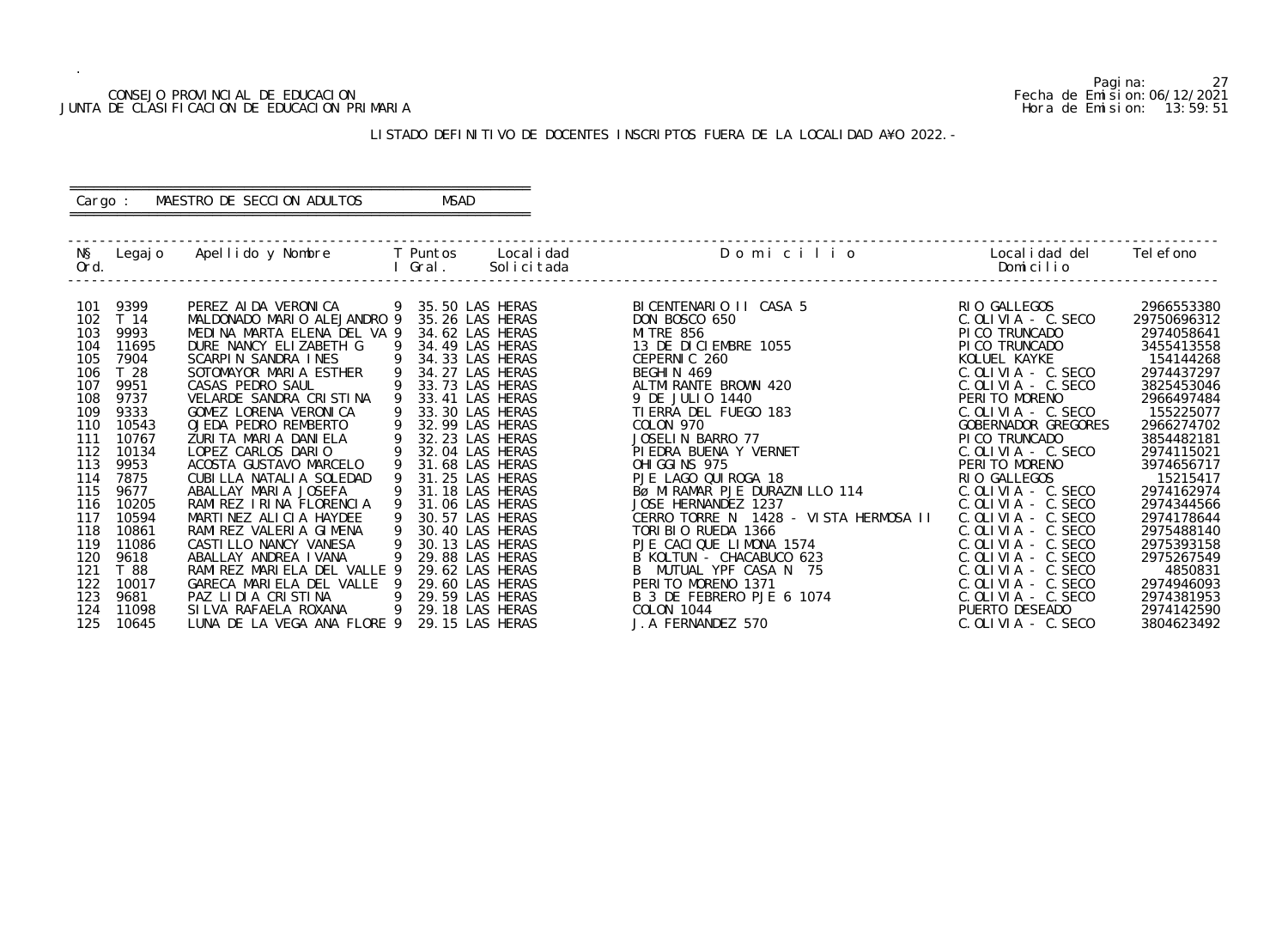## CONSEJO PROVINCIAL DE EDUCACION Fecha de Emision:06/12/2021 JUNTA DE CLASIFICACION DE EDUCACION PRIMARIA Hora de Emision: 13:59:51

## ========================================================== Cargo : MAESTRO DE SECCION ADULTOS MSAD

## LISTADO DEFINITIVO DE DOCENTES INSCRIPTOS FUERA DE LA LOCALIDAD A¥O 2022.-

==========================================================

|                                                                                         |                                                                                                                             |                                                                                                                                                                                                                                                                                                                                                                                                      |                 |                                                                                                                                                                                                                                                                |            | N§ Legajo ApellidoyNombre TPuntos Localidad   Domicilio<br>Ord.     I Gral. Solicitada                                                                                                                                                                                                                                                          | Localidad del Telefono<br>Domicilio                                                                                                                                                                                                                    |                                                                                                                                                                                        |
|-----------------------------------------------------------------------------------------|-----------------------------------------------------------------------------------------------------------------------------|------------------------------------------------------------------------------------------------------------------------------------------------------------------------------------------------------------------------------------------------------------------------------------------------------------------------------------------------------------------------------------------------------|-----------------|----------------------------------------------------------------------------------------------------------------------------------------------------------------------------------------------------------------------------------------------------------------|------------|-------------------------------------------------------------------------------------------------------------------------------------------------------------------------------------------------------------------------------------------------------------------------------------------------------------------------------------------------|--------------------------------------------------------------------------------------------------------------------------------------------------------------------------------------------------------------------------------------------------------|----------------------------------------------------------------------------------------------------------------------------------------------------------------------------------------|
| 126<br>127<br>128<br>129<br>130<br>131<br>132<br>133<br>134<br>135<br>136<br>137<br>138 | 9621<br>11162<br>10643<br>11941<br>10287<br>11509<br>10740<br>10731<br>11603<br>10210<br>10378<br>11452<br>11420<br>Cargo : | PORRAS YOMA HECTOR ARMAND 9<br>GONZALEZ NAZARENO JESUS<br>SANTILLAN PATRICIA YANINA 9<br>ANDRADA MARIA ALEJANDRA<br>RODRI GUEZ MARI SA ELIZABET 9<br>MORALES HORACIO DARIO<br>CORTALEZZI ANA CECILIA<br>BUSTAMANTE MARIA ESTHER<br>LARREA MARIA ELENA<br>BAZAN WALTER DANIEL<br>GIL LUIS RUBEN<br>SAAVEDRA MARIA SOLEDAD<br>CARABAJAL EBER SEBASTIAN 9<br>MAE. ESP. FLORICULT., HUERTA Y JARDIN HJAR | - 9<br>- 9<br>9 | 28.71 LAS HERAS<br>27.87 LAS HERAS<br>27.33 LAS HERAS<br>27.15 LAS HERAS<br>26.93 LAS HERAS<br>26.85 LAS HERAS<br>26.57 LAS HERAS<br>26.53 LAS HERAS<br>26.19 LAS HERAS<br>VIEL 9 25.89 LAS HERAS<br>9 25.49 LAS HERAS<br>9 20.19 LAS HERAS<br>21.13 LAS HERAS |            | ECUADOR 937<br>CALLE 9 - B SAN BENITO - MZA 62 - L 13 C.OLIVIA - C.SECO<br>JOSE HERNANDES 2522<br>URQUIZA 810<br>Bø150 VIV C 14 MZ 107<br>JOSE MANUEL ESTRADA N 2033<br>VERA PE¥ALOZA 763<br>PROGRESO LOPEZ 22<br>LAGO DEL DESIERTO N 130<br>ARISRIZABAL 2486<br>FAGNANO 354 DPTO 2D<br>B SAN BENITO - CALLE N 5 - MZA N 40<br>DON BOSCO N 2338 | C. OLIVIA - C. SECO<br>C. OLIVIA - C. SECO<br>PI CO TRUNCADO<br>C. OLIVIA - C. SECO<br>$C.$ OLIVIA - $C.$ SECO<br>$C.$ OLIVIA - $C.$ SECO<br>$C.$ OLIVIA - $C.$ SECO<br>PI CO TRUNCADO<br>RIO GALLEGOS<br>RIO GALLEGOS<br>RIO GALLEGOS<br>RIO GALLEGOS | 2974724078<br>3804671807<br>$\overline{0}$<br>2975307762<br>2975087568<br>2975306547<br>2975382170<br>2974624320<br>3855794308<br>2966740217<br>2966598482<br>2966706837<br>3644655197 |
| Ord.                                                                                    |                                                                                                                             | N§ Legajo Apellido y Nombre T Puntos Localidad                                                                                                                                                                                                                                                                                                                                                       |                 | I Gral.                                                                                                                                                                                                                                                        | Solicitada | Domicilio                                                                                                                                                                                                                                                                                                                                       | Localidad del<br>Domicilio                                                                                                                                                                                                                             | Tel efono                                                                                                                                                                              |
|                                                                                         | 1 12034<br>2 T 17                                                                                                           | SOTO FEDERICO NARCISO<br>FELTES FABIO FERNAN                                                                                                                                                                                                                                                                                                                                                         |                 | 6 18.14 LAS HERAS<br>5 39.03 LAS HERAS                                                                                                                                                                                                                         |            | GUEMES 1650<br>CONCEJAL MORTON 279                                                                                                                                                                                                                                                                                                              | PI CO TRUNCADO<br>LOS ANTI GUOS                                                                                                                                                                                                                        | 2974091485<br>154941821                                                                                                                                                                |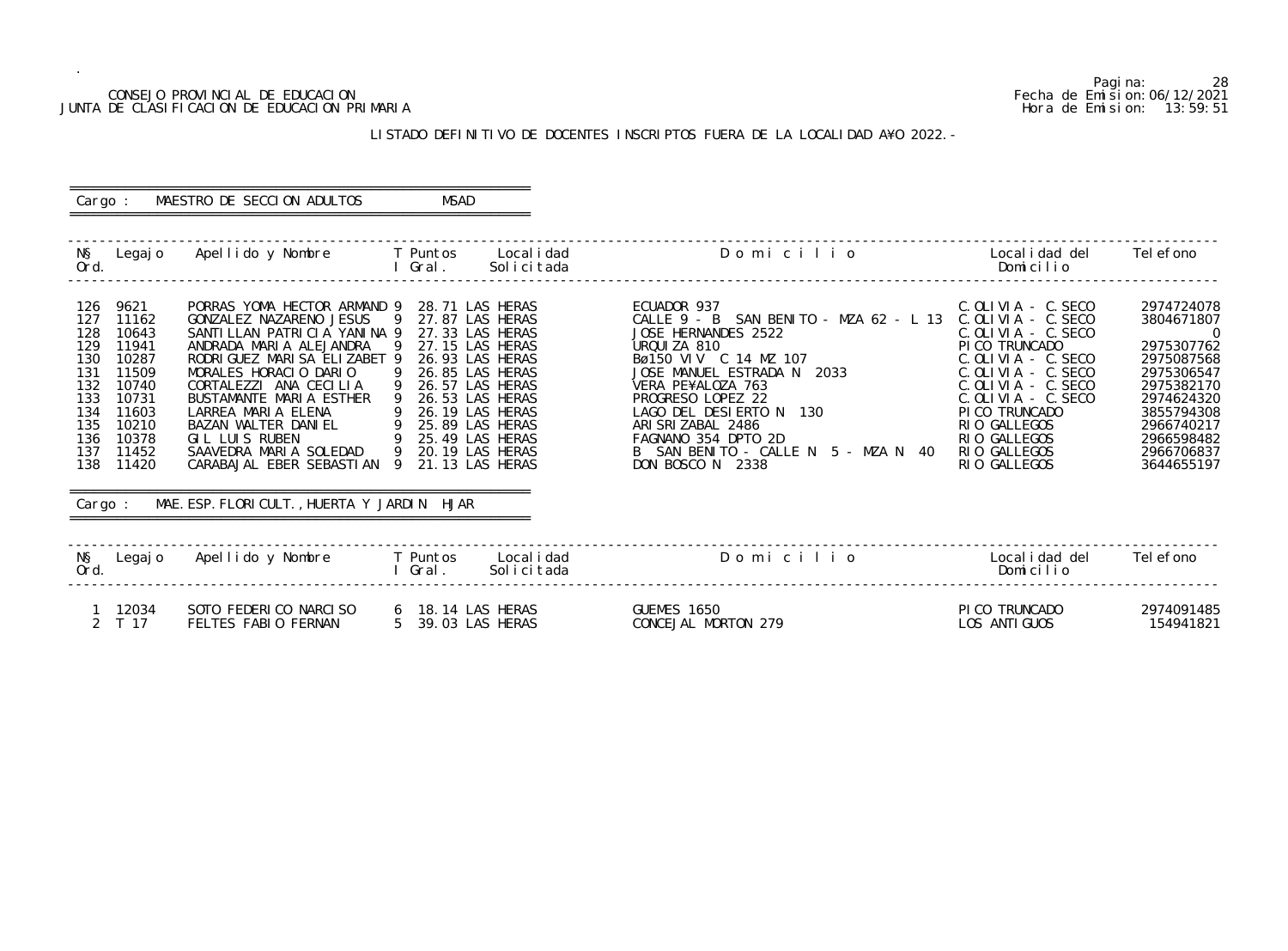## CONSEJO PROVINCIAL DE EDUCACION Fecha de Emision:06/12/2021 JUNTA DE CLASIFICACION DE EDUCACION PRIMARIA Hora de Emision: 13:59:51

## LISTADO DEFINITIVO DE DOCENTES INSCRIPTOS FUERA DE LA LOCALIDAD A¥O 2022.-

## ========================================================== Cargo : PES DE FORMACION PARA EL TRABAJO FTAD

==========================================================

| NŞ<br>Ord.  | Legaj o               | Apellido y Nombre         T Puntos     Localidad   |   | Gral.             | Solicitada                         | Domicilio                            | Localidad del<br>Domicilio  | Tel efono            |
|-------------|-----------------------|----------------------------------------------------|---|-------------------|------------------------------------|--------------------------------------|-----------------------------|----------------------|
|             | 10738                 | VELAZQUEZ MARIA MARTA                              |   | 9 34.12 LAS HERAS |                                    | GDOR GREGORES N 1132 - B GRAL PAZ    | C. OLIVIA - C. SECO         | 2974778239           |
|             | 11701                 | PAEZ GOMEZ NOEMI ALEJANDR 9                        |   |                   | 28.42 LAS HERAS                    | TUCUMAN 1781                         | PI CO TRUNCADO              | 2974179090           |
|             | 12817                 | AYLAN DELIA                                        |   |                   | 19.13 LAS HERAS                    | VI AMONTE 1137                       | PI CO TRUNCADO              | 3705070891           |
|             | 11781                 | GOMEZ NATALIA MARIEL                               | 6 |                   | 22.45 LAS HERAS                    | MI RADOR PJE PARAGUAY 1170           | $C.$ OLIVIA - $C.$ SECO     | 2975155312           |
|             | 11778                 | GOMEZ JULIO ADRIAN                                 | 6 |                   | 20.90 LAS HERAS                    | MIRADOR PJE PARAGUAY 1170            | $C.$ OLIVIA - $C.$ SECO     | 2974250046           |
| 6           | 12659                 | GUTI ERREZ MATEO JONATAN                           | 6 |                   | 16.80 LAS HERAS                    | LOS ROSALES 356                      | C. OLIVIA - C. SECO         | 2494330177           |
|             | T 65                  | MANSILLA MARIA DE LOS A                            |   |                   | 46.71 LAS HERAS                    | ROTARY XXIII CALLE DAVID JEWETT 1926 | $C.$ OLIVIA - $C.$ SECO     | 154054440            |
| 8           | T 43                  | CARRIZO ELDA DEOLINDA                              |   |                   | 45.05 LAS HERAS                    | CEFERINO NAMUNCURA AUSTRALIA 735     | $C.$ OLIVIA - $C.$ SECO     | 154301773            |
| $\mathsf Q$ | T 56                  | CODAZZI MARINA VIRGINIA                            |   |                   | 43.97 LAS HERAS                    | BELGRANO 1218                        | PUERTO DESEADO              | 4870487              |
| 10          | 9900                  | DAMIAN ANA MARIA                                   |   |                   | 43.26 LAS HERAS                    | EVA PERON 50                         | PI CO TRUNCADO              | 2975081340           |
| 11          | T 14                  | BARRI ENTOS KARI NA I SABEL                        |   |                   | 41.11 LAS HERAS                    | PORTUGAL 1119                        | $C.$ OLIVIA - $C.$ SECO     | 297485571            |
| 12          | TAD <sub>2</sub>      | ALCAYAGA JULIO ARIEL                               |   |                   | 41.08 LAS HERAS                    | PORTUGAL 1119                        | $C.$ OLIVIA - $C.$ SECO     | 4855473              |
| 13<br>14    | T <sub>9</sub>        | ORELLANA JUAN ANGEL JOSE                           |   |                   | 39.30 LAS HERAS                    | LUIS ANTONIO AGUILAR 670             | EL CALAFATE                 | 2966402516           |
| 15          | T 59                  | GAUNA CARMEN ALICIA<br>GIMENEZ NATALIA PAMELA IT 5 |   |                   | 38.98 LAS HERAS                    | PJE LOS ALAMOS 85                    | EL CHALTEN<br>LOS ANTI GUOS | 493259<br>2976232014 |
| 16          | 8545<br><b>TAD 16</b> | ALCAYAGA JORGE GERMAN                              |   |                   | 38.65 LAS HERAS<br>38.05 LAS HERAS | ALAMEDA 336<br>PORTUGAL N   1119     | $C.$ OLIVIA - $C.$ SECO     | 2974111950           |
| 17          | T 35                  | HERBAS PABLO EMILIANO                              | 5 |                   | 37.54 LAS HERAS                    | ROCA OESTE 667                       | PI CO TRUNCADO              | 2974093447           |
| 18          | 8862                  | PAVON YANINA ESTER                                 |   |                   | 37.08 LAS HERAS                    | LAGO POSADAS 830                     | PI CO TRUNCADO              | 2974740517           |
| 19          | 6711                  | DELGADO GRISELDA MYRIAM                            |   |                   | 36.77 LAS HERAS                    | ALBERTO TONINETTI 1066               | RIO GALLEGOS                | 2966623744           |
| 20          | T <sub>29</sub>       | SUASO CARLOS DOMINGO                               |   |                   | 36.73 LAS HERAS                    | B 17 DE OCTUBRE RIO GRANDE N 2167    | $C.$ OLIVIA - $C.$ SECO     | 2974259548           |
| 21          | T 17                  | GALLARDO CAROLINA BEATRIZ 5                        |   |                   | 36.53 LAS HERAS                    | ARSENIO MELO 231                     | LOS ANTI GUOS               | 2963411172           |
| 22          | T 69                  | ESCOBAR MAYELA MELISA                              |   |                   | 36.11 LAS HERAS                    | MALVINAS ARGENTINAS 1049             | $C.$ OLIVIA - $C.$ SECO     | 154291016            |
| 23          | 5628                  | OTTI NO WALDO JUAN                                 | 5 |                   | 35.94 LAS HERAS                    | MARGARITA SOTO 1233                  | RIO GALLEGOS                | 2966466425           |
| 24          | T 52                  | $5\overline{5}$<br>LAYUS HECTOR MARCELO            |   |                   | 35.90 LAS HERAS                    | RI VADAVI A 350                      | PI CO TRUNCADO              | 2975288274           |
| 25          | 5419                  | GUEVARA MARCELA DEL VALLE 5                        |   |                   | 35.83 LAS HERAS                    | B GUEMES 1632                        | $C.$ OLIVIA - $C.$ SECO     | 2974320606           |
|             |                       |                                                    |   |                   |                                    |                                      |                             |                      |